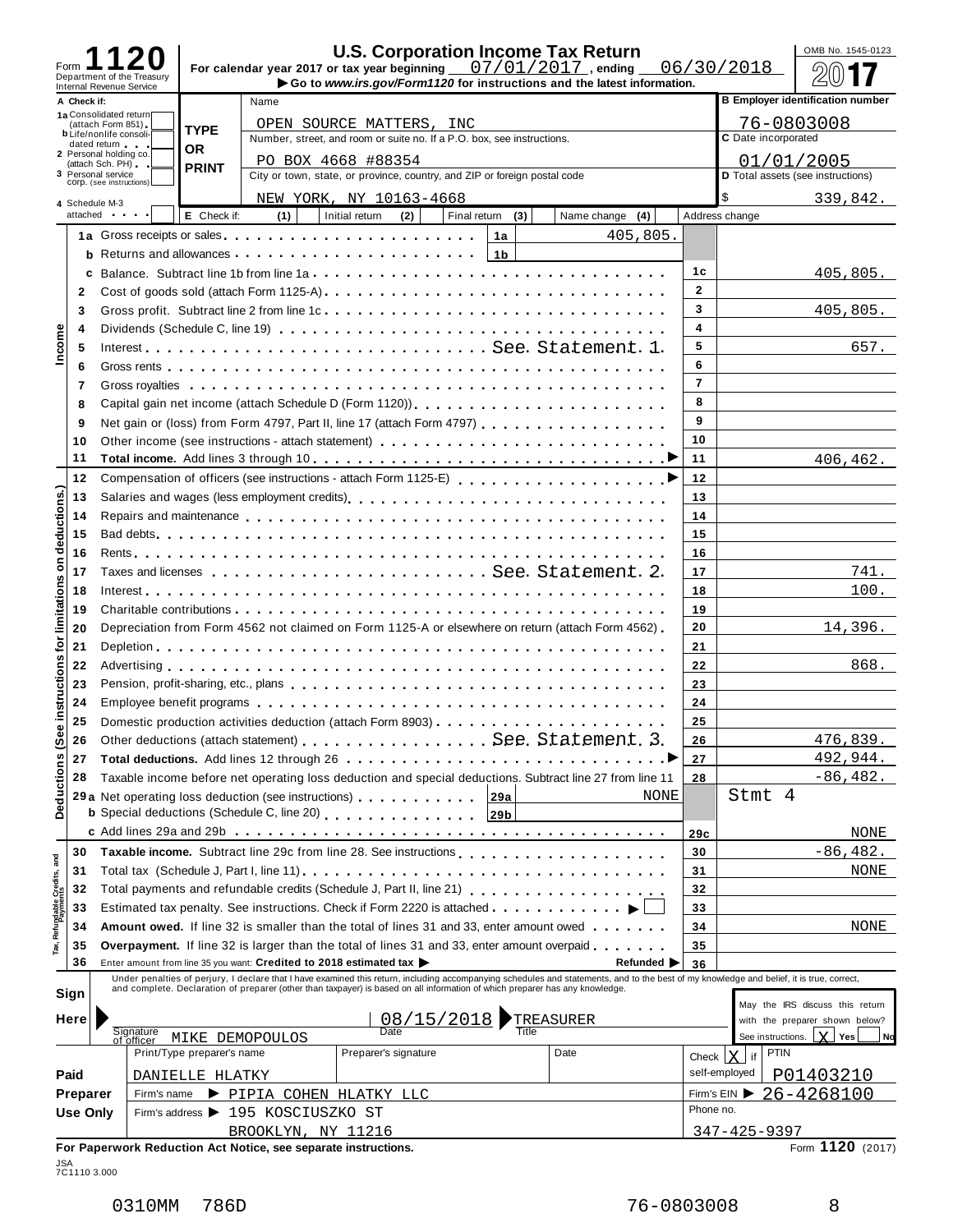# OPEN SOURCE MATTERS, INC 76-0803008

|         | Form 1120 (2017)                                                                                                                                                                                                                                                                                                                                                                        |                           |                   | Page 2                                     |
|---------|-----------------------------------------------------------------------------------------------------------------------------------------------------------------------------------------------------------------------------------------------------------------------------------------------------------------------------------------------------------------------------------------|---------------------------|-------------------|--------------------------------------------|
|         | <b>Schedule C</b> Dividends and Special Deductions (see instructions)                                                                                                                                                                                                                                                                                                                   | (a) Dividends<br>received | (b) $%$           | (c) Special deductions<br>$(a) \times (b)$ |
| 1.<br>2 | Dividends from less-than-20%-owned domestic corporations (other than debt-<br>Dividends from 20%-or-more-owned domestic corporations (other than debt-<br>financed stock) experience in the state of the state of the state of the state of the state of the state of the state of the state of the state of the state of the state of the state of the state of the state of the state |                           | 70<br>80          |                                            |
| 3       | Dividends on debt-financed stock of domestic and foreign corporations                                                                                                                                                                                                                                                                                                                   |                           | see<br>nstruction |                                            |
|         | Dividends on certain preferred stock of less-than-20%-owned public utilities                                                                                                                                                                                                                                                                                                            |                           | 42                |                                            |
| 5       | Dividends on certain preferred stock of 20%-or-more-owned public utilities                                                                                                                                                                                                                                                                                                              |                           | 48                |                                            |
| 6       | Dividends from less-than-20%-owned foreign corporations and certain FSCs                                                                                                                                                                                                                                                                                                                |                           | 70                |                                            |
| 7       | Dividends from 20%-or-more-owned foreign corporations and certain FSCs                                                                                                                                                                                                                                                                                                                  |                           | 80                |                                            |
| 8       | Dividends from wholly owned foreign subsidiaries                                                                                                                                                                                                                                                                                                                                        |                           | 100               |                                            |
| 9<br>10 | <b>Total.</b> Add lines 1 through 8. See instructions for limitation <b></b> .<br>Dividends from domestic corporations received by a small business investment<br>company operating under the Small Business Investment Act of 1958                                                                                                                                                     |                           | 100               |                                            |
| 11      |                                                                                                                                                                                                                                                                                                                                                                                         |                           | 100               |                                            |
| 12      |                                                                                                                                                                                                                                                                                                                                                                                         |                           | 100               |                                            |
| 13      | Dividends from foreign corporations not included on line 3, 6, 7, 8, 11, or 12                                                                                                                                                                                                                                                                                                          |                           |                   |                                            |
| 14      | Income from controlled foreign corporations under subpart F (attach Form(s) 5471)                                                                                                                                                                                                                                                                                                       |                           |                   |                                            |
|         | 15 Foreign dividend gross-up                                                                                                                                                                                                                                                                                                                                                            |                           |                   |                                            |
| 16      | IC-DISC and former DISC dividends not included on line 1, 2, or 3                                                                                                                                                                                                                                                                                                                       |                           |                   |                                            |
| 17      |                                                                                                                                                                                                                                                                                                                                                                                         |                           |                   |                                            |
| 18      | Deduction for dividends paid on certain preferred stock of public utilities                                                                                                                                                                                                                                                                                                             |                           |                   |                                            |
| 19      | Total dividends. Add lines 1 through 17. Enter here and on page 1, line 4 ▶                                                                                                                                                                                                                                                                                                             |                           |                   |                                            |
| 20      | Total special deductions. Add lines 9, 10, 11, 12, and 18. Enter here and on page 1, line 29b                                                                                                                                                                                                                                                                                           |                           |                   | 1100                                       |

Form **1120** (2017)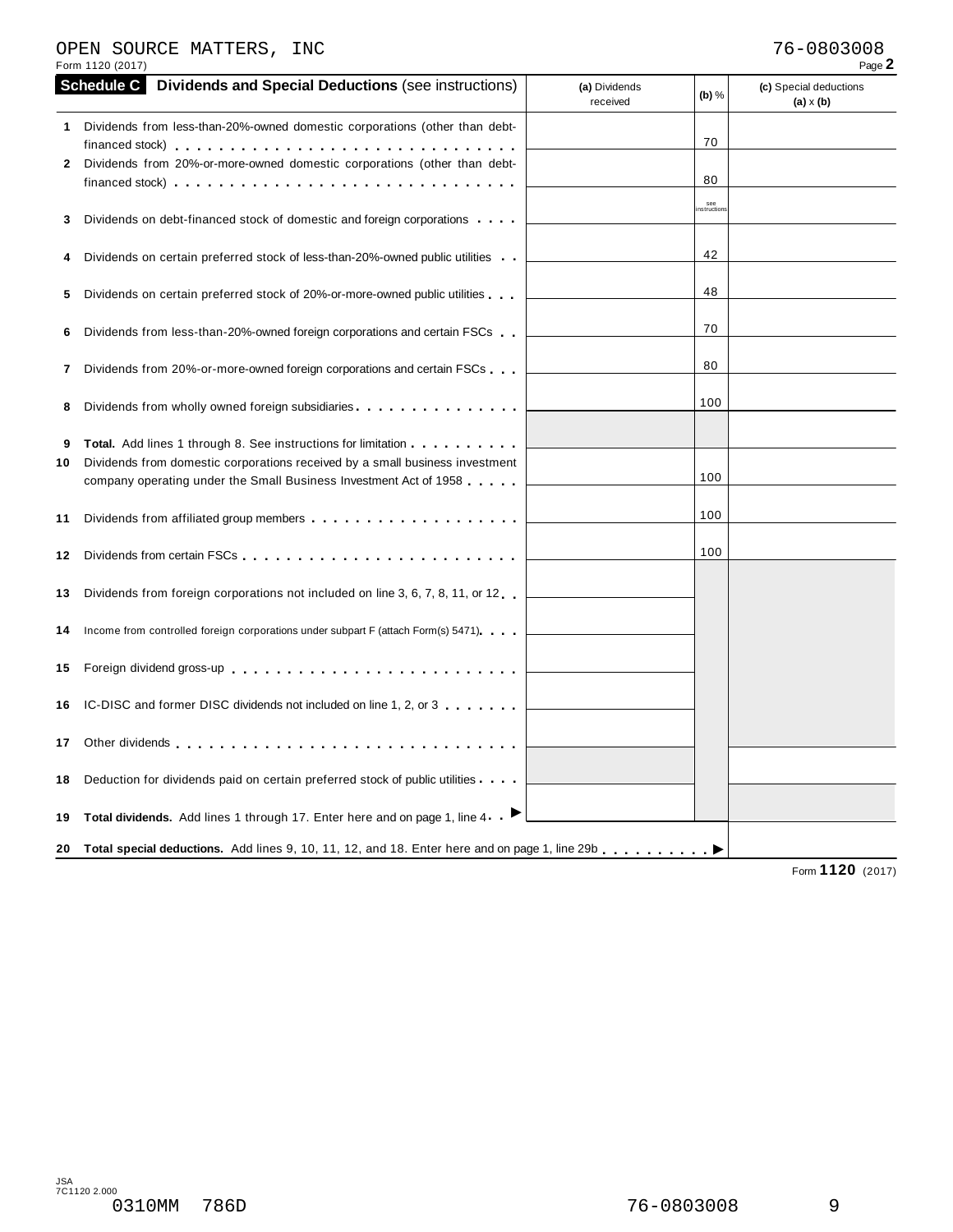|    | Form 1120 (2017)                                                                                                                                                                                                                                                                                               |                         | Page 3                  |
|----|----------------------------------------------------------------------------------------------------------------------------------------------------------------------------------------------------------------------------------------------------------------------------------------------------------------|-------------------------|-------------------------|
|    | Schedule J<br>Tax Computation and Payment (see instructions)                                                                                                                                                                                                                                                   |                         |                         |
|    | <b>Part I-Tax Computation</b>                                                                                                                                                                                                                                                                                  |                         |                         |
| 1  | Check if the corporation is a member of a controlled group (attach Schedule O (Form 1120)). See instructions                                                                                                                                                                                                   |                         |                         |
| 2  |                                                                                                                                                                                                                                                                                                                | $\mathbf{2}$            |                         |
| 3  |                                                                                                                                                                                                                                                                                                                | 3                       | NONE                    |
| 4  |                                                                                                                                                                                                                                                                                                                | $\overline{\mathbf{4}}$ | NONE                    |
|    | 5a                                                                                                                                                                                                                                                                                                             |                         |                         |
| b  | 5b                                                                                                                                                                                                                                                                                                             |                         |                         |
| c  | General business credit (attach Form 3800) [19] [19] Contract Point Contract Dental Business Credit Atlanta De<br>5c                                                                                                                                                                                           |                         |                         |
|    | d Credit for prior year minimum tax (attach Form 8827)<br>5d                                                                                                                                                                                                                                                   |                         |                         |
| е  | Bond credits from Form 8912 expansion of the state of the state of the state of the state of the state of the state of the state of the state of the state of the state of the state of the state of the state of the state of<br><b>5e</b>                                                                    |                         |                         |
| 6  |                                                                                                                                                                                                                                                                                                                | 6                       |                         |
| 7  |                                                                                                                                                                                                                                                                                                                | $\overline{\mathbf{r}}$ | NONE                    |
| 8  |                                                                                                                                                                                                                                                                                                                | 8                       |                         |
|    | 9a Recapture of investment credit (attach Form 4255)<br>9а                                                                                                                                                                                                                                                     |                         |                         |
|    | <b>b</b> Recapture of low-income housing credit (attach Form 8611)<br>9b                                                                                                                                                                                                                                       |                         |                         |
|    | c Interest due under the look-back method - completed long-term contracts                                                                                                                                                                                                                                      |                         |                         |
|    | (attach Form 8697)<br>9с                                                                                                                                                                                                                                                                                       |                         |                         |
|    | <b>d</b> Interest due under the look-back method - income forecast method (attach                                                                                                                                                                                                                              |                         |                         |
|    | 9d                                                                                                                                                                                                                                                                                                             |                         |                         |
|    | e Alternative tax on qualifying shipping activities (attach Form 8902)<br>9е                                                                                                                                                                                                                                   |                         |                         |
| f  | 9f                                                                                                                                                                                                                                                                                                             |                         |                         |
| 10 |                                                                                                                                                                                                                                                                                                                | 10                      |                         |
| 11 |                                                                                                                                                                                                                                                                                                                | 11                      | NONE                    |
|    | <b>Part II-Payments and Refundable Credits</b><br>the control of the control of the control of the control of the control of the control of                                                                                                                                                                    |                         |                         |
| 12 |                                                                                                                                                                                                                                                                                                                | 12                      |                         |
| 13 |                                                                                                                                                                                                                                                                                                                | 13                      |                         |
| 14 |                                                                                                                                                                                                                                                                                                                | 14                      |                         |
| 15 |                                                                                                                                                                                                                                                                                                                | 15                      |                         |
| 16 |                                                                                                                                                                                                                                                                                                                | 16                      |                         |
| 17 |                                                                                                                                                                                                                                                                                                                | 17                      |                         |
| 18 |                                                                                                                                                                                                                                                                                                                | 18                      |                         |
| 19 | Refundable credits from:                                                                                                                                                                                                                                                                                       |                         |                         |
|    | 19a                                                                                                                                                                                                                                                                                                            |                         |                         |
|    | 19 <sub>b</sub>                                                                                                                                                                                                                                                                                                |                         |                         |
|    | c Form 8827, line 8c<br>19c                                                                                                                                                                                                                                                                                    |                         |                         |
|    | d Other (attach statement - see instructions).<br>19d                                                                                                                                                                                                                                                          |                         |                         |
| 20 |                                                                                                                                                                                                                                                                                                                | 20                      |                         |
| 21 | Total payments and credits. Add lines 18 and 20. Enter here and on page 1, line 32                                                                                                                                                                                                                             | 21                      |                         |
|    | <b>Schedule K</b><br><b>Other Information</b> (see instructions)                                                                                                                                                                                                                                               |                         |                         |
| 1  | $\mathbf b$ $\mathbf X$ Accrual<br>Other (specify) Designation of the state of the state of the state of the state of the state of the state of the state of the state of the state of the state of the state of the state of the state of the state of the state<br>Check accounting method: $a$<br>Cash<br>c |                         | Yes No                  |
| 2  | See the instructions and enter the:                                                                                                                                                                                                                                                                            |                         |                         |
| а  | Business activity code no. $\blacktriangleright$ $\underline{\hspace{0.2cm}511130}$                                                                                                                                                                                                                            |                         |                         |
| b  | Business activity > WEB BASED SOFTWARE M                                                                                                                                                                                                                                                                       |                         |                         |
| c  | Product or service ▶ SOFTWARE RESOURCES                                                                                                                                                                                                                                                                        |                         |                         |
| 3  |                                                                                                                                                                                                                                                                                                                |                         | $\overline{\text{X}}$   |
|    |                                                                                                                                                                                                                                                                                                                |                         |                         |
|    |                                                                                                                                                                                                                                                                                                                |                         |                         |
| 4  | At the end of the tax year:                                                                                                                                                                                                                                                                                    |                         |                         |
| а  | Did any foreign or domestic corporation, partnership (including any entity treated as a partnership), trust, or tax-exempt                                                                                                                                                                                     |                         |                         |
|    | organization own directly 20% or more, or own, directly or indirectly, 50% or more of the total voting power of all classes of the                                                                                                                                                                             |                         |                         |
|    |                                                                                                                                                                                                                                                                                                                |                         | $\overline{X}$          |
|    | b Did any individual or estate own directly 20% or more, or own, directly or indirectly, 50% or more of the total voting power of all                                                                                                                                                                          |                         |                         |
|    | classes of the corporation's stock entitled to vote? If "Yes," complete Part II of Schedule G (Form 1120) (attach Schedule G).                                                                                                                                                                                 |                         | $\overline{\mathrm{X}}$ |

Form **1120** (2017)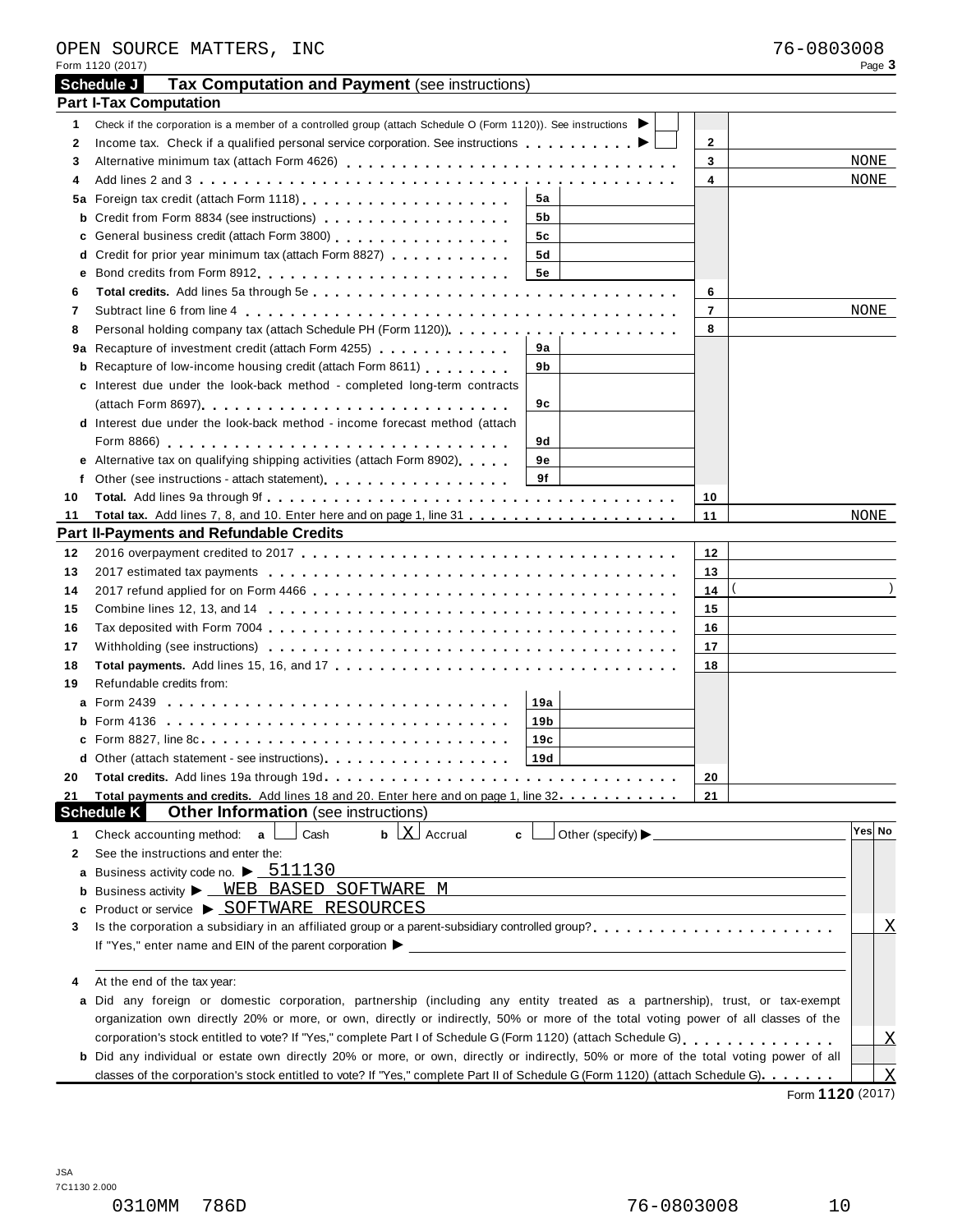|              | OPEN SOURCE MATTERS, INC<br>Form 1120 (2017)<br><b>Other Information</b> (continued from page 3)                                                                                                                                                                                  |                                                           |                                   | 76-0803008                                                      |     | Page 4         |
|--------------|-----------------------------------------------------------------------------------------------------------------------------------------------------------------------------------------------------------------------------------------------------------------------------------|-----------------------------------------------------------|-----------------------------------|-----------------------------------------------------------------|-----|----------------|
|              | <b>Schedule K</b>                                                                                                                                                                                                                                                                 |                                                           |                                   |                                                                 | Yes | No             |
|              | 5 At the end of the tax year, did the corporation:                                                                                                                                                                                                                                |                                                           |                                   |                                                                 |     |                |
|              | a Own directly 20% or more, or own, directly or indirectly, 50% or more of the total voting power of all classes of stock entitled to vote of                                                                                                                                     |                                                           |                                   |                                                                 |     |                |
|              | any foreign or domestic corporation not included on Form 851, Affiliations Schedule? For rules of constructive ownership, see instructions.<br>If "Yes," complete (i) through (iv) below.                                                                                         |                                                           |                                   |                                                                 |     | X              |
|              | (i) Name of Corporation                                                                                                                                                                                                                                                           | (ii) Employer<br><b>Identification Number</b><br>(if any) | (iii) Country of<br>Incorporation | (iv) Percentage<br>Owned in Voting<br>Stock                     |     |                |
|              |                                                                                                                                                                                                                                                                                   |                                                           |                                   |                                                                 |     |                |
|              |                                                                                                                                                                                                                                                                                   |                                                           |                                   |                                                                 |     |                |
|              | b Own directly an interest of 20% or more, or own, directly or indirectly, an interest of 50% or more in any foreign or domestic partnership                                                                                                                                      |                                                           |                                   |                                                                 |     |                |
|              | (including an entity treated as a partnership) or in the beneficial interest of a trust? For rules of constructive ownership, see instructions.<br>If "Yes," complete (i) through (iv) below.                                                                                     |                                                           |                                   |                                                                 |     | Χ              |
|              | (i) Name of Entity                                                                                                                                                                                                                                                                | (ii) Employer<br><b>Identification Number</b><br>(if any) | (iii) Country of<br>Organization  | (iv) Maximum<br>Percentage Owned in<br>Profit, Loss, or Capital |     |                |
|              |                                                                                                                                                                                                                                                                                   |                                                           |                                   |                                                                 |     |                |
|              |                                                                                                                                                                                                                                                                                   |                                                           |                                   |                                                                 |     |                |
|              |                                                                                                                                                                                                                                                                                   |                                                           |                                   |                                                                 |     |                |
|              |                                                                                                                                                                                                                                                                                   |                                                           |                                   |                                                                 |     |                |
| 6            | During this tax year, did the corporation pay dividends (other than stock dividends and distributions in exchange for stock) in                                                                                                                                                   |                                                           |                                   |                                                                 |     |                |
|              | excess of the corporation's current and accumulated earnings and profits? See sections 301 and 316                                                                                                                                                                                |                                                           |                                   |                                                                 |     |                |
|              | If "Yes," file Form 5452, Corporate Report of Nondividend Distributions. See the instructions for Form 5452.                                                                                                                                                                      |                                                           |                                   |                                                                 |     |                |
|              | If this is a consolidated return, answer here for the parent corporation and on Form 851 for each subsidiary.                                                                                                                                                                     |                                                           |                                   |                                                                 |     |                |
| $\mathbf{7}$ | At any time during the tax year, did one foreign person own, directly or indirectly, at least 25% of the total voting power of all                                                                                                                                                |                                                           |                                   |                                                                 |     |                |
|              |                                                                                                                                                                                                                                                                                   |                                                           |                                   |                                                                 |     | Χ              |
|              | For rules of attribution, see section 318. If "Yes," enter:                                                                                                                                                                                                                       |                                                           |                                   |                                                                 |     |                |
|              |                                                                                                                                                                                                                                                                                   |                                                           |                                   |                                                                 |     |                |
|              | (c) The corporation may have to file Form 5472, Information Return of a 25% Foreign-Owned U.S. Corporation or a Foreign                                                                                                                                                           |                                                           |                                   |                                                                 |     |                |
|              | Corporation Engaged in a U.S. Trade or Business. Enter the number of Forms 5472 attached $\blacktriangleright$                                                                                                                                                                    |                                                           |                                   |                                                                 |     |                |
|              | Check this box if the corporation issued publicly offered debt instruments with original issue discount<br>If checked, the corporation may have to file Form 8281, Information Return for Publicly Offered Original Issue Discount Instruments.                                   |                                                           |                                   |                                                                 |     |                |
| 9            | Enter the amount of tax-exempt interest received or accrued during the tax year $\triangleright$ \$                                                                                                                                                                               |                                                           |                                   |                                                                 |     |                |
| 10<br>11     | Enter the number of shareholders at the end of the tax year (if 100 or fewer) $\blacktriangleright$                                                                                                                                                                               |                                                           |                                   |                                                                 |     |                |
|              | If the corporation is filing a consolidated return, the statement required by Regulations section 1.1502-21(b)(3) must be attached<br>or the election will not be valid.                                                                                                          |                                                           |                                   |                                                                 |     |                |
|              | 12 Enter the available NOL carryover from prior tax years (do not reduce it by any deduction reported on page                                                                                                                                                                     |                                                           |                                   |                                                                 |     |                |
|              | 13 Are the corporation's total receipts (page 1, line 1a, plus lines 4 through 10) for the tax year and its total assets at the end of the                                                                                                                                        |                                                           |                                   | 94,492.                                                         |     |                |
|              |                                                                                                                                                                                                                                                                                   |                                                           |                                   |                                                                 |     | $\mathbf{X}$   |
|              | If "Yes," the corporation is not required to complete Schedules L, M-1, and M-2. Instead, enter the total amount of cash distributions<br>and the book value of property distributions (other than cash) made during the tax year $\triangleright$ \$                             |                                                           |                                   |                                                                 |     |                |
|              | If "Yes," complete and attach Schedule UTP.                                                                                                                                                                                                                                       |                                                           |                                   |                                                                 |     | $\overline{X}$ |
|              |                                                                                                                                                                                                                                                                                   |                                                           |                                   |                                                                 |     | $\overline{X}$ |
|              |                                                                                                                                                                                                                                                                                   |                                                           |                                   |                                                                 |     |                |
| 16<br>17     | During this tax year, did the corporation have an 80% or more change in ownership, including a change due to redemption of its own stock?<br>During or subsequent to this tax year, but before the filing of this return, did the corporation dispose of more than 65% (by value) |                                                           |                                   |                                                                 |     | X              |
|              |                                                                                                                                                                                                                                                                                   |                                                           |                                   |                                                                 |     | X              |
| 18           | Did the corporation receive assets in a section 351 transfer in which any of the transferred assets had a fair market basis or fair                                                                                                                                               |                                                           |                                   |                                                                 |     |                |
| 19           | During the corporation's tax year, did the corporation make any payments that would require it to file Forms 1042 and 1042-S                                                                                                                                                      |                                                           |                                   |                                                                 |     | X              |
| <b>JSA</b>   | under chapter 3 (sections 1441 through 1464) or chapter 4 (sections 1471 through 1474) of the Code?                                                                                                                                                                               |                                                           |                                   | Form 1120 (2017)                                                |     | X              |
|              | 7C1135 2.000<br>0310MM<br>786D                                                                                                                                                                                                                                                    |                                                           | 76-0803008                        |                                                                 | 11  |                |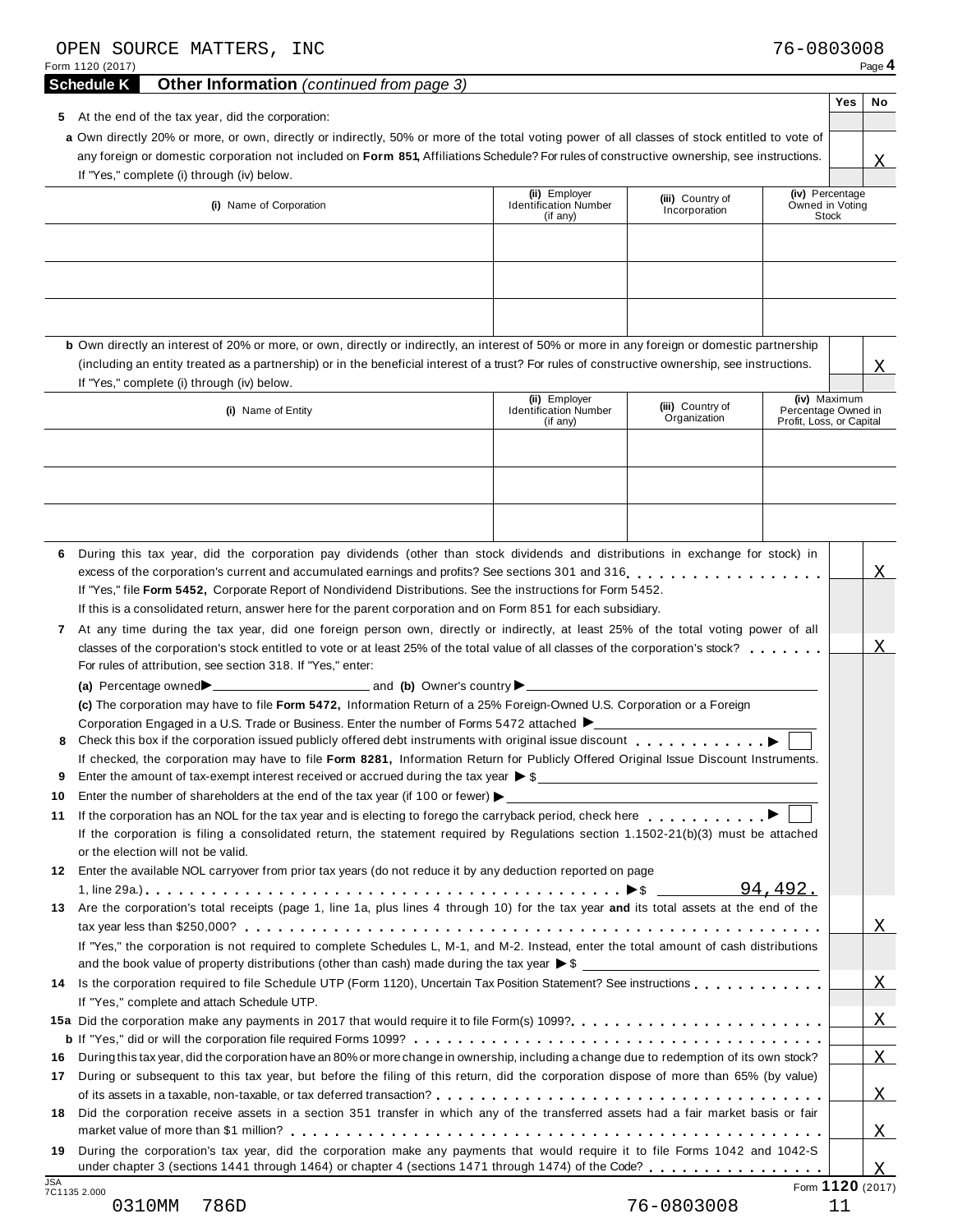#### OPEN SOURCE MATTERS, INC<br>
Form 1120 (2017) Page **5** OPEN SOURCE MATTERS, INC

|          | <b>Schedule L</b> Balance Sheets per Books                                                                                                                                                                                                                                  | Beginning of tax year                                                         |          |                                                                                                                                                                                                                                           | End of tax year                                                                                                        |
|----------|-----------------------------------------------------------------------------------------------------------------------------------------------------------------------------------------------------------------------------------------------------------------------------|-------------------------------------------------------------------------------|----------|-------------------------------------------------------------------------------------------------------------------------------------------------------------------------------------------------------------------------------------------|------------------------------------------------------------------------------------------------------------------------|
|          | <b>Assets</b>                                                                                                                                                                                                                                                               | (a)                                                                           | (b)      | (c)                                                                                                                                                                                                                                       | (d)                                                                                                                    |
| 1.       | Cash and the control of the control of the control of the control of the control of the control of the control of the control of the control of the control of the control of the control of the control of the control of the                                              |                                                                               | 352,768. |                                                                                                                                                                                                                                           | 324,991.                                                                                                               |
|          | 2a Trade notes and accounts receivable                                                                                                                                                                                                                                      | 5,500.                                                                        |          |                                                                                                                                                                                                                                           |                                                                                                                        |
|          | <b>b</b> Less allowance for bad debts                                                                                                                                                                                                                                       |                                                                               | 5,500.   |                                                                                                                                                                                                                                           |                                                                                                                        |
| 3        | Inventories <b>All Accounts</b> in the set of the set of the set of the set of the set of the set of the set of the set of the set of the set of the set of the set of the set of the set of the set of the set of the set of the s                                         |                                                                               |          |                                                                                                                                                                                                                                           |                                                                                                                        |
| 4        | U.S. government obligations                                                                                                                                                                                                                                                 |                                                                               |          |                                                                                                                                                                                                                                           |                                                                                                                        |
| 5        | Tax-exempt securities (see instructions)                                                                                                                                                                                                                                    |                                                                               |          |                                                                                                                                                                                                                                           |                                                                                                                        |
| 6        | Other current assets (attach statement)                                                                                                                                                                                                                                     | Stmt 5                                                                        | 35,978.  |                                                                                                                                                                                                                                           |                                                                                                                        |
| 7        | Loans to shareholders <b>contained</b>                                                                                                                                                                                                                                      |                                                                               |          |                                                                                                                                                                                                                                           |                                                                                                                        |
| 8        | Mortgage and real estate loans                                                                                                                                                                                                                                              |                                                                               |          |                                                                                                                                                                                                                                           |                                                                                                                        |
| 9        | Other investments (attach statement)                                                                                                                                                                                                                                        |                                                                               |          |                                                                                                                                                                                                                                           |                                                                                                                        |
|          | <b>10a</b> Buildings and other depreciable assets                                                                                                                                                                                                                           | 45,470.                                                                       |          | 45,470.                                                                                                                                                                                                                                   |                                                                                                                        |
|          | <b>b</b> Less accumulated depreciation                                                                                                                                                                                                                                      | $16, 223.$ )                                                                  | 29,247.  | 30,619.                                                                                                                                                                                                                                   | 14,851.                                                                                                                |
|          | 11 a Depletable assets                                                                                                                                                                                                                                                      |                                                                               |          |                                                                                                                                                                                                                                           |                                                                                                                        |
|          | <b>b</b> Less accumulated depletion                                                                                                                                                                                                                                         |                                                                               |          |                                                                                                                                                                                                                                           |                                                                                                                        |
|          | 12 Land (net of any amortization)                                                                                                                                                                                                                                           |                                                                               |          |                                                                                                                                                                                                                                           |                                                                                                                        |
|          | 13 a Intangible assets (amortizable only)                                                                                                                                                                                                                                   |                                                                               |          |                                                                                                                                                                                                                                           |                                                                                                                        |
|          | <b>b</b> Less accumulated amortization                                                                                                                                                                                                                                      |                                                                               |          |                                                                                                                                                                                                                                           |                                                                                                                        |
|          | 14 Other assets (attach statement)                                                                                                                                                                                                                                          |                                                                               |          |                                                                                                                                                                                                                                           |                                                                                                                        |
| 15       | Total assets <u>.</u>                                                                                                                                                                                                                                                       |                                                                               | 423,493  |                                                                                                                                                                                                                                           | 339,842.                                                                                                               |
|          | <b>Liabilities and Shareholders' Equity</b>                                                                                                                                                                                                                                 |                                                                               |          |                                                                                                                                                                                                                                           |                                                                                                                        |
| 16<br>17 | Accounts payable <b>Accounts</b> payable<br>Mortgages, notes, bonds payable in less                                                                                                                                                                                         |                                                                               |          |                                                                                                                                                                                                                                           | 10,831.                                                                                                                |
| 18       | than 1 year $\cdots$ $\cdots$ $\cdots$ $\cdots$<br>Other current liabilities (attach statement)                                                                                                                                                                             | Stmt 5                                                                        | 8,000.   |                                                                                                                                                                                                                                           |                                                                                                                        |
| 19       | Loans from shareholders <b>that is a matter of the state</b>                                                                                                                                                                                                                |                                                                               |          |                                                                                                                                                                                                                                           |                                                                                                                        |
| 20       | Mortgages, notes, bonds payable in 1 year<br>or more experience and the set of the set of the set of the set of the set of the set of the set of the set of the set of the set of the set of the set of the set of the set of the set of the set of the set of the set of t |                                                                               |          |                                                                                                                                                                                                                                           |                                                                                                                        |
| 21       | Other liabilities (attach statement)                                                                                                                                                                                                                                        |                                                                               |          |                                                                                                                                                                                                                                           |                                                                                                                        |
| 22       | Capital stock: a Preferred stock                                                                                                                                                                                                                                            |                                                                               |          |                                                                                                                                                                                                                                           |                                                                                                                        |
|          | <b>b</b> Common stock                                                                                                                                                                                                                                                       |                                                                               |          |                                                                                                                                                                                                                                           |                                                                                                                        |
| 23       | Additional paid-in capital extension                                                                                                                                                                                                                                        |                                                                               |          |                                                                                                                                                                                                                                           |                                                                                                                        |
| 24       | Retained earnings - Appropriated (attach statement)                                                                                                                                                                                                                         |                                                                               |          |                                                                                                                                                                                                                                           |                                                                                                                        |
| 25<br>26 | Retained earnings - Unappropriated<br>Adjustments to shareholders' equity<br>(attach statement) experience and a set of the statement                                                                                                                                       |                                                                               | 415,493. |                                                                                                                                                                                                                                           | <u>329,011.</u>                                                                                                        |
| 27       | Less cost of treasury stock extends                                                                                                                                                                                                                                         |                                                                               |          |                                                                                                                                                                                                                                           |                                                                                                                        |
|          | 28 Total liabilities and shareholders' equity                                                                                                                                                                                                                               |                                                                               | 423,493  |                                                                                                                                                                                                                                           | 339,842.                                                                                                               |
|          | Schedule M-1 Reconciliation of Income (Loss) per Books With Income per Return                                                                                                                                                                                               | Note: The corporation may be required to file Schedule M-3. See instructions. |          |                                                                                                                                                                                                                                           |                                                                                                                        |
| 1        | Net income (loss) per books                                                                                                                                                                                                                                                 | $-86,482.$                                                                    |          | 7 Income recorded on books this year                                                                                                                                                                                                      |                                                                                                                        |
| 2        | Federal income tax per books                                                                                                                                                                                                                                                |                                                                               |          | not included on this return (itemize):<br>Tax-exempt interest \$                                                                                                                                                                          |                                                                                                                        |
| 3        | Excess of capital losses over capital gains                                                                                                                                                                                                                                 |                                                                               |          |                                                                                                                                                                                                                                           |                                                                                                                        |
| 4        | Income subject to tax not recorded on books                                                                                                                                                                                                                                 |                                                                               |          |                                                                                                                                                                                                                                           |                                                                                                                        |
|          | this year (itemize):                                                                                                                                                                                                                                                        |                                                                               | 8        | Deductions on this return not charged                                                                                                                                                                                                     |                                                                                                                        |
|          |                                                                                                                                                                                                                                                                             |                                                                               |          | against book income this year (itemize):                                                                                                                                                                                                  |                                                                                                                        |
| 5        | Expenses recorded on books this year not deducted on this return (itemize):                                                                                                                                                                                                 |                                                                               |          | a Depreciation. \$                                                                                                                                                                                                                        |                                                                                                                        |
|          | a Depreciation \$                                                                                                                                                                                                                                                           |                                                                               |          | <b>b</b> Charitable contributions \$                                                                                                                                                                                                      |                                                                                                                        |
|          | <b>b</b> Charitable contributions \$                                                                                                                                                                                                                                        |                                                                               |          |                                                                                                                                                                                                                                           |                                                                                                                        |
|          | c Travel and entertainment \$                                                                                                                                                                                                                                               |                                                                               |          |                                                                                                                                                                                                                                           |                                                                                                                        |
|          |                                                                                                                                                                                                                                                                             |                                                                               | 9        | Add lines 7 and 8                                                                                                                                                                                                                         |                                                                                                                        |
|          | 6 Add lines 1 through 5                                                                                                                                                                                                                                                     | $-86, 482.$                                                                   | 10       | Income (page 1, line 28) - line 6 less line 9                                                                                                                                                                                             | $-86, 482.$                                                                                                            |
|          | Schedule M-2 Analysis of Unappropriated Retained Earnings per Books (Line 25, Schedule L)                                                                                                                                                                                   |                                                                               |          |                                                                                                                                                                                                                                           |                                                                                                                        |
|          | 1 Balance at beginning of year                                                                                                                                                                                                                                              | 415,493.                                                                      |          | 5 Distributions: a Cash                                                                                                                                                                                                                   |                                                                                                                        |
|          | 2 Net income (loss) per books                                                                                                                                                                                                                                               | $-86, 482.$                                                                   |          | <b>b</b> Stock <b>contains the state of the state of the state of the state of the state of the state of the state of the state of the state of the state of the state of the state of the state of the state of the state of the sta</b> | the control of the control of the control of the control of the control of                                             |
|          | 3 Other increases (itemize): ______________                                                                                                                                                                                                                                 |                                                                               |          | c Property                                                                                                                                                                                                                                | <u> 1989 - Johann John Stone, mars et al. 1989 - John Stone, mars et al. 1989 - John Stone, mars et al. 1989 - Joh</u> |
|          |                                                                                                                                                                                                                                                                             |                                                                               | 6        | Other decreases (itemize): __________                                                                                                                                                                                                     | <u> 1989 - John Stein, Amerikaansk politiker (</u>                                                                     |
|          |                                                                                                                                                                                                                                                                             |                                                                               | 7        | Add lines 5 and 6                                                                                                                                                                                                                         |                                                                                                                        |
|          |                                                                                                                                                                                                                                                                             | 329,011.                                                                      | 8        | Balance at end of year (line 4 less line 7)                                                                                                                                                                                               | 329,011.                                                                                                               |
|          |                                                                                                                                                                                                                                                                             |                                                                               |          |                                                                                                                                                                                                                                           | Form 1120 (2017)                                                                                                       |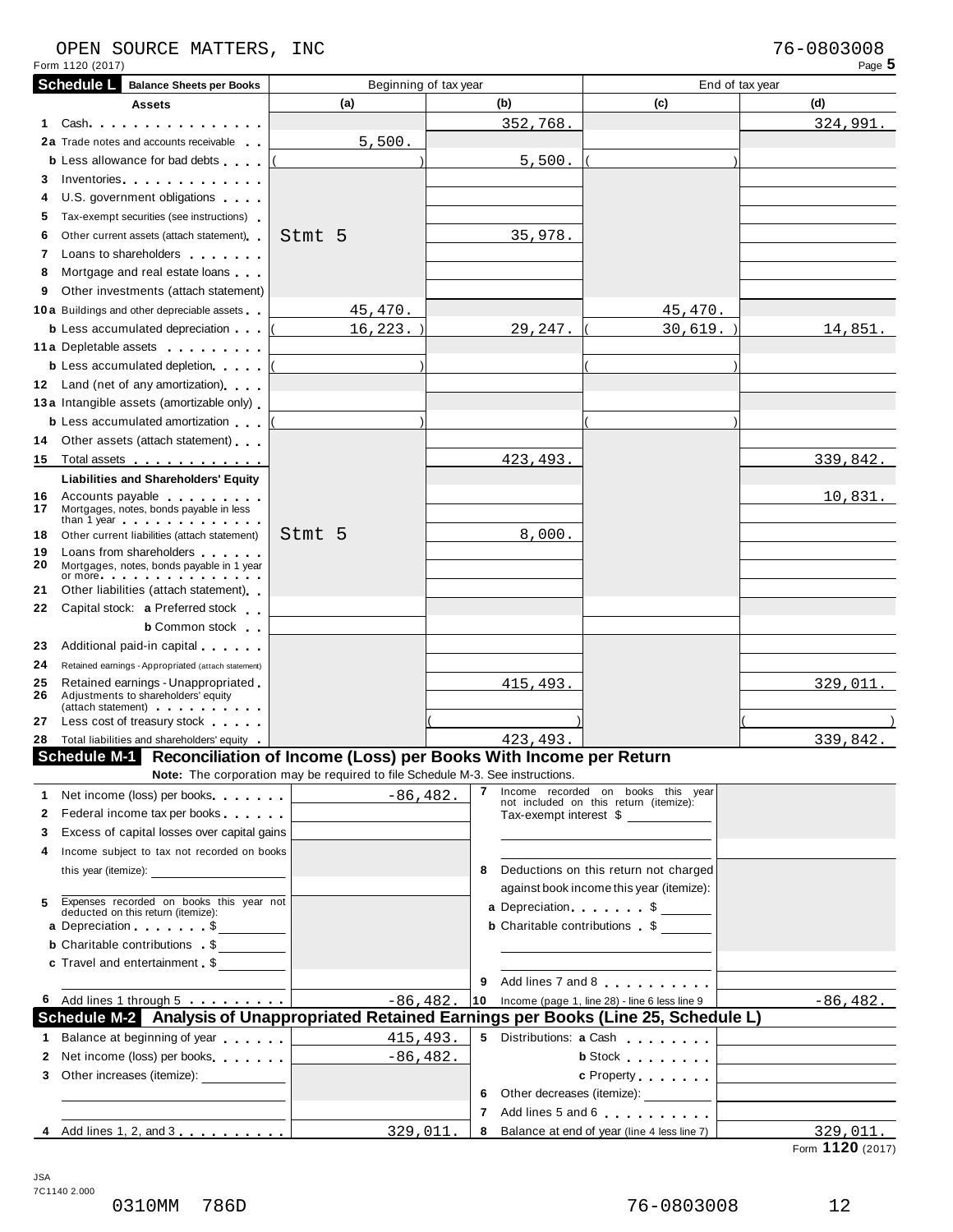# **Direct Deposit of Corporate Tax Refund**<br>
Attach to Form 1120 or 1120S.<br> **Attach to Form 1120 or 1120S.**

Department of the Treasury<br>Internal Revenue Service (November 2016)<br>
Department of the Treasury<br>
Information about Form 8050 and its instructions is at www.irs.gov/form8050.<br>
Name of corporation (as shown on tax return)<br>
Name of corporation (as shown on tax return)<br>
Name of  $\sigma$ PEN SOURCE MATTERS, INC  $\sigma$ 

| OPEN SOURCE MATTERS,<br>1 N C                                                                          | 76-0803008              |
|--------------------------------------------------------------------------------------------------------|-------------------------|
|                                                                                                        | Phone number (optional) |
|                                                                                                        |                         |
|                                                                                                        |                         |
|                                                                                                        |                         |
| Routing number (must be nine digits). The first two digits must be between 01 and 12 or 21 through 32. |                         |
|                                                                                                        |                         |

**2. Account number (include hyphens but omit spaces and special symbols):**

8

# **General Instructions How To File**

0 2 1 0 0 0 0 0 8 9

Section references are to the Internal Revenue<br>Code unless otherwise noted.

9

9 7 3 3 8 8 7

File Form 8050 to request that the IRS deposit a corporate income tax refund (including a refund of \$1 million or more) directly into an account at any U.S. bank or other financial institution (such as a mutual fund or brokerage firm) that accepts direct deposits.

The benefits of a direct deposit include a faster refund, the added security of a paperless payment, and the savings of tax dollars associated with the reduced processing costs.

**Who May File**<br>
Only corporations requesting a direct deposit in the institution<br>
of refund with its original Form 1120 or 1120S number. of refund with its original Form 1120 or 1120S may file Form 8050. **Line 2.** Enter the corporation's account

The corporation is not eligible to request a

lirect deposit if:<br>● The receiving financial institution is a foreign<br>pank or a foreign branch of a U.S. bank, or bank or a foreign branch of a U.S. bank, or<br> $\bullet$  The corporation has applied for an

employer identification number but is filing its tax return before receiving one.

**Note:** For other corporate tax returns, **Note:** For other corporate tax returns, We ask for the information on this form to including **Form 1120X**, Amended U.S. carry out the Internal Revenue laws of the Corporation Income Tax Return, and Form United States. You are required to give us **1139,** Corporation Application for Tentative Refund, a corporation may request a direct deposit of refunds of \$1 million or more by filing **Form 8302,** Electronic Deposit of Tax **Sample Check** Refund of \$1 Million or More.

#### **Conditions Resulting in a Refund by Check**

If the IRS is unable to process this request for<br>a direct deposit. a refund by check will be

• The name of the corporation on the tax return does not match the name on the

deposit because of an incorrect routing or account number.

Section references are to the Internal Revenue Attach Form 8050 to the corporation's Form<br>Code unless otherwise noted. 1120 or 1120S after Schedule N (Form 1120), if applicable. To ensure that the corporation's tax return is correctly processed, see **Assembling the Return** in the instructions for Form 1120 or 1120S. **Purpose of Form COVID BY A PURPOSE** TO THE TOTAL TO THE CONDUCTS TO THE CONDUCT A THE CONDUCT OF THE CONDUCT OF THE CONDUCT OF THE CONDUCT OF THE CONDUCT OF THE CONDUCT OF THE CONDUCT OF THE CONDUCT OF THE CONDUCT OF TH

### **Specific Instructions**

**Line 1.** Enter the financial institution's routing number and verify that the institution will accept a direct deposit. See the sample check below for an example of where the routing number may be shown.

institution other than the one at which the account is located, check with your financial institution for the correct routing number. **Do not** use a deposit slip to verify the routing

number. Enter the number from left to right and leave any unused boxes blank. See the If you have comments concerning the direct deposit if: accuracy of these time estimates or sample check below for an example of where the account number may be shown.

### **Paperwork Reduction Act Notice.**

the information. We need it to ensure that you are complying with these laws and to allow us to figure and collect the right amount of tax.

**3. Type of account (one box must be checked):**

Checking Savings

X

information requested on a form that is subject to the Paperwork Reduction Act unless the form displays a valid OMB control number. Books or records relating to a form or its instructions must be retained as long as their contents may become material in the administration of any Internal Revenue law. Generally, tax returns and return information are confidential, as required by section 6103.

The time needed to complete and file this For accounts payable through a financial form will vary depending on individual circumstances. The estimated burden for business taxpayers filing this form is approved under OMB control number 1545-0123 and is included in the estimates shown in the instructions for their business income tax return.

suggestions for making this form simpler, we would be happy to hear from you. You can write to the IRS at the address listed in the instructions of the tax return with which this form is filed.



checking or savings). **Note.** The routing and account numbers may be in different places on the corporation's check.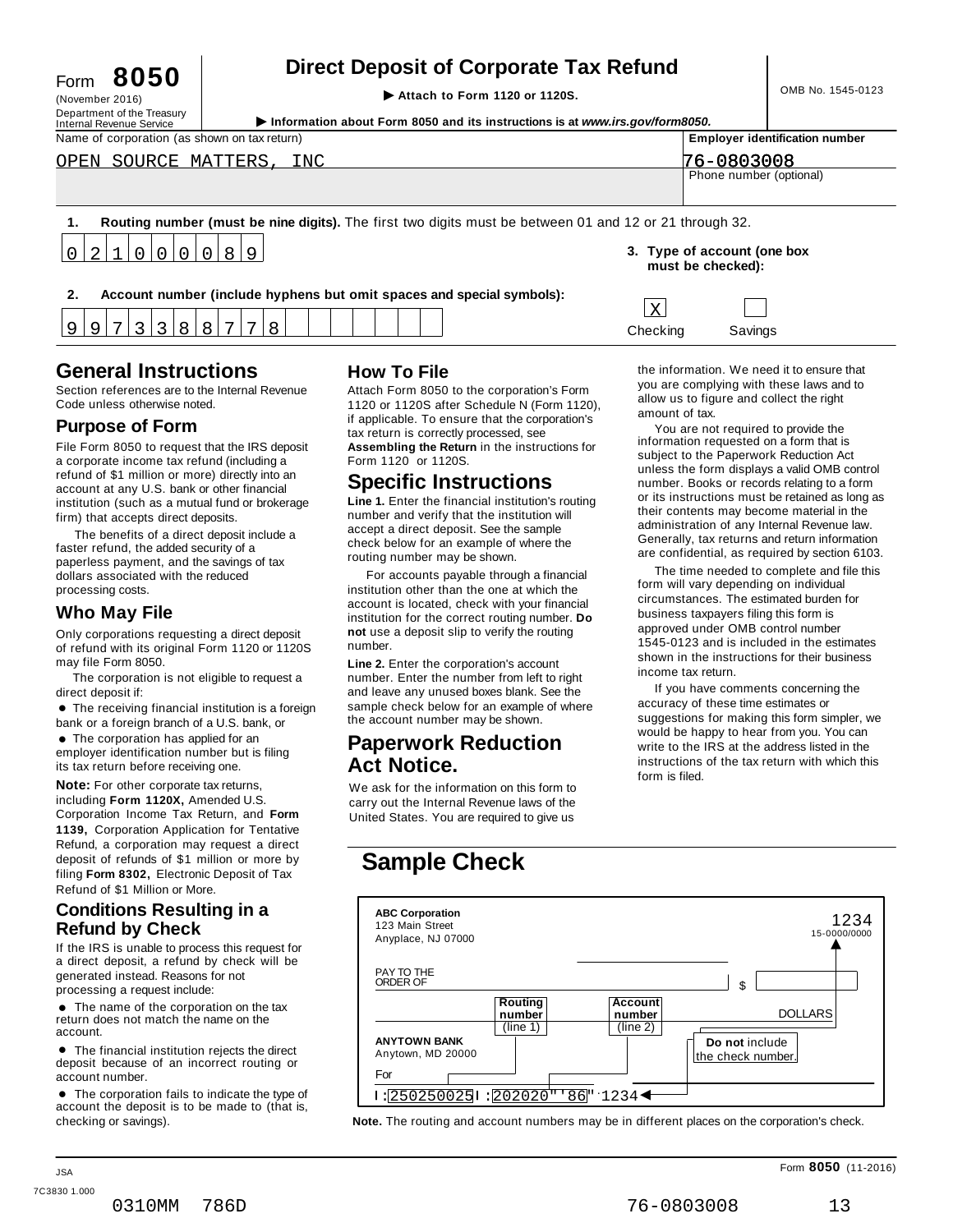# Form  $\bf 4562$  **combing information** and **Amortization combined to the SQS of**  $\bf 47$

Form  $\blacksquare$   $\blacksquare$   $\blacksquare$   $\blacksquare$   $\blacksquare$   $\blacksquare$   $\blacksquare$   $\blacksquare$   $\blacksquare$   $\blacksquare$   $\blacksquare$   $\blacksquare$   $\blacksquare$   $\blacksquare$   $\blacksquare$   $\blacksquare$   $\blacksquare$   $\blacksquare$   $\blacksquare$   $\blacksquare$   $\blacksquare$   $\blacksquare$   $\blacksquare$   $\blacksquare$   $\blacksquare$   $\blacksquare$   $\blacksquare$   $\blacksquare$   $\blacksquare$   $\blacksquare$   $\blacksquare$ 

(99) I **Go to** *www.irs.gov/Form4562* **for instructions and the latest information.** Sequence No. **<sup>179</sup> Identifying number** 

76-0803008

| Department of the Treasury<br>(99)<br>Internal Revenue Service                                                                                                                |                                            | Allaon to your tax return<br>Go to www.irs.gov/Form4562 for instructions and the latest information. |                              |                  |            | Attachment<br>Sequence No. |
|-------------------------------------------------------------------------------------------------------------------------------------------------------------------------------|--------------------------------------------|------------------------------------------------------------------------------------------------------|------------------------------|------------------|------------|----------------------------|
| Name(s) shown on return                                                                                                                                                       |                                            |                                                                                                      |                              |                  |            | Identifying num            |
| OPEN SOURCE MATTERS, INC                                                                                                                                                      |                                            |                                                                                                      |                              |                  |            | 76-08030                   |
| Business or activity to which this form relates                                                                                                                               |                                            |                                                                                                      |                              |                  |            |                            |
| General Depreciation and Amortization                                                                                                                                         |                                            |                                                                                                      |                              |                  |            |                            |
| <b>Election To Expense Certain Property Under Section 179</b><br>Part I                                                                                                       |                                            |                                                                                                      |                              |                  |            |                            |
| Note: If you have any listed property, complete Part V before you complete Part I.                                                                                            |                                            |                                                                                                      |                              |                  |            |                            |
| 1<br>2                                                                                                                                                                        |                                            |                                                                                                      |                              |                  | 1<br>2     |                            |
| Threshold cost of section 179 property before reduction in limitation (see instructions)<br>3                                                                                 |                                            |                                                                                                      |                              |                  | 3          |                            |
| 4                                                                                                                                                                             |                                            |                                                                                                      |                              |                  | 4          |                            |
| Dollar limitation for tax year. Subtract line 4 from line 1. If zero or less, enter -0-. If married filing<br>5                                                               |                                            |                                                                                                      |                              |                  | 5          |                            |
| 6<br>(a) Description of property                                                                                                                                              |                                            |                                                                                                      | (b) Cost (business use only) | (c) Elected cost |            |                            |
|                                                                                                                                                                               |                                            |                                                                                                      |                              |                  |            |                            |
|                                                                                                                                                                               |                                            |                                                                                                      |                              |                  |            |                            |
|                                                                                                                                                                               |                                            |                                                                                                      |                              |                  |            |                            |
| Total elected cost of section 179 property. Add amounts in column (c), lines 6 and 7<br>8                                                                                     |                                            |                                                                                                      |                              |                  | 8          |                            |
| 9                                                                                                                                                                             |                                            |                                                                                                      |                              |                  | 9          |                            |
| 10                                                                                                                                                                            |                                            |                                                                                                      |                              |                  | 10         |                            |
| Business income limitation. Enter the smaller of business income (not less than zero) or line 5 (see instructions)<br>11                                                      |                                            |                                                                                                      |                              |                  | 11         |                            |
| Section 179 expense deduction. Add lines 9 and 10, but don't enter more than line 11 [11] [11] expense deduction. Add lines 9 and 10, but don't enter more than line 11<br>12 |                                            |                                                                                                      |                              |                  | $12 \,$    |                            |
| Carryover of disallowed deduction to 2018. Add lines 9 and 10, less line 12 ►<br>13                                                                                           |                                            |                                                                                                      | 13                           |                  |            |                            |
| <b>Note:</b> Don't use Part II or Part III below for listed property. Instead, use Part V.                                                                                    |                                            |                                                                                                      |                              |                  |            |                            |
| Special Depreciation Allowance and Other Depreciation (Don't include listed property.) (See instructions.)<br>Part II                                                         |                                            |                                                                                                      |                              |                  |            |                            |
| Special depreciation allowance for qualified property (other than listed property) placed in service<br>14                                                                    |                                            |                                                                                                      |                              |                  |            |                            |
|                                                                                                                                                                               |                                            |                                                                                                      |                              |                  | 14         |                            |
| 15<br>Other depreciation (including ACRS)<br>16                                                                                                                               |                                            |                                                                                                      |                              |                  | 15<br>16   |                            |
| <b>Part III MACRS Depreciation (Don't include listed property.) (See instructions.)</b>                                                                                       |                                            |                                                                                                      |                              |                  |            |                            |
|                                                                                                                                                                               |                                            | <b>Section A</b>                                                                                     |                              |                  |            |                            |
| MACRS deductions for assets placed in service in tax years beginning before 2017<br>17                                                                                        |                                            |                                                                                                      |                              |                  | 17         | 1                          |
| If you are electing to group any assets placed in service during the tax year into one or more general<br>18                                                                  |                                            |                                                                                                      |                              |                  |            |                            |
|                                                                                                                                                                               |                                            |                                                                                                      |                              |                  |            |                            |
|                                                                                                                                                                               |                                            | Section B - Assets Placed in Service During 2017 Tax Year Using the General Depreciation System      |                              |                  |            |                            |
| (a) Classification of property                                                                                                                                                | (b) Month and year<br>placed in<br>service | (c) Basis for depreciation<br>(business/investment use<br>only - see instructions)                   | (d) Recovery<br>period       | (e) Convention   | (f) Method | (g) Depreciatio            |
| 19a 3-year property                                                                                                                                                           |                                            |                                                                                                      |                              |                  |            |                            |
| 5-year property                                                                                                                                                               |                                            |                                                                                                      |                              |                  |            |                            |
| c 7-year property                                                                                                                                                             |                                            |                                                                                                      |                              |                  |            |                            |
| d 10-year property                                                                                                                                                            |                                            |                                                                                                      |                              |                  |            |                            |
| e 15-year property                                                                                                                                                            |                                            |                                                                                                      |                              |                  |            |                            |
| f 20-year property                                                                                                                                                            |                                            |                                                                                                      |                              |                  |            |                            |
| g 25-year property                                                                                                                                                            |                                            |                                                                                                      | 25 yrs.                      |                  | S/L        |                            |
| h Residential rental                                                                                                                                                          |                                            |                                                                                                      | 27.5 yrs.<br>27.5 yrs.       | МM<br>ΜМ         | S/L<br>S/L |                            |
| property                                                                                                                                                                      |                                            |                                                                                                      | 39 yrs.                      | МM               | S/L        |                            |
| <i>i</i> Nonresidential real                                                                                                                                                  |                                            |                                                                                                      |                              | МM               | S/L        |                            |
| property                                                                                                                                                                      |                                            | Section C - Assets Placed in Service During 2017 Tax Year Using the Alternative Depreciation System  |                              |                  |            |                            |
| 20a Class life                                                                                                                                                                |                                            |                                                                                                      |                              |                  | S/L        |                            |
| $b$ 12-year                                                                                                                                                                   |                                            |                                                                                                      | 12 yrs.                      |                  | S/L        |                            |
| $c$ 40-year                                                                                                                                                                   |                                            |                                                                                                      | 40 yrs.                      | МM               | S/L        |                            |
| <b>Part IV</b> Summary (See instructions.)                                                                                                                                    |                                            |                                                                                                      |                              |                  |            |                            |
| Listed property. Enter amount from line 28<br>21                                                                                                                              | .                                          |                                                                                                      |                              |                  | 21         |                            |
| 22 Total. Add amounts from line 12, lines 14 through 17, lines 19 and 20 in column (g), and line 21. Enter                                                                    |                                            |                                                                                                      |                              |                  |            |                            |
| here and on the appropriate lines of your return. Partnerships and S corporations - see instructions.                                                                         |                                            |                                                                                                      |                              |                  | 22         | $\mathbf{1}$               |

JSA **For Paperwork Reduction Act Notice, see separate instructions.** Form **4562** (2017) 7X2300 3.000

14,396.

**(a)** Classification of property placed in (business/investment use **(e)** Convention **(f)** Method **(g)** Depreciation deduction

14,396.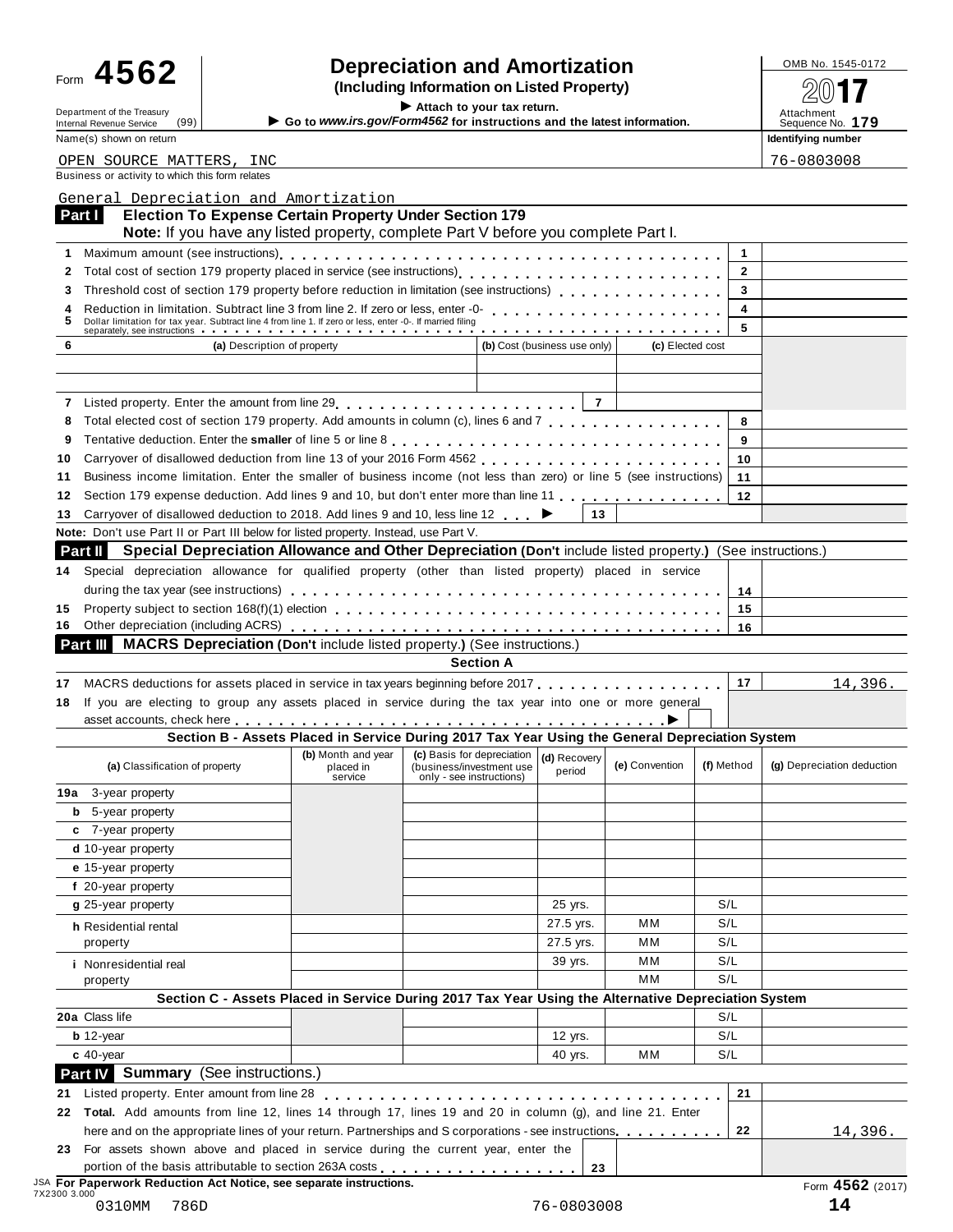| OPEN SOURCE MATTERS, INC<br>Form 4562 (2017)                                                                                                                                                                                                                                                   |                                                                                                                                                                                                                                                                           |                                            |                  |                            |     |                                                             |     |                                        |         |                           |     |                           | 76-0803008                  | Page $Z$ |
|------------------------------------------------------------------------------------------------------------------------------------------------------------------------------------------------------------------------------------------------------------------------------------------------|---------------------------------------------------------------------------------------------------------------------------------------------------------------------------------------------------------------------------------------------------------------------------|--------------------------------------------|------------------|----------------------------|-----|-------------------------------------------------------------|-----|----------------------------------------|---------|---------------------------|-----|---------------------------|-----------------------------|----------|
| <b>Part V</b>                                                                                                                                                                                                                                                                                  | Listed Property (Include automobiles, certain other vehicles, certain aircraft, certain computers, and property                                                                                                                                                           |                                            |                  |                            |     |                                                             |     |                                        |         |                           |     |                           |                             |          |
|                                                                                                                                                                                                                                                                                                | used for entertainment, recreation, or amusement.)<br>Note: For any vehicle for which you are using the standard mileage rate or deducting lease expense, complete only 24a,<br>24b, columns (a) through (c) of Section A, all of Section B, and Section C if applicable. |                                            |                  |                            |     |                                                             |     |                                        |         |                           |     |                           |                             |          |
|                                                                                                                                                                                                                                                                                                | Section A - Depreciation and Other Information (Caution: See the instructions for limits for passenger automobiles.)                                                                                                                                                      |                                            |                  |                            |     |                                                             |     |                                        |         |                           |     |                           |                             |          |
| <b>24a</b> Do you have evidence to support the business/investment use claimed?                                                                                                                                                                                                                |                                                                                                                                                                                                                                                                           |                                            |                  |                            |     | Yes                                                         | No  | 24b If "Yes," is the evidence written? |         |                           |     |                           | Yes                         | No       |
| (a)                                                                                                                                                                                                                                                                                            | (b)                                                                                                                                                                                                                                                                       | (c)                                        |                  |                            |     | (e)                                                         |     | (f)                                    |         | (g)                       |     | (h)                       | (i)                         |          |
| Type of property (list<br>vehicles first)                                                                                                                                                                                                                                                      | Date placed<br>in service                                                                                                                                                                                                                                                 | Business/<br>investment use<br>percentage  |                  | (d)<br>Cost or other basis |     | Basis for depreciation<br>(business/investment<br>use only) |     | Recovery<br>period                     | Method/ | Convention                |     | Depreciation<br>deduction | Elected section 179<br>cost |          |
| 25 Special depreciation allowance for qualified listed property placed in service during<br>the tax year and used more than 50% in a qualified business use (see instructions)                                                                                                                 |                                                                                                                                                                                                                                                                           |                                            |                  |                            |     |                                                             |     |                                        |         |                           |     |                           |                             |          |
| Property used more than 50% in a qualified business use:<br>26                                                                                                                                                                                                                                 |                                                                                                                                                                                                                                                                           |                                            |                  |                            |     |                                                             |     |                                        |         | 25                        |     |                           |                             |          |
|                                                                                                                                                                                                                                                                                                |                                                                                                                                                                                                                                                                           |                                            | %                |                            |     |                                                             |     |                                        |         |                           |     |                           |                             |          |
|                                                                                                                                                                                                                                                                                                |                                                                                                                                                                                                                                                                           |                                            | %                |                            |     |                                                             |     |                                        |         |                           |     |                           |                             |          |
|                                                                                                                                                                                                                                                                                                |                                                                                                                                                                                                                                                                           | %                                          |                  |                            |     |                                                             |     |                                        |         |                           |     |                           |                             |          |
| Property used 50% or less in a qualified business use:<br>27.                                                                                                                                                                                                                                  |                                                                                                                                                                                                                                                                           |                                            |                  |                            |     |                                                             |     |                                        |         |                           |     |                           |                             |          |
|                                                                                                                                                                                                                                                                                                |                                                                                                                                                                                                                                                                           |                                            | %                |                            |     |                                                             |     |                                        | $S/L -$ |                           |     |                           |                             |          |
|                                                                                                                                                                                                                                                                                                |                                                                                                                                                                                                                                                                           |                                            | %                |                            |     |                                                             |     |                                        | $S/L -$ |                           |     |                           |                             |          |
|                                                                                                                                                                                                                                                                                                |                                                                                                                                                                                                                                                                           | %                                          |                  |                            |     |                                                             |     |                                        | $S/L -$ |                           |     |                           |                             |          |
| Add amounts in column (h), lines 25 through 27. Enter here and on line 21, page 1<br>28                                                                                                                                                                                                        |                                                                                                                                                                                                                                                                           |                                            |                  |                            |     |                                                             |     |                                        |         | 28                        |     |                           |                             |          |
| 29 Add amounts in column (i), line 26. Enter here and on line 7, page 1                                                                                                                                                                                                                        |                                                                                                                                                                                                                                                                           |                                            |                  |                            |     |                                                             |     |                                        |         |                           |     | 29                        |                             |          |
|                                                                                                                                                                                                                                                                                                |                                                                                                                                                                                                                                                                           | Section B - Information on Use of Vehicles |                  |                            |     |                                                             |     |                                        |         |                           |     |                           |                             |          |
| Complete this section for vehicles used by a sole proprietor, partner, or other "more than 5% owner," or related person. If you provided vehicles<br>to your employees, first answer the questions in Section C to see if you meet an exception to completing this section for those vehicles. |                                                                                                                                                                                                                                                                           |                                            |                  |                            |     |                                                             |     |                                        |         |                           |     |                           |                             |          |
|                                                                                                                                                                                                                                                                                                |                                                                                                                                                                                                                                                                           |                                            |                  |                            |     |                                                             |     |                                        |         |                           |     | (e)                       | (f)                         |          |
|                                                                                                                                                                                                                                                                                                |                                                                                                                                                                                                                                                                           |                                            | (a)<br>Vehicle 1 |                            |     | (b)<br>Vehicle 2                                            |     | (c)<br>Vehicle 3                       |         | (d)<br>Vehicle 4          |     | Vehicle 5                 | Vehicle 6                   |          |
| <b>30</b> Total business/investment miles driven during<br>the year (don't include commuting miles)                                                                                                                                                                                            |                                                                                                                                                                                                                                                                           |                                            |                  |                            |     |                                                             |     |                                        |         |                           |     |                           |                             |          |
| Total commuting miles driven during the year<br>31                                                                                                                                                                                                                                             |                                                                                                                                                                                                                                                                           |                                            |                  |                            |     |                                                             |     |                                        |         |                           |     |                           |                             |          |
| 32 Total<br>other                                                                                                                                                                                                                                                                              | personal (noncommuting)                                                                                                                                                                                                                                                   |                                            |                  |                            |     |                                                             |     |                                        |         |                           |     |                           |                             |          |
| miles driven                                                                                                                                                                                                                                                                                   |                                                                                                                                                                                                                                                                           |                                            |                  |                            |     |                                                             |     |                                        |         |                           |     |                           |                             |          |
| 33 Total miles driven during the year. Add                                                                                                                                                                                                                                                     |                                                                                                                                                                                                                                                                           |                                            |                  |                            |     |                                                             |     |                                        |         |                           |     |                           |                             |          |
| lines $30$ through $32$                                                                                                                                                                                                                                                                        |                                                                                                                                                                                                                                                                           |                                            |                  |                            |     |                                                             |     |                                        |         |                           |     |                           |                             |          |
| 34 Was the vehicle available for personal                                                                                                                                                                                                                                                      |                                                                                                                                                                                                                                                                           |                                            | Yes              | No                         | Yes | No                                                          | Yes | No                                     | Yes     | No                        | Yes | No                        | Yes                         | No       |
| use during off-duty hours?                                                                                                                                                                                                                                                                     |                                                                                                                                                                                                                                                                           |                                            |                  |                            |     |                                                             |     |                                        |         |                           |     |                           |                             |          |
| 35 Was the vehicle used primarily by a more                                                                                                                                                                                                                                                    |                                                                                                                                                                                                                                                                           |                                            |                  |                            |     |                                                             |     |                                        |         |                           |     |                           |                             |          |
| than 5% owner or related person?                                                                                                                                                                                                                                                               |                                                                                                                                                                                                                                                                           |                                            |                  |                            |     |                                                             |     |                                        |         |                           |     |                           |                             |          |
| 36 Is another vehicle available for personal                                                                                                                                                                                                                                                   |                                                                                                                                                                                                                                                                           |                                            |                  |                            |     |                                                             |     |                                        |         |                           |     |                           |                             |          |
|                                                                                                                                                                                                                                                                                                |                                                                                                                                                                                                                                                                           |                                            |                  |                            |     |                                                             |     |                                        |         |                           |     |                           |                             |          |
| Answer these questions to determine if you meet an exception to completing Section B for vehicles used by employees who aren't                                                                                                                                                                 | Section C - Questions for Employers Who Provide Vehicles for Use by Their Employees                                                                                                                                                                                       |                                            |                  |                            |     |                                                             |     |                                        |         |                           |     |                           |                             |          |
| more than 5% owners or related persons (see instructions).                                                                                                                                                                                                                                     |                                                                                                                                                                                                                                                                           |                                            |                  |                            |     |                                                             |     |                                        |         |                           |     |                           |                             |          |
| 37 Do you maintain a written policy statement that prohibits all personal use of vehicles, including commuting, by                                                                                                                                                                             |                                                                                                                                                                                                                                                                           |                                            |                  |                            |     |                                                             |     |                                        |         |                           |     |                           | Yes                         | No       |
| 38 Do you maintain a written policy statement that prohibits personal use of vehicles, except commuting, by your                                                                                                                                                                               |                                                                                                                                                                                                                                                                           |                                            |                  |                            |     |                                                             |     |                                        |         |                           |     |                           |                             |          |
| employees? See the instructions for vehicles used by corporate officers, directors, or 1% or more owners                                                                                                                                                                                       |                                                                                                                                                                                                                                                                           |                                            |                  |                            |     |                                                             |     |                                        |         |                           |     |                           |                             |          |
| 39 Do you treat all use of vehicles by employees as personal use?                                                                                                                                                                                                                              |                                                                                                                                                                                                                                                                           |                                            |                  |                            |     |                                                             |     |                                        |         |                           |     |                           |                             |          |
| 40 Do you provide more than five vehicles to your employees, obtain information from your employees about the                                                                                                                                                                                  |                                                                                                                                                                                                                                                                           |                                            |                  |                            |     |                                                             |     | .                                      |         |                           |     |                           |                             |          |
| use of the vehicles, and retain the information received?                                                                                                                                                                                                                                      |                                                                                                                                                                                                                                                                           |                                            |                  |                            |     | .                                                           |     |                                        |         |                           |     |                           |                             |          |
| 41 Do you meet the requirements concerning qualified automobile demonstration use? (See instructions.)                                                                                                                                                                                         |                                                                                                                                                                                                                                                                           |                                            |                  |                            |     |                                                             |     |                                        |         |                           |     |                           |                             |          |
| Note: If your answer to 37, 38, 39, 40, or 41 is "Yes," don't complete Section B for the covered vehicles.                                                                                                                                                                                     |                                                                                                                                                                                                                                                                           |                                            |                  |                            |     |                                                             |     |                                        |         |                           |     |                           |                             |          |
| <b>Part VI</b> Amortization                                                                                                                                                                                                                                                                    |                                                                                                                                                                                                                                                                           |                                            |                  |                            |     |                                                             |     |                                        |         |                           |     |                           |                             |          |
|                                                                                                                                                                                                                                                                                                |                                                                                                                                                                                                                                                                           | (b)                                        |                  |                            |     |                                                             |     |                                        |         | (e)                       |     |                           | (f)                         |          |
| (a)<br>Description of costs                                                                                                                                                                                                                                                                    |                                                                                                                                                                                                                                                                           | Date amortization                          |                  |                            | (c) | Amortizable amount                                          |     | (d)<br>Code section                    |         | Amortization<br>period or |     |                           | Amortization for this year  |          |
|                                                                                                                                                                                                                                                                                                |                                                                                                                                                                                                                                                                           | begins                                     |                  |                            |     |                                                             |     |                                        |         | percentage                |     |                           |                             |          |
| 42 Amortization of costs that begins during your 2017 tax year (see instructions):                                                                                                                                                                                                             |                                                                                                                                                                                                                                                                           |                                            |                  |                            |     |                                                             |     |                                        |         |                           |     |                           |                             |          |
|                                                                                                                                                                                                                                                                                                |                                                                                                                                                                                                                                                                           |                                            |                  |                            |     |                                                             |     |                                        |         |                           |     |                           |                             |          |
| 43 Amortization of costs that began before your 2017 tax year                                                                                                                                                                                                                                  |                                                                                                                                                                                                                                                                           |                                            |                  |                            |     |                                                             |     |                                        |         |                           |     |                           |                             |          |
|                                                                                                                                                                                                                                                                                                |                                                                                                                                                                                                                                                                           |                                            |                  |                            |     |                                                             |     |                                        |         |                           | 43  |                           |                             |          |
|                                                                                                                                                                                                                                                                                                |                                                                                                                                                                                                                                                                           |                                            |                  |                            |     |                                                             |     |                                        |         |                           | 44  |                           |                             |          |

Form **4562** (2017) JSA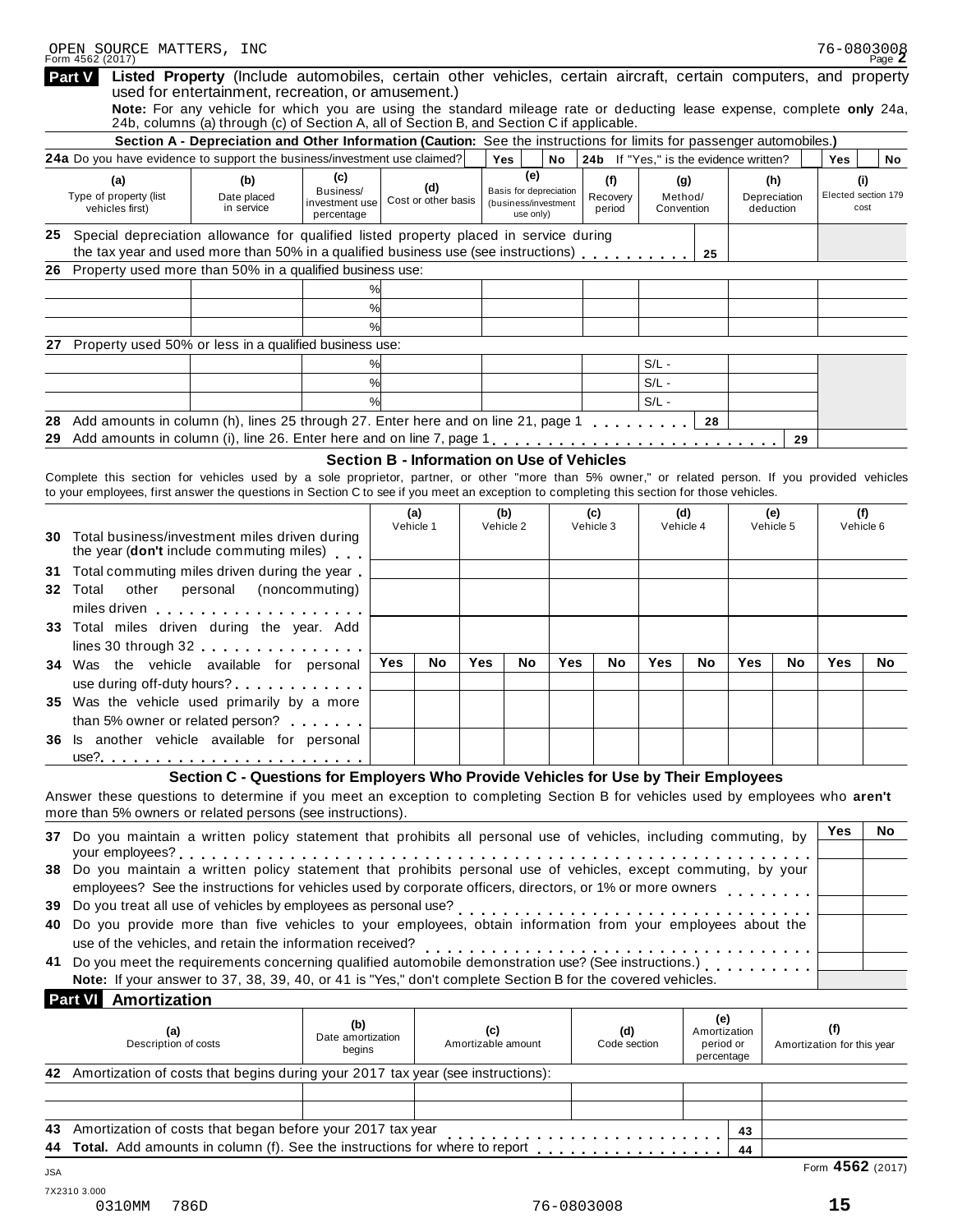# **2017 Depreciation**

#### **Description of Property**

General Depreciation and Amortization

| General Depreciation and Amortization      |                              |                             |              |                                                                                        |                    |                           |                                          |                                       |             |                      |      |                     |   |                                            |                              |
|--------------------------------------------|------------------------------|-----------------------------|--------------|----------------------------------------------------------------------------------------|--------------------|---------------------------|------------------------------------------|---------------------------------------|-------------|----------------------|------|---------------------|---|--------------------------------------------|------------------------------|
| Asset description                          | Date<br>placed in<br>service | Unadjusted<br>cost or basis | Bus.<br>$\%$ | $\begin{array}{c} 179 \\ \text{exp.} \\ \text{reduce.} \\ \text{in basis} \end{array}$ | Basis<br>Reduction | Basis for<br>depreciation | Beginning<br>Accumulated<br>Depreciation | Ending<br>Accumulated<br>Depreciation | Me-<br>thod | Con-<br>ven-<br>tion | Life | $\sf ACRS$<br>class |   | MA Current<br>CRS -yr 179<br>class expense | Current-year<br>depreciation |
| COMPUTER HARDWARE                          | 12/07/2007                   | 7,422.                      | 100          |                                                                                        |                    | 7,422.                    | 7,236.                                   | 7,236.                                | $200$ DB    | MQ                   |      |                     | 5 |                                            |                              |
| COMPUTER HARDWARE                          | 12/01/2016                   | 37,010.                     | 100          |                                                                                        |                    | 37,010.                   | 8,883                                    | 22,947. 200 DB                        |             | MQ                   |      |                     | 5 |                                            | 14,064.                      |
| COMPUTER HARDWARE                          | 01/01/2017                   | 1,039.                      | 100          |                                                                                        |                    | 1,039                     | 104.                                     |                                       | 436.200 DB  | $_{\rm HY}$          |      |                     | 5 |                                            | 332.                         |
|                                            |                              |                             |              |                                                                                        |                    |                           |                                          |                                       |             |                      |      |                     |   |                                            |                              |
|                                            |                              |                             |              |                                                                                        |                    |                           |                                          |                                       |             |                      |      |                     |   |                                            |                              |
|                                            |                              |                             |              |                                                                                        |                    |                           |                                          |                                       |             |                      |      |                     |   |                                            |                              |
|                                            |                              |                             |              |                                                                                        |                    |                           |                                          |                                       |             |                      |      |                     |   |                                            |                              |
|                                            |                              |                             |              |                                                                                        |                    |                           |                                          |                                       |             |                      |      |                     |   |                                            |                              |
|                                            |                              |                             |              |                                                                                        |                    |                           |                                          |                                       |             |                      |      |                     |   |                                            |                              |
|                                            |                              |                             |              |                                                                                        |                    |                           |                                          |                                       |             |                      |      |                     |   |                                            |                              |
|                                            |                              |                             |              |                                                                                        |                    |                           |                                          |                                       |             |                      |      |                     |   |                                            |                              |
|                                            |                              |                             |              |                                                                                        |                    |                           |                                          |                                       |             |                      |      |                     |   |                                            |                              |
|                                            |                              |                             |              |                                                                                        |                    |                           |                                          |                                       |             |                      |      |                     |   |                                            |                              |
|                                            |                              |                             |              |                                                                                        |                    |                           |                                          |                                       |             |                      |      |                     |   |                                            |                              |
|                                            |                              |                             |              |                                                                                        |                    |                           |                                          |                                       |             |                      |      |                     |   |                                            |                              |
|                                            |                              |                             |              |                                                                                        |                    |                           |                                          |                                       |             |                      |      |                     |   |                                            |                              |
|                                            |                              |                             |              |                                                                                        |                    |                           |                                          |                                       |             |                      |      |                     |   |                                            |                              |
|                                            |                              |                             |              |                                                                                        |                    |                           |                                          |                                       |             |                      |      |                     |   |                                            |                              |
|                                            |                              |                             |              |                                                                                        |                    |                           |                                          |                                       |             |                      |      |                     |   |                                            |                              |
|                                            |                              |                             |              |                                                                                        |                    |                           |                                          |                                       |             |                      |      |                     |   |                                            |                              |
|                                            |                              |                             |              |                                                                                        |                    |                           |                                          |                                       |             |                      |      |                     |   |                                            |                              |
|                                            |                              |                             |              |                                                                                        |                    |                           |                                          |                                       |             |                      |      |                     |   |                                            |                              |
|                                            |                              |                             |              |                                                                                        |                    |                           |                                          |                                       |             |                      |      |                     |   |                                            |                              |
|                                            |                              |                             |              |                                                                                        |                    |                           |                                          |                                       |             |                      |      |                     |   |                                            |                              |
|                                            |                              |                             |              |                                                                                        |                    |                           |                                          |                                       |             |                      |      |                     |   |                                            |                              |
|                                            |                              |                             |              |                                                                                        |                    |                           |                                          |                                       |             |                      |      |                     |   |                                            |                              |
|                                            |                              |                             |              |                                                                                        |                    |                           |                                          |                                       |             |                      |      |                     |   |                                            |                              |
|                                            |                              |                             |              |                                                                                        |                    |                           |                                          |                                       |             |                      |      |                     |   |                                            |                              |
|                                            |                              |                             |              |                                                                                        |                    |                           |                                          |                                       |             |                      |      |                     |   |                                            |                              |
|                                            |                              |                             |              |                                                                                        |                    |                           |                                          |                                       |             |                      |      |                     |   |                                            |                              |
|                                            |                              |                             |              |                                                                                        |                    |                           |                                          |                                       |             |                      |      |                     |   |                                            |                              |
|                                            |                              |                             |              |                                                                                        |                    |                           |                                          |                                       |             |                      |      |                     |   |                                            |                              |
|                                            |                              |                             |              |                                                                                        |                    |                           |                                          |                                       |             |                      |      |                     |   |                                            |                              |
|                                            |                              |                             |              |                                                                                        |                    |                           |                                          |                                       |             |                      |      |                     |   |                                            |                              |
| Less: Retired Assets<br><u>example and</u> |                              |                             |              |                                                                                        |                    |                           |                                          |                                       |             |                      |      |                     |   |                                            |                              |
| <u>TOTALS</u>                              |                              | 45,471.                     |              |                                                                                        |                    | 45,471                    | 16, 223.                                 | 30,619.                               |             |                      |      |                     |   |                                            | 14,396.                      |

\*Assets Retired

JSA 7C9027 1.000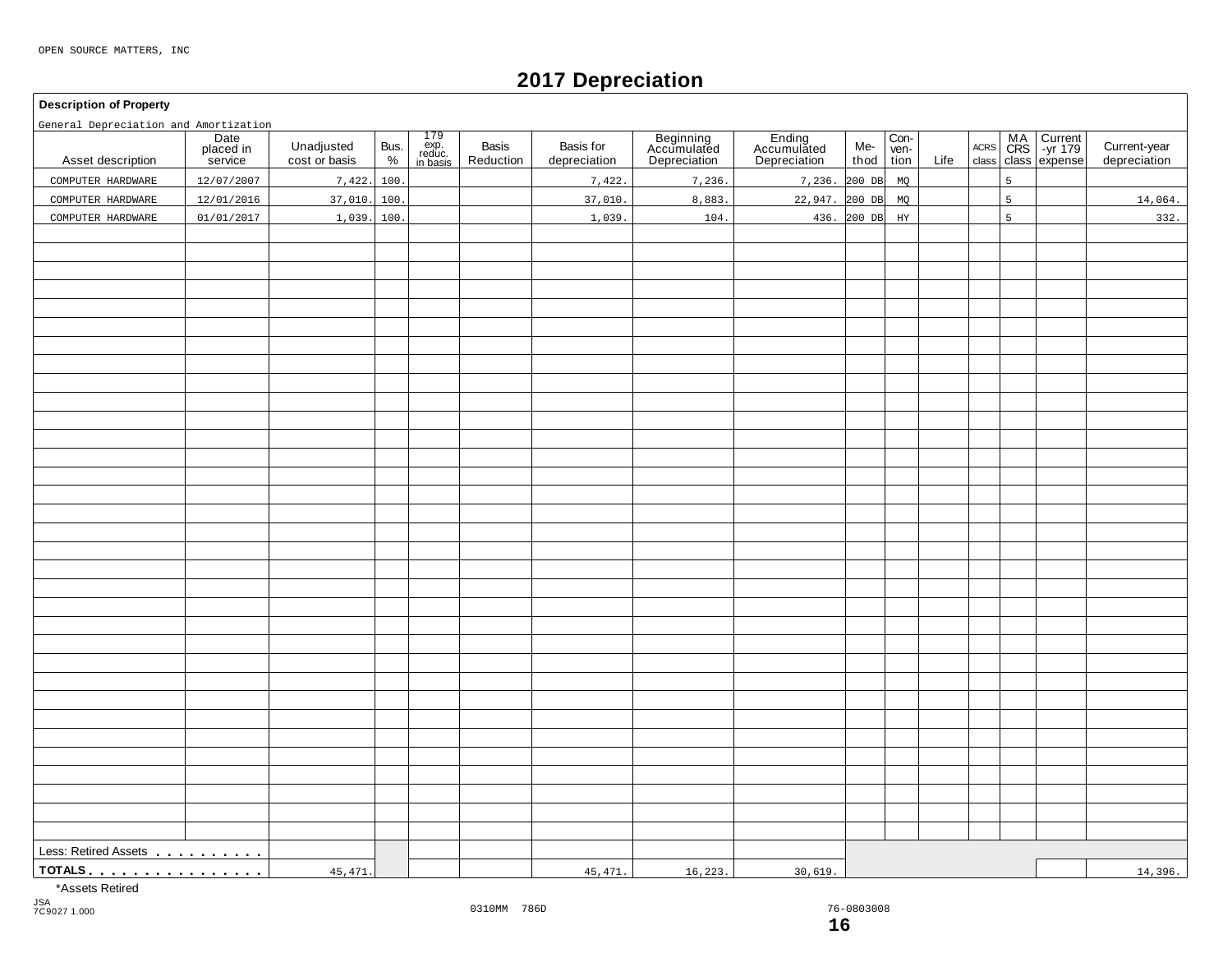**Description of Property**

General Depreciation and Amortization - GRAND TOTAL PROPERTY DETAIL

### **2017 Depreciation**

#### 179 exp. reduc. in basis **Date** placed in service **Beginning** Accumulated Depreciation Basis | Basis for | Beginning | Ending | Me-<br>Reduction depreciation | Depreciation | Depreciation | thoc Con-<br>ven-<br>tion MA Current |<br>CRS | -yr 179 | Unadjusted Bus. exp. Basis Basis Basis for Accumulated Accumulated Me- wen- Acres CRS -yr 179 |<br>
cost or basis % | reduction | depreciation | Depreciation | Depreciation | thod tion Life class class expense Unadjusted Bus.<br>cost or basis  $\begin{array}{c} \circ \\ \circ \circ \end{array}$ Basis<br>Reduction thod ACRS Asset description | placed in Unadjusted Bus. exp. Basis Basis Current-year Accumulated Accumulated Me- Ven- Accumulated Accumulated Accumulated Me- Ven- Accumulated Accumulated Accumulated Accumulated Me- Ven- Accumulated Gross Amounts<br>Less: Retired Assets . . . . . . . . . **TOTALS manufacturer memory memory of**  $\mathbf{m}$ Other Than Listed Property Gross Less: Retired Assets Current Year Special Depreciation Allowance Sub Total: 45,471. 45,471. 45,471. 45,471. 16,223. 16,223. 30,619. 30,619. Gross Amounts | 45,471.| | 16,223.| 30,619. | | | | 14,396. 45,471. 45,471. 45,471. 16,223. 16,223. 30,619. 30,619. 14,396.

\*Assets Retired

14,396.

14,396.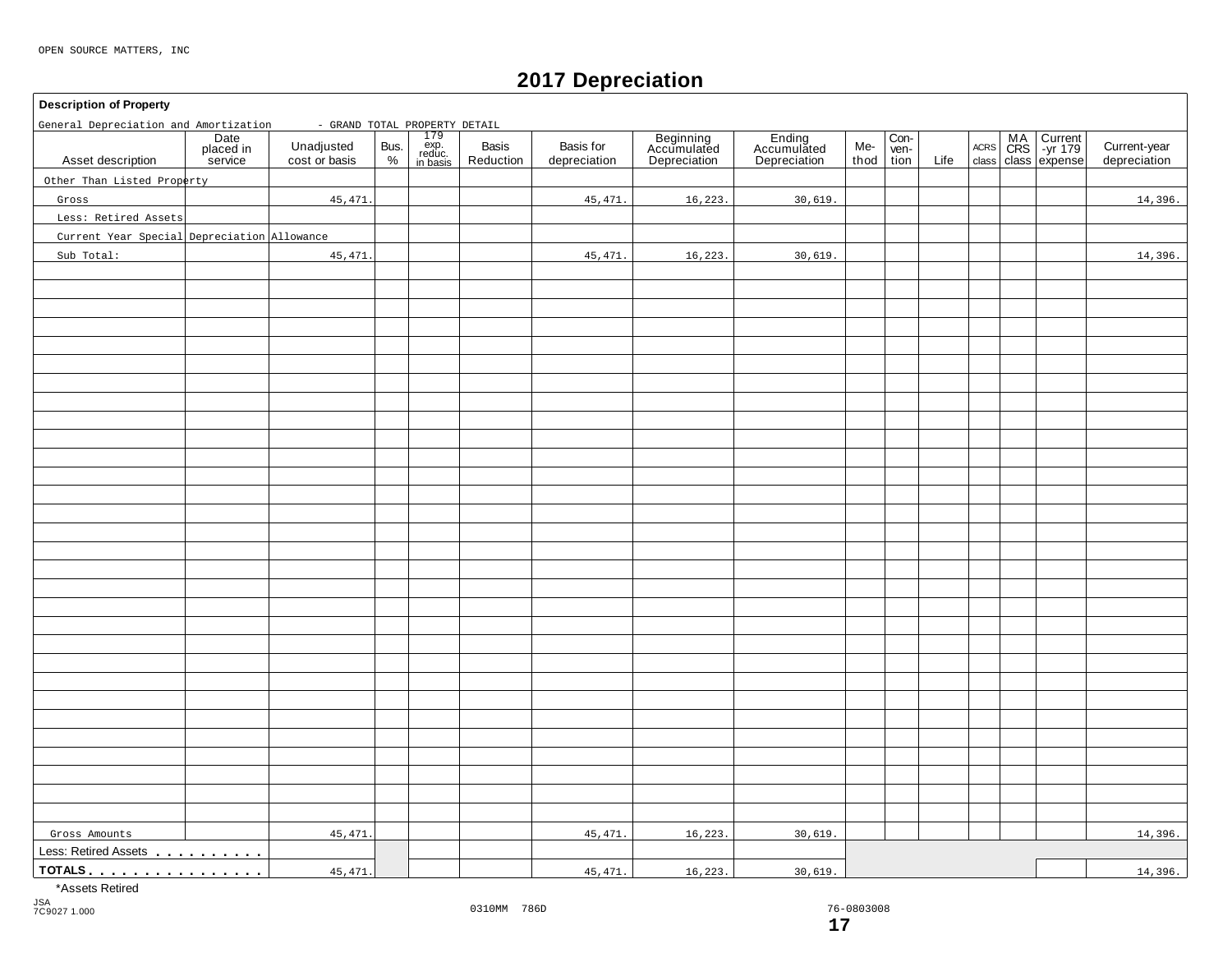# **2017 ACE Depreciation**

#### **Description of Property**

General Depreciation and Amortization

| General Depreciation and Amortization<br>Asset description | Date<br>placed in<br>service | ACE<br>basis for<br>depreciation                                                                | ACE<br>accumulated<br>depreciation | Me-<br>thod | Orig.<br>Life | Rem.<br>Life | ACE<br>depreciation | AMT**<br>depreciation used | ACE<br>adjustment |
|------------------------------------------------------------|------------------------------|-------------------------------------------------------------------------------------------------|------------------------------------|-------------|---------------|--------------|---------------------|----------------------------|-------------------|
| COMPUTER HARDWARE                                          | 12/07/2007                   | 7,422.                                                                                          | 7,421.                             | 150 DB      | 5.000         | 5.000        |                     |                            |                   |
| COMPUTER HARDWARE                                          | 12/01/2016                   | 37,010.                                                                                         | 8,420.                             | 200 DB      | 5.000         | 5.000        | 14,064.             | 14,064.                    |                   |
| COMPUTER HARDWARE                                          | 01/01/2017                   | 1,039                                                                                           | 104.                               | $200$ DB    | 5.000         | 5.000        | 332.                | 332.                       |                   |
|                                                            |                              |                                                                                                 |                                    |             |               |              |                     |                            |                   |
|                                                            |                              |                                                                                                 |                                    |             |               |              |                     |                            |                   |
|                                                            |                              |                                                                                                 |                                    |             |               |              |                     |                            |                   |
|                                                            |                              |                                                                                                 |                                    |             |               |              |                     |                            |                   |
|                                                            |                              |                                                                                                 |                                    |             |               |              |                     |                            |                   |
|                                                            |                              |                                                                                                 |                                    |             |               |              |                     |                            |                   |
|                                                            |                              |                                                                                                 |                                    |             |               |              |                     |                            |                   |
|                                                            |                              |                                                                                                 |                                    |             |               |              |                     |                            |                   |
|                                                            |                              |                                                                                                 |                                    |             |               |              |                     |                            |                   |
|                                                            |                              |                                                                                                 |                                    |             |               |              |                     |                            |                   |
|                                                            |                              |                                                                                                 |                                    |             |               |              |                     |                            |                   |
|                                                            |                              |                                                                                                 |                                    |             |               |              |                     |                            |                   |
|                                                            |                              |                                                                                                 |                                    |             |               |              |                     |                            |                   |
|                                                            |                              |                                                                                                 |                                    |             |               |              |                     |                            |                   |
|                                                            |                              |                                                                                                 |                                    |             |               |              |                     |                            |                   |
|                                                            |                              |                                                                                                 |                                    |             |               |              |                     |                            |                   |
|                                                            |                              |                                                                                                 |                                    |             |               |              |                     |                            |                   |
|                                                            |                              |                                                                                                 |                                    |             |               |              |                     |                            |                   |
|                                                            |                              |                                                                                                 |                                    |             |               |              |                     |                            |                   |
|                                                            |                              |                                                                                                 |                                    |             |               |              |                     |                            |                   |
|                                                            |                              |                                                                                                 |                                    |             |               |              |                     |                            |                   |
|                                                            |                              |                                                                                                 |                                    |             |               |              |                     |                            |                   |
|                                                            |                              |                                                                                                 |                                    |             |               |              |                     |                            |                   |
|                                                            |                              |                                                                                                 |                                    |             |               |              |                     |                            |                   |
|                                                            |                              |                                                                                                 |                                    |             |               |              |                     |                            |                   |
|                                                            |                              |                                                                                                 |                                    |             |               |              |                     |                            |                   |
|                                                            |                              |                                                                                                 |                                    |             |               |              |                     |                            |                   |
|                                                            |                              |                                                                                                 |                                    |             |               |              |                     |                            |                   |
|                                                            |                              |                                                                                                 |                                    |             |               |              |                     |                            |                   |
|                                                            |                              |                                                                                                 |                                    |             |               |              |                     |                            |                   |
|                                                            |                              |                                                                                                 |                                    |             |               |              |                     |                            |                   |
|                                                            |                              |                                                                                                 |                                    |             |               |              |                     |                            |                   |
| Less: Retired Assets <b></b>                               |                              |                                                                                                 |                                    |             |               |              |                     |                            |                   |
|                                                            |                              | 45, 471.                                                                                        | 15,945.                            |             |               |              | 14,396.             | 14,396.                    |                   |
| *Assets Retired                                            |                              | ** In certain circumstances, this may be regular tax depreciation rather than AMT depreciation. |                                    |             |               |              |                     |                            |                   |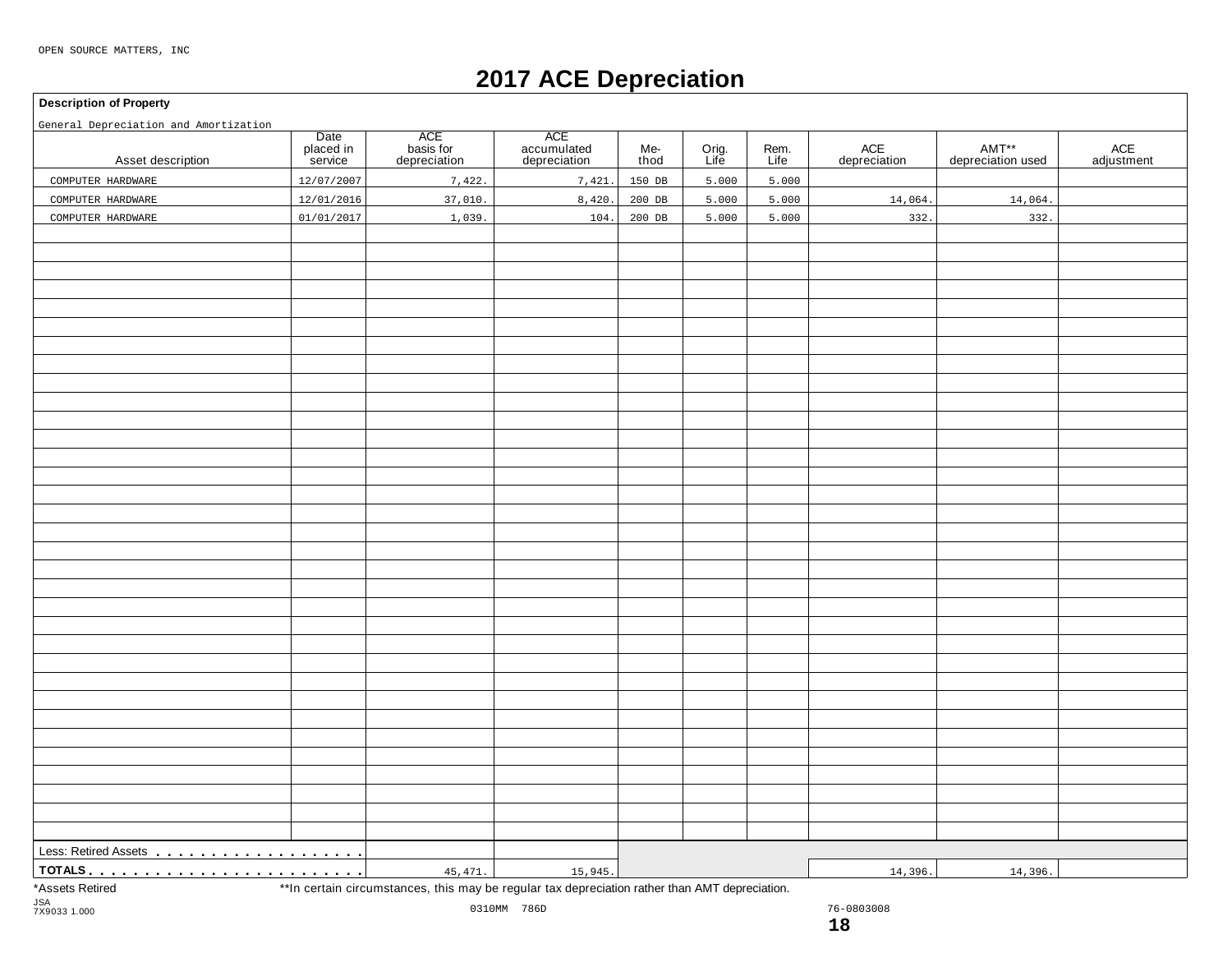<span id="page-11-0"></span>============================================================================== Form 1120, Page 1 Detail

Line 5 - Interest income ------------------------ Interest on U.S. obligations 657.

Total 657. ---------------<br>.657 ===============

#### Statement 1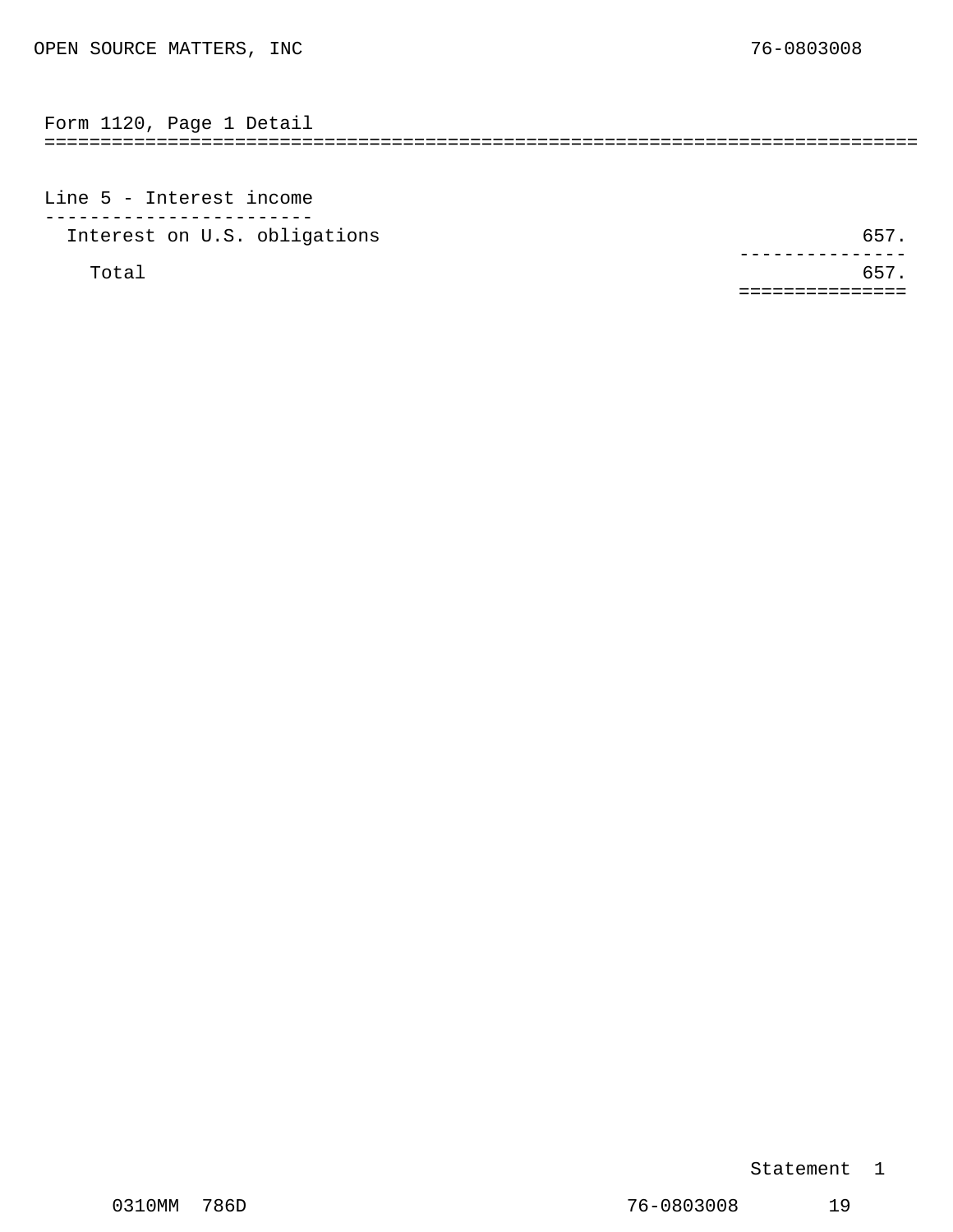<span id="page-12-0"></span>

| Form | 1120 | Page | Detaii |  |
|------|------|------|--------|--|
|      |      |      |        |  |

Line 17 - Taxes and licenses ---------------------------- NY STATE TAXES 741.

Total 741. ---------------<br>741. ===============

#### Statement 2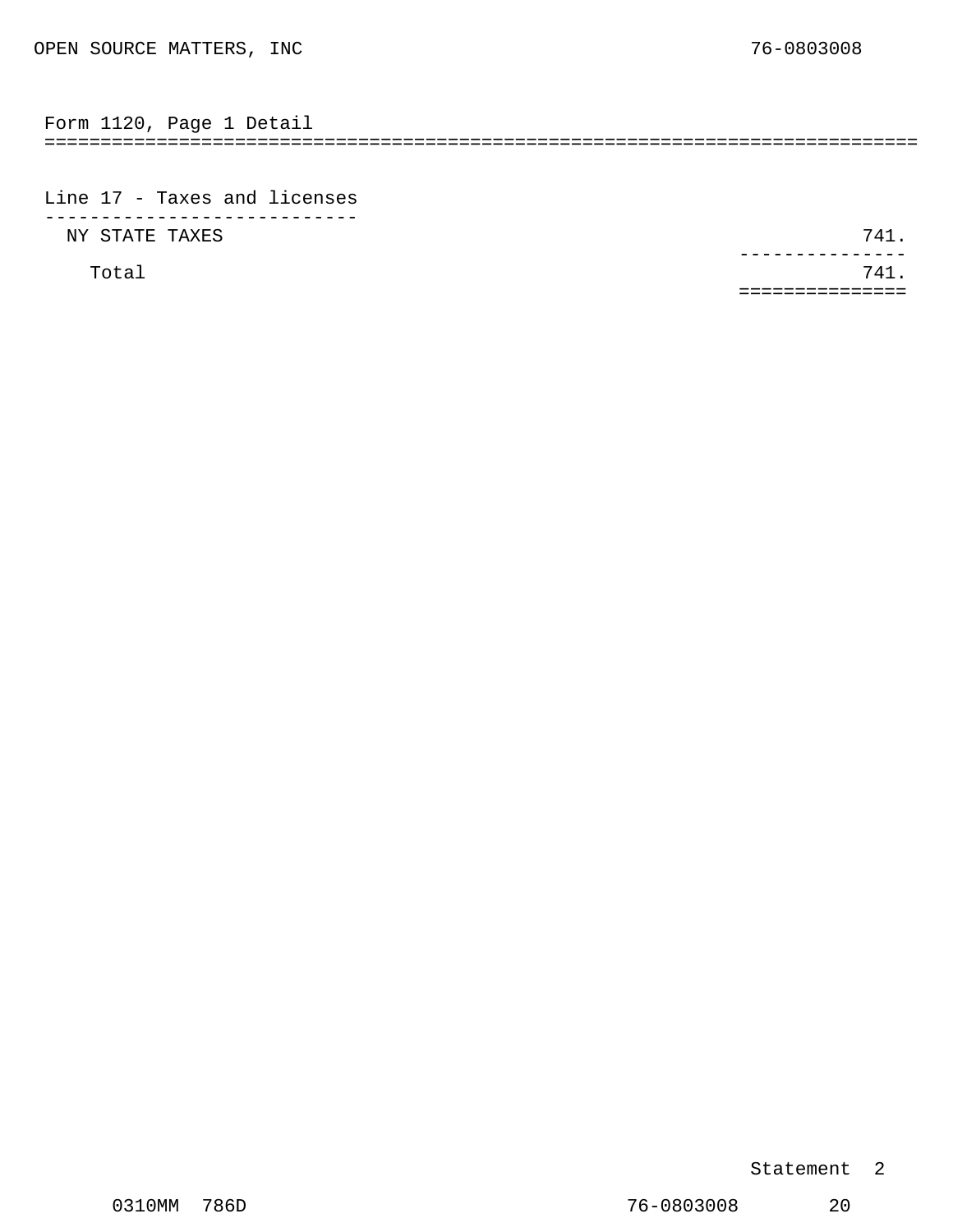<span id="page-13-0"></span>

| Form 1120, Page 1 Detail                                                                                                                                                                                                                                                                                                                                                            |                                                                                                                                                      |
|-------------------------------------------------------------------------------------------------------------------------------------------------------------------------------------------------------------------------------------------------------------------------------------------------------------------------------------------------------------------------------------|------------------------------------------------------------------------------------------------------------------------------------------------------|
| Line 26 - Summary of Travel, Meals and Entertainment                                                                                                                                                                                                                                                                                                                                |                                                                                                                                                      |
| CONFERENCES, SEMINARS, SUMMITS AND EVENTS                                                                                                                                                                                                                                                                                                                                           | 134,378.                                                                                                                                             |
| Total                                                                                                                                                                                                                                                                                                                                                                               | 134,378.                                                                                                                                             |
|                                                                                                                                                                                                                                                                                                                                                                                     | =========                                                                                                                                            |
| Line 26 - Other deductions                                                                                                                                                                                                                                                                                                                                                          |                                                                                                                                                      |
| Travel, meals and entertainment<br><b>BANK CHARGES</b><br>LEGAL EXPENSES<br>ACCOUNTING EXPENSES<br>CONFERENCES AND SEMINARS- JOOMLA DAY EVENTS<br>POSTAGE AND DELIVERY<br>CODING AND DEVELOPMENT<br>OFFICE EXPENSE<br>SUPPLIES AND MATERIALS<br>PROCESSING FEES<br>INSURANCE<br>PROFESSIONAL SERVICES<br>MAILING SERVICES<br>PRINTING AND REPRODUCTION<br>LICENSES AND APPLICATIONS | 134,378.<br>3,609.<br>27,251.<br>16,800.<br>236,854.<br>13,314.<br>32,726.<br>2,354.<br>419.<br>422.<br>1,770.<br>2,228.<br>1,017.<br>3,539.<br>158. |
| Total                                                                                                                                                                                                                                                                                                                                                                               | 476,839.                                                                                                                                             |

===============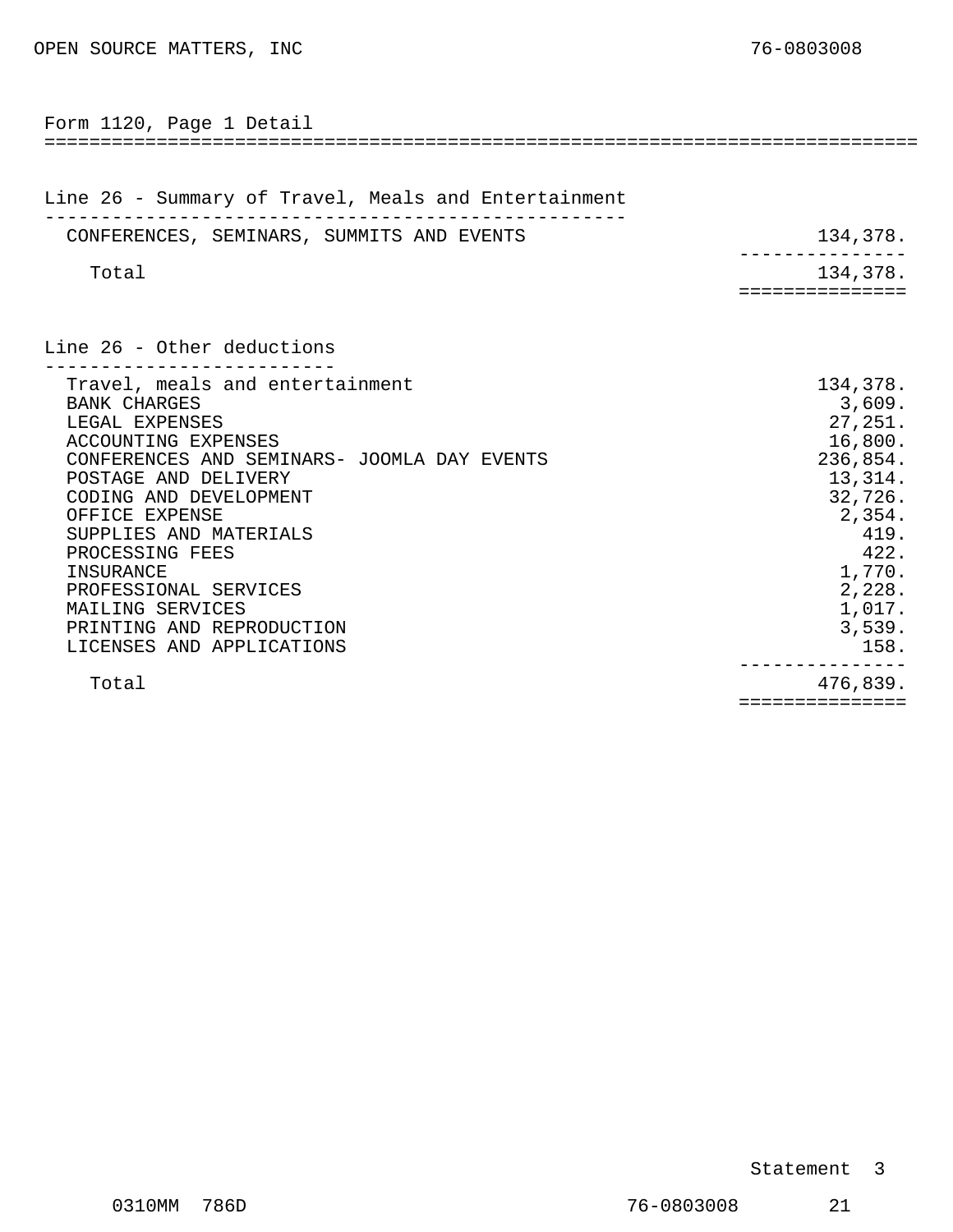Form 1120, Page 1 Detail

====================================================================================================

Line 29a - Non-SRLY NOL deduction

---------------------------------

<span id="page-14-0"></span>

| Year ending | Original NOL | Amount<br>Available | Amount Used | Converted<br>Contributions | Carryover<br>to<br>Next year |
|-------------|--------------|---------------------|-------------|----------------------------|------------------------------|
| 06/30/2009  | 10,279.      |                     |             |                            |                              |
| 06/30/2014  | 159,288.     | 56,314.             |             |                            | 56,314.                      |
| 06/30/2017  | 38,178.      | 38,178.             |             |                            | 38,178.                      |
| 06/30/2018  | 86,482.      | 86,482.             |             |                            | 86,482.                      |
| Total       | 294,227.     | 180,974.            |             |                            | 180,974.                     |
|             |              |                     |             |                            |                              |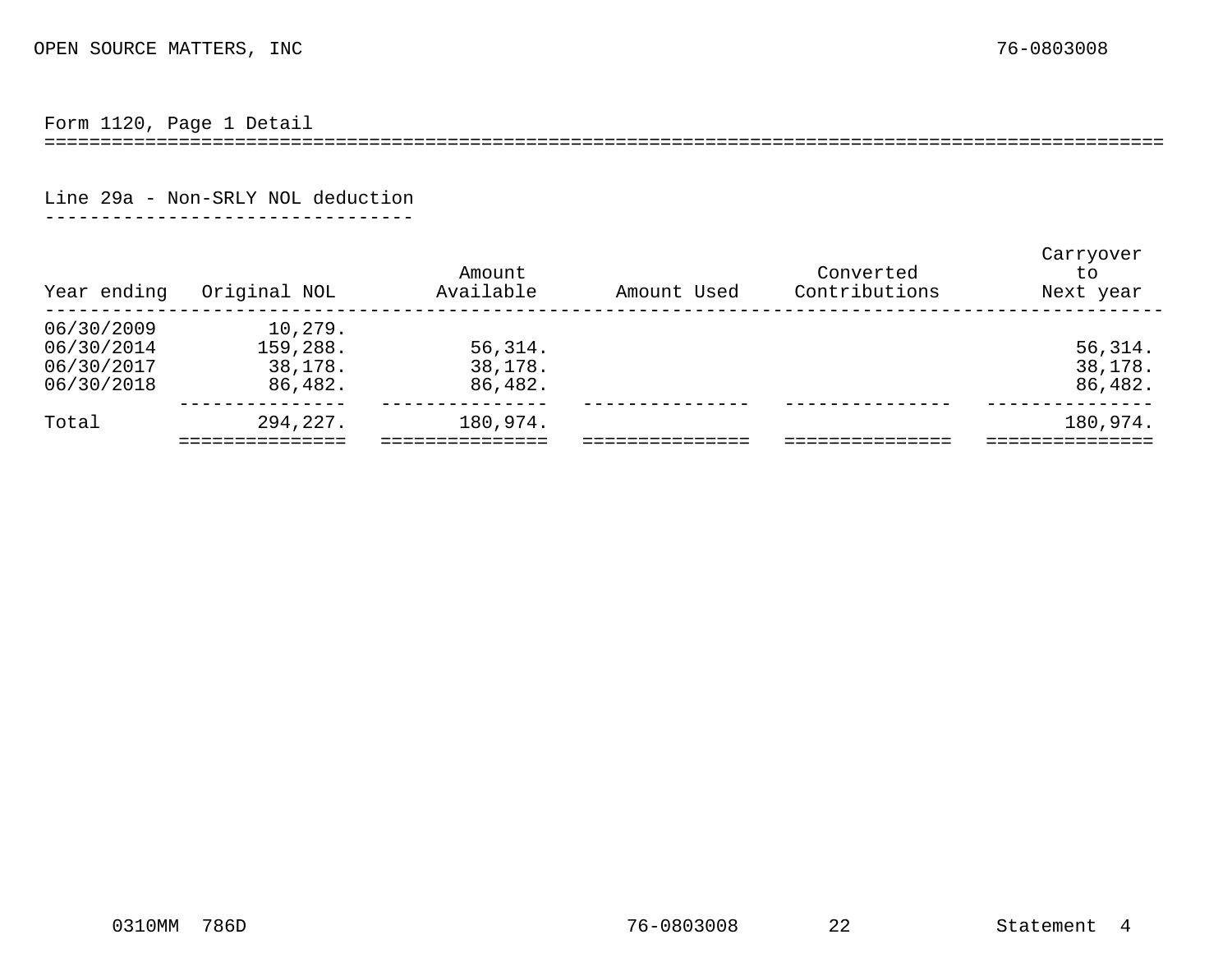<span id="page-15-0"></span>============================================================================== Form 1120, Page 5 Detail

| Sch L, Line $6 -$<br>Other current assets        | Beginning | Ending |
|--------------------------------------------------|-----------|--------|
| PREPAID EXPENSES                                 | 35,978.   |        |
| Total                                            | 35,978.   |        |
| Sch L, Line 18 -<br>Other current liabilities    |           |        |
| -------------------<br>Other current liabilities | 8,000.    |        |
| Total                                            | 8,000.    |        |

#### Statement 5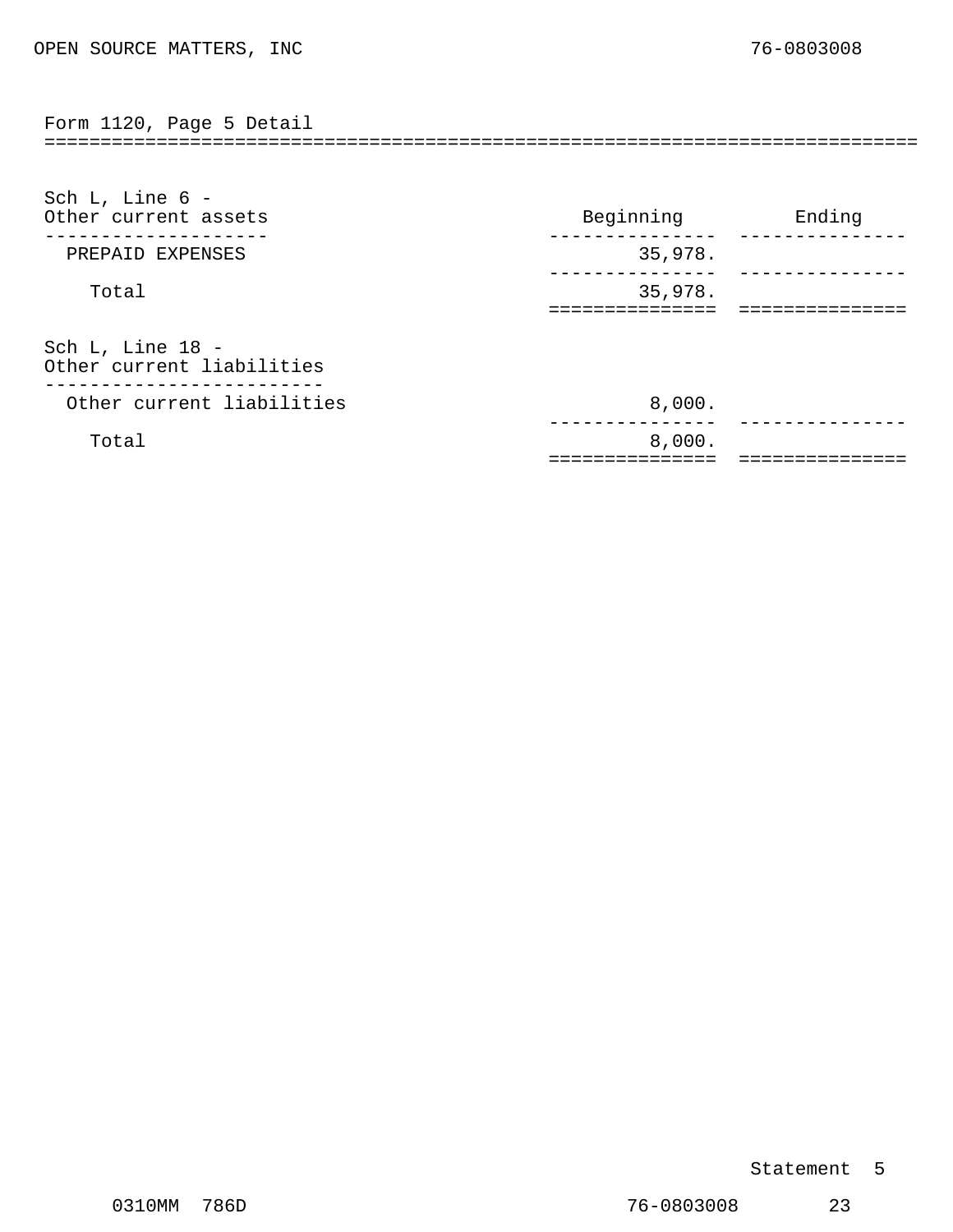

### Department of Taxation and Finance **General Business Corporation CT-3 Franchise Tax Return**

**Tax Law - Article 9-A**

**Caution:** This form must be used **only** for tax periods beginning on or after January 1, 2017. If you use it for any prior periods, the return will **not** be processed and will **not** be considered timely filed. As a result, penalties and interest may be incurred.

| See instructions, Form CT-3-I, before completing return.                                                                                                                                                                                                                    |                |                                                                               |                                               | All filers must enter tax period:                                               |                     |                                                  |
|-----------------------------------------------------------------------------------------------------------------------------------------------------------------------------------------------------------------------------------------------------------------------------|----------------|-------------------------------------------------------------------------------|-----------------------------------------------|---------------------------------------------------------------------------------|---------------------|--------------------------------------------------|
| Final return I                                                                                                                                                                                                                                                              | Amended return |                                                                               | beginning                                     | $07 - 01 - 17$                                                                  | ending              | $06 - 30 - 18$                                   |
| Employer identification number (EIN)                                                                                                                                                                                                                                        |                | File number                                                                   | Business telephone number                     | If you claim an overpayment,                                                    |                     |                                                  |
| 76-0803008                                                                                                                                                                                                                                                                  |                | AA9                                                                           | 347-425-9397                                  | mark an $X$ in the box $\qquad \qquad \qquad$                                   |                     | $\mathsf{X}$                                     |
| Legal name of corporation                                                                                                                                                                                                                                                   |                |                                                                               |                                               | Trade name/DBA                                                                  |                     |                                                  |
| OPEN SOURCE MATTERS,                                                                                                                                                                                                                                                        |                | INC                                                                           |                                               |                                                                                 |                     |                                                  |
| Mailing name (if different from legal name above)                                                                                                                                                                                                                           |                |                                                                               |                                               | State or country of incorporation                                               |                     |                                                  |
| c/o                                                                                                                                                                                                                                                                         |                |                                                                               |                                               |                                                                                 |                     |                                                  |
| Mailing address number and street or PO box                                                                                                                                                                                                                                 |                |                                                                               |                                               | Date of incorporation                                                           |                     | Foreign corporations: date began business in NYS |
| BOX 4668 #88354<br>PO.                                                                                                                                                                                                                                                      |                |                                                                               |                                               | $01 - 01 - 05$                                                                  |                     |                                                  |
| City                                                                                                                                                                                                                                                                        |                | ZIP code<br>State                                                             | Country (if not United States)                |                                                                                 | For office use only |                                                  |
| NEW YORK                                                                                                                                                                                                                                                                    |                | 10163-4668<br>NY.                                                             |                                               |                                                                                 |                     |                                                  |
| Principal business activity in NYS                                                                                                                                                                                                                                          |                |                                                                               | NAICS business code number (from NYS Pub 910) |                                                                                 |                     |                                                  |
| WEB BASED                                                                                                                                                                                                                                                                   | SOFTWARE M     |                                                                               | 511130                                        |                                                                                 |                     |                                                  |
| If address/phone above is                                                                                                                                                                                                                                                   |                |                                                                               |                                               | If you need to update your address or phone information for corporation tax, or |                     |                                                  |
| new, mark an $X$ in the box                                                                                                                                                                                                                                                 |                | other tax types, you can do so online. See Business information in Form CT-1. |                                               |                                                                                 |                     |                                                  |
|                                                                                                                                                                                                                                                                             |                |                                                                               |                                               |                                                                                 |                     |                                                  |
| A. Pay amount shown on Part 2, line 23c. Make payable to: New York State Corporation Tax                                                                                                                                                                                    |                |                                                                               |                                               |                                                                                 |                     | Payment enclosed                                 |
| $\blacktriangleleft$ Attach your payment here. (Detach all check stubs; see instructions for details.)                                                                                                                                                                      |                |                                                                               |                                               |                                                                                 | A                   |                                                  |
| <b>B.</b> Are you subject to the metropolitan transportation business tax (MTA surcharge)? (see instructions;<br>mark an <b>X</b> in the appropriate box $\}$ , $\ldots$ , $\ldots$ , $\ldots$ , $\ldots$ , $\ldots$ , $\ldots$ , $\ldots$ , $\ldots$ , $\ldots$ , $\ldots$ |                |                                                                               |                                               |                                                                                 | B                   | $Yes$ $X$<br>No l                                |
| C. If you are disclaiming tax liability in New York State based on Public Law 86-272, mark an X                                                                                                                                                                             |                |                                                                               |                                               |                                                                                 |                     |                                                  |

|                    |                             | Designee's name (print) |     | Designee's phone number |
|--------------------|-----------------------------|-------------------------|-----|-------------------------|
| Third - party      | No<br>$\overline{X}$<br>Yes | HLATKY<br>DANTEIJE.     |     |                         |
| designee           | Designee's e-mail address   |                         |     |                         |
| (see instructions) |                             |                         | PIN | 3264                    |

**Certification:** I certify that this return and any attachments are to the best of my knowledge and belief true, correct, and complete.

|                                                                          | Printed name of authorized person                  | Signature of authorized person |                    | <b>Official title</b> |                        |
|--------------------------------------------------------------------------|----------------------------------------------------|--------------------------------|--------------------|-----------------------|------------------------|
| Authorized                                                               | MIKE DEMOPOULOS                                    |                                |                    |                       | TREASURER              |
| person                                                                   | E-mail address of authorized person                |                                |                    | Telephone number      | Date                   |
|                                                                          |                                                    |                                |                    |                       |                        |
|                                                                          | Firm's name (or yours if self-employed)            |                                | Firm's EIN         |                       | Preparer's PTIN or SSN |
| Paid                                                                     | PIPIA COHEN HLATKY LLC                             |                                | 26-4268100         |                       | P01403210              |
| preparer                                                                 | Signature of individual preparing this return      | Address 195 KOSCIUSZKO ST      |                    |                       |                        |
| use<br>only                                                              |                                                    | BROOKLYN,                      | NY 11216           |                       |                        |
| (see instr.)                                                             | E-mail address of individual preparing this return |                                | Preparer's NYTPRIN | or                    | Excl. code Date        |
|                                                                          |                                                    |                                | 11419808           |                       |                        |
| $\mathbf{r}$ , $\mathbf{r}$ , $\mathbf{r}$ , $\mathbf{r}$ , $\mathbf{r}$ |                                                    |                                |                    |                       |                        |

#### See instructions for where to file.

#### **Content of Form CT-3**

| Part 1 - General corporate information              | Part 5 - Computation of investment capital for the current tax year |
|-----------------------------------------------------|---------------------------------------------------------------------|
| Part 2 - Computation of balance due or overpayment  | Part 6 - Computation of business apportionment factor               |
| Part 3 - Computation of tax on business income base | Part 7 - Summary of tax credits claimed                             |
| Part 4 - Computation of tax on capital base         |                                                                     |

567001171062 {Yg"2+\_} 7D3511 1.000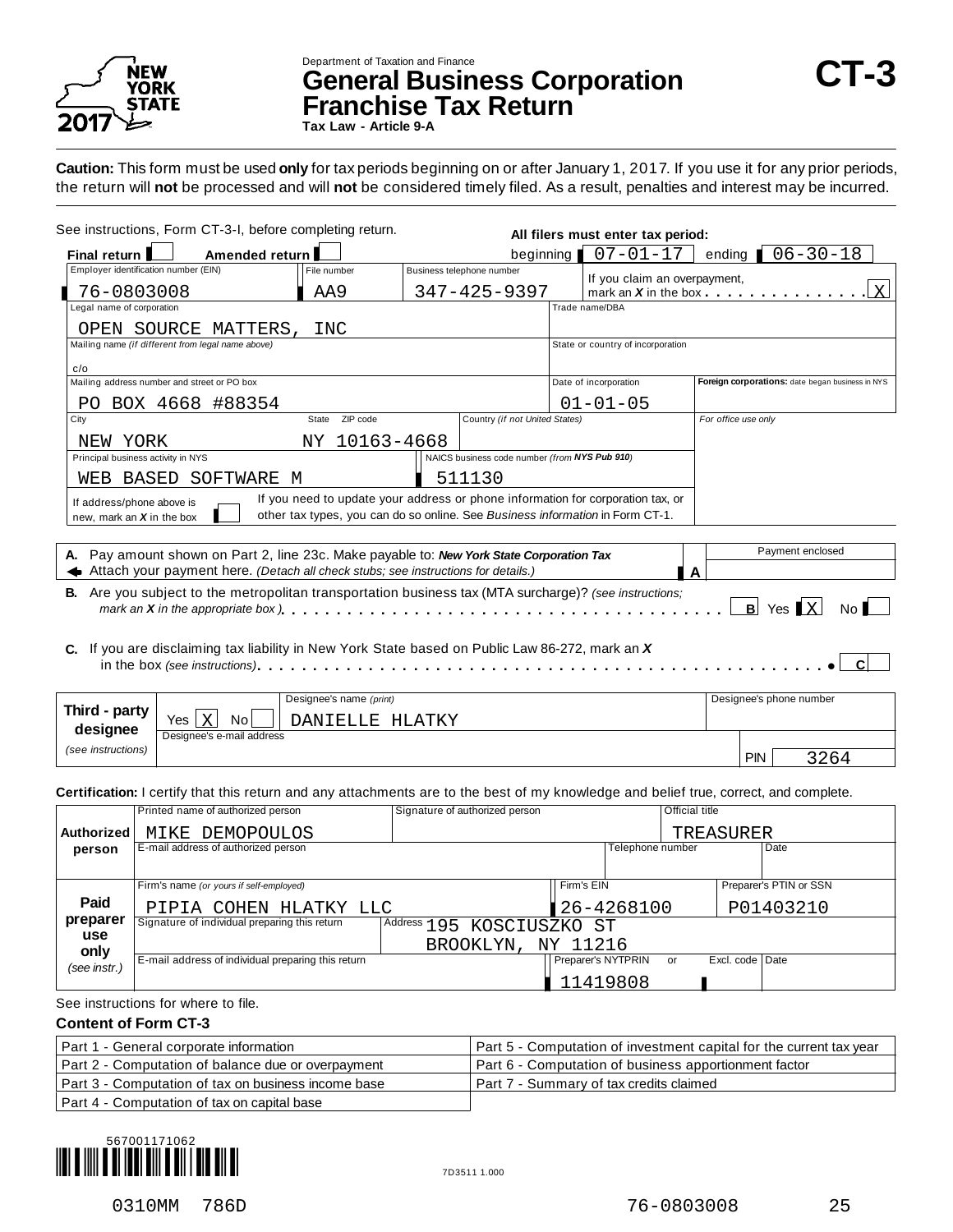#### **Part 1 - General corporate information**

**Section A - Qualification for preferential tax rates -** If you are a corporation as identified in this section and qualify for preferential tax rates, mark an *X* in the boxes that apply to you *(see instructions)*.

| 1 | A qualified emerging technology company (QETC) for purposes of the lower tax rates, capital base tax cap, and fixed                                                                                                                                                       |
|---|---------------------------------------------------------------------------------------------------------------------------------------------------------------------------------------------------------------------------------------------------------------------------|
| 2 | A qualified New York manufacturer based on the principally engaged test for purposes of the lower business income                                                                                                                                                         |
|   |                                                                                                                                                                                                                                                                           |
| 3 | A qualified New York manufacturer based on the principally engaged test for purposes of the lower capital base                                                                                                                                                            |
|   | 3                                                                                                                                                                                                                                                                         |
| 4 | A qualified New York manufacturer based on the significant employment and property test for purposes of the lower                                                                                                                                                         |
| 5 | 4<br>5                                                                                                                                                                                                                                                                    |
| 6 | 6                                                                                                                                                                                                                                                                         |
|   | If you marked this box, complete line 6a; also mark the box at line 6b or 6c, if applicable.                                                                                                                                                                              |
|   |                                                                                                                                                                                                                                                                           |
|   | 6 <sub>b</sub>                                                                                                                                                                                                                                                            |
|   | 6c                                                                                                                                                                                                                                                                        |
| 7 | A qualified entity of a New York State innovation hot spot that operates solely within such New York State innovation                                                                                                                                                     |
|   | hot spot, and you have elected to be subject only to the fixed dollar minimum tax base<br>$\overline{7}$                                                                                                                                                                  |
|   | Section B - New York State information (see instructions)                                                                                                                                                                                                                 |
| 1 | $\vert$ 1                                                                                                                                                                                                                                                                 |
| 2 |                                                                                                                                                                                                                                                                           |
| 3 | $\vert$ 3<br>Number of business establishments in New York State entitled in the entitled vertical set of business $\bullet$                                                                                                                                              |
| 4 | If you have an interest in, or have rented, real property in New York State, mark an X in the box<br>4                                                                                                                                                                    |
| 5 | If you are claiming an exception to the related member expense addback under Tax Law §208.9(o)(2)(B),                                                                                                                                                                     |
|   | mark an <b>X</b> in the box $\ldots$ $\ldots$ $\ldots$ $\ldots$ $\ldots$ $\ldots$ $\ldots$ $\ldots$ $\ldots$ $\ldots$ $\ldots$ $\ldots$ $\ldots$ $\ldots$ $\ldots$<br>5a If you marked the line 5 box, use line 5a to report the applicable exception<br>Amount<br>Number |
|   | number (1-4) and the amount of royalty payments. $\boxed{5a} \bullet$                                                                                                                                                                                                     |
| 6 | If you are not protected by Public Law 86-272 and are subject to tax solely as a result of deriving receipts in                                                                                                                                                           |
|   |                                                                                                                                                                                                                                                                           |
|   |                                                                                                                                                                                                                                                                           |
|   | <b>Section C - Filing information</b>                                                                                                                                                                                                                                     |
|   | Federal return filed - you must mark an $X$ in one box and attach a complete copy of your federal return                                                                                                                                                                  |
|   | 1120-REIT<br>1120 $\bullet$ X<br>$1120S \bullet$<br>1120F •<br>1120 consolidated .<br>or 1120-RIC<br>$1120-H$                                                                                                                                                             |
| 2 | <b>Amended return - If you marked the amended return box on page 1, then for any item(s) that apply, mark an X in the box</b>                                                                                                                                             |
|   | and attach documentation:<br>Failure to meet investment capital holding period •                                                                                                                                                                                          |
|   |                                                                                                                                                                                                                                                                           |
|   | Date of determination                                                                                                                                                                                                                                                     |
|   | <b>Final federal</b><br><b>NOL</b><br>Capital loss<br>$1120X \bullet$<br>1139<br>determination●<br>carryback $\bullet$<br>$carrback \bullet$                                                                                                                              |
|   |                                                                                                                                                                                                                                                                           |
|   | 2a Enter the tax due amount from your most recently filed New York State return for this tax periodo 2a                                                                                                                                                                   |
| 3 | Required attachments - For all forms, other than tax credit claim forms, that are attached to this return, mark an X in the                                                                                                                                               |
|   | applicable box(es)                                                                                                                                                                                                                                                        |
|   | CT-3.3 $\bullet$ $\boxed{\text{X}}$ CT-3.4 $\bullet$ $\boxed{\text{X}}$ CT-60 $\bullet$ $\boxed{\phantom{\text{X}}}$ CT-225 $\bullet$ $\boxed{\text{X}}$ Other (identify):<br>$CT-3.2 \bullet$ $\Box$<br>$CT-3.1$                                                         |
| 4 | If you are claiming tax credits, enter the number of tax credit forms attached to this return. Where multiple forms                                                                                                                                                       |
|   | 4                                                                                                                                                                                                                                                                         |
| 5 | 5 <br>If you filed federal Form 1120F and you have effectively connected income (ECI), mark an X in the box                                                                                                                                                               |
| 6 | Were you required to report, under P.L. 110-343, Div. C, \$801(d)(2), any nonqualified deferred compensation<br>$No\bullet$   X                                                                                                                                           |
| 7 |                                                                                                                                                                                                                                                                           |
|   | If you are a foreign corporation computing your tax taking into account only your distributive shares from multiple limited                                                                                                                                               |



÷,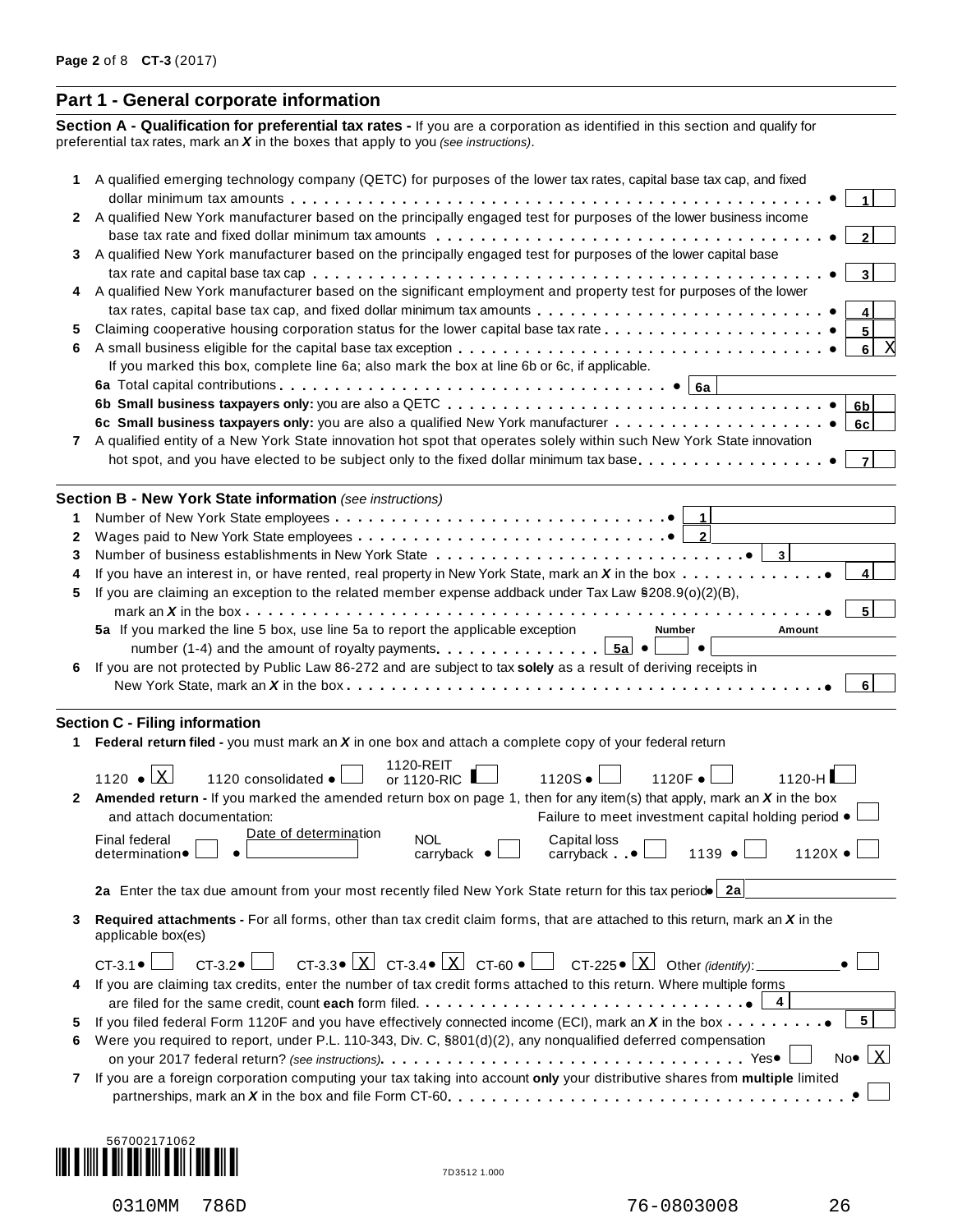#### **Part 2 - Computation of balance due or overpayment**

|            | Largest of three tax bases, minus credits                                                                                                                                                                                                           |               |
|------------|-----------------------------------------------------------------------------------------------------------------------------------------------------------------------------------------------------------------------------------------------------|---------------|
| 1a         | Business income base tax (from Part 3, line 20)<br>1a                                                                                                                                                                                               |               |
| 1b         | 372.<br>Capital base tax (from Part 4, line 15; see instructions)<br>1b                                                                                                                                                                             |               |
|            | New York receipts                                                                                                                                                                                                                                   |               |
| 1c         | 175.<br>406, 462.<br>Fixed dollar minimum tax (see instr) $\bullet$<br>. ● 1c                                                                                                                                                                       |               |
| 2          | Tax due (enter the amount from line 1a, 1b, or 1c, whichever is largest; see instructions)                                                                                                                                                          | 372.<br>2     |
| 3          |                                                                                                                                                                                                                                                     | 3             |
|            | Tax due after credits (subtract line 3 from line 2; if line 3 is more than line 2, enter $0$ ).                                                                                                                                                     | 372.<br>4     |
| 5          |                                                                                                                                                                                                                                                     |               |
| 6          |                                                                                                                                                                                                                                                     |               |
| 7          |                                                                                                                                                                                                                                                     |               |
|            | <b>Penalties and interest</b>                                                                                                                                                                                                                       |               |
|            | 8 Estimated tax penalty (see instructions; if Form CT-222 is                                                                                                                                                                                        |               |
|            | 8                                                                                                                                                                                                                                                   |               |
| 9          | 9<br>Interest on late payment (see instructions)                                                                                                                                                                                                    |               |
| 10         | Late filing and late payment penalties (see instructions) $ $ $ $ 10                                                                                                                                                                                |               |
| 11         |                                                                                                                                                                                                                                                     | 11            |
|            | Voluntary gifts/contributions (see instructions)                                                                                                                                                                                                    |               |
| 12a        | Return a Gift to Wildlife <b>Container and the set of the Return and Gift to Wildlife Containers</b><br>12a                                                                                                                                         |               |
| 12b        | Breast Cancer Research and Education Fund.<br>12b                                                                                                                                                                                                   |               |
| 12с<br>12d | Prostate Cancer Research, Detection, and Education Fund<br>12c<br>$9/11$ Memorial                                                                                                                                                                   |               |
| 12e        | <b>12d</b><br>Volunteer Firefighting & EMS Recruitment Fund                                                                                                                                                                                         |               |
| 12f        | 12e<br>Veterans Remembrance experience and the set of the set of the set of the set of the set of the set of the set o                                                                                                                              |               |
| 12g        | 12f<br>Women's Cancers Education and Prevention Fund.                                                                                                                                                                                               |               |
| 12h        | 12g<br>New York State Veterans' Homes<br>12h                                                                                                                                                                                                        |               |
| 13         |                                                                                                                                                                                                                                                     | 13            |
|            | <b>Total amount due</b>                                                                                                                                                                                                                             |               |
|            |                                                                                                                                                                                                                                                     | 372.<br>14    |
|            | <b>Prepayments</b>                                                                                                                                                                                                                                  |               |
| 15         | 501.<br>Mandatory first installment from Form CT-300 (see instructions).<br>15                                                                                                                                                                      |               |
| 16         | Second installment (from Form CT-400)<br>16                                                                                                                                                                                                         |               |
| 17         | 17                                                                                                                                                                                                                                                  |               |
| 18         | 18                                                                                                                                                                                                                                                  |               |
| 19         | Payment with extension request (from Form CT-5, line 5)<br>19                                                                                                                                                                                       |               |
| 20         | Overpayment credited from prior years                                                                                                                                                                                                               |               |
|            | (see instructions) Period<br>2,493.<br>20                                                                                                                                                                                                           |               |
| 21         | Overpayment credited from CT-3-M Period<br>$\vert$ 21                                                                                                                                                                                               |               |
| 22         |                                                                                                                                                                                                                                                     | 2,994.<br>22  |
|            | Payment due or overpayment to be credited/refunded (see instructions)                                                                                                                                                                               |               |
| 23a        |                                                                                                                                                                                                                                                     | $\bullet$ 23a |
| 23b        |                                                                                                                                                                                                                                                     | ∣23b          |
| 23c        |                                                                                                                                                                                                                                                     | 123c          |
| 24a        |                                                                                                                                                                                                                                                     | 2,622.<br>24a |
| 24b        |                                                                                                                                                                                                                                                     | 24b           |
| 24с        |                                                                                                                                                                                                                                                     | 2,622.<br>24с |
| 25         | Amount of overpayment to be credited to next period                                                                                                                                                                                                 | 2,622.<br>25  |
| 26         | Balance of overpayment available (subtract line 25 from line 24c)                                                                                                                                                                                   | 26            |
| 27         | Amount of overpayment to be credited to Form CT-3-M                                                                                                                                                                                                 | 27            |
| 28         | Balance of overpayment to be refunded (subtract line 27 from line 26).                                                                                                                                                                              | 28            |
| 29         | Unused tax credits to be refunded expansion of the state of the state of the state of the state of the state of the state of the state of the state of the state of the state of the state of the state of the state of the st<br>$\blacksquare$ 29 |               |
| 30         | Unused tax credits applied to next period.<br>l 30                                                                                                                                                                                                  |               |

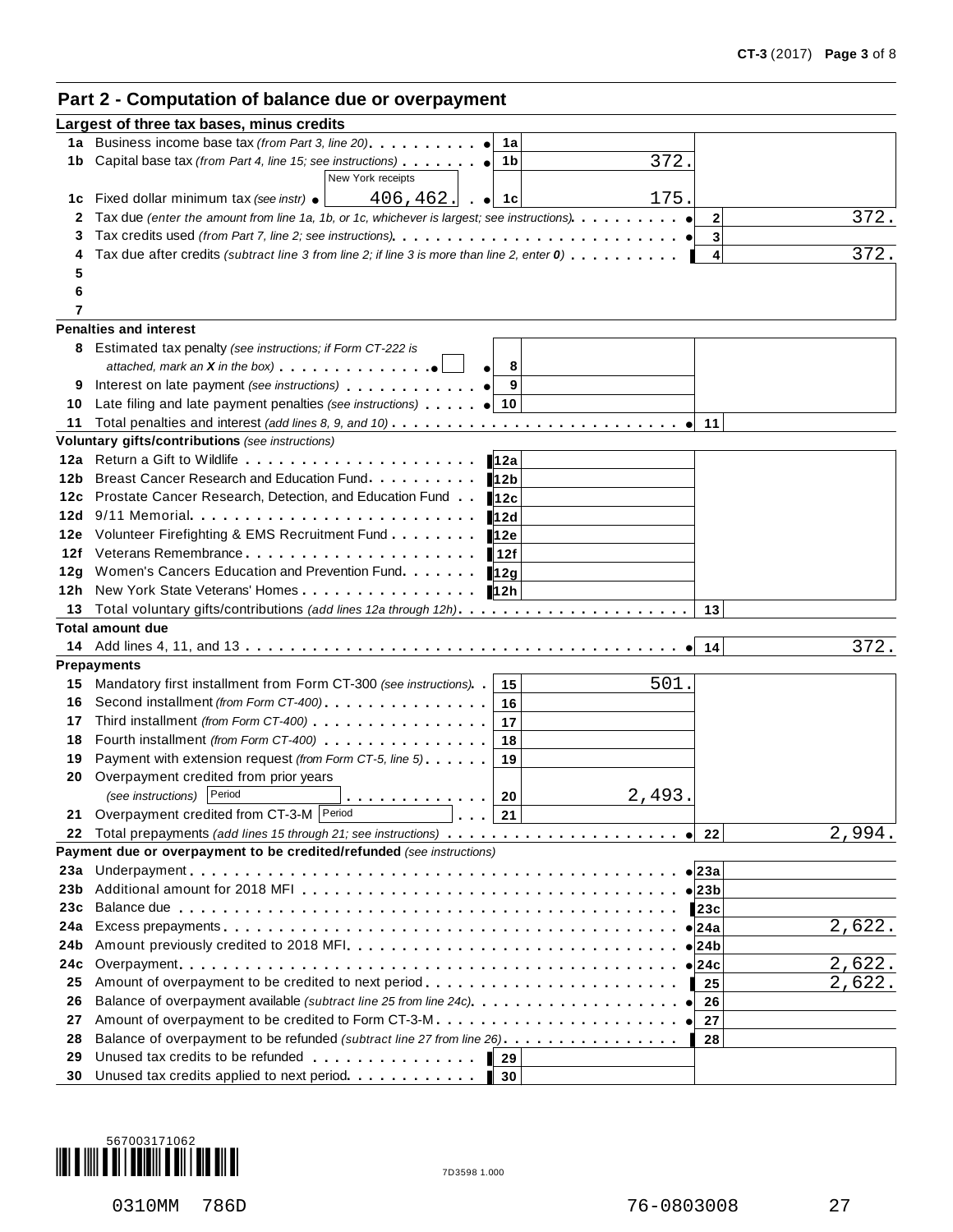|    | Part 3 - Computation of tax on business income base                                                                                       |                      |             |
|----|-------------------------------------------------------------------------------------------------------------------------------------------|----------------------|-------------|
| 1. | Federal taxable income (FTI) before net operating loss (NOL) and special deductions (see instructions) $\bullet$                          | $\blacktriangleleft$ | $-86, 482.$ |
| 2  |                                                                                                                                           |                      | 741.        |
| 3  |                                                                                                                                           |                      | $-85,741.$  |
|    | Subtractions from FTI (from Form CT-225, line 10) $\ldots \ldots \ldots \ldots \ldots \ldots \ldots \ldots \ldots \ldots$                 |                      |             |
| 5. | Subtract line 4 from line 3 $\dots \dots \dots \dots \dots \dots \dots \dots \dots \dots \dots \dots \dots \dots \dots$                   | 5 <sup>1</sup>       | $-85,741.$  |
| 6  | Subtraction modification for qualified banks (from Form CT-3.2, Schedule A, line 1; see instructions)                                     | 6                    |             |
|    |                                                                                                                                           | $\overline{7}$       | $-85,741.$  |
| 8  | Investment and other exempt income (from Form CT-3.1, Schedule D, line 1) $\cdots$ $\cdots$ $\cdots$ $\cdots$ $\cdots$ $\bullet$ 8        |                      |             |
| 9  |                                                                                                                                           |                      | $-85,741.$  |
| 10 | Excess interest deductions attributable to investment income, investment capital, and other                                               |                      |             |
|    |                                                                                                                                           |                      |             |
| 11 |                                                                                                                                           |                      | $-85,741.$  |
| 12 | Addback of income previously reported as investment income (from Form CT-3.1, Schedule F,                                                 |                      |             |
|    |                                                                                                                                           |                      |             |
| 13 |                                                                                                                                           |                      | $-85,741.$  |
| 14 |                                                                                                                                           |                      | 1.0000      |
| 15 | Apportioned business income after addback (multiply line 13 by line 14) $\ldots \ldots \ldots \ldots$                                     |                      | $-85,741.$  |
| 16 |                                                                                                                                           |                      |             |
| 17 |                                                                                                                                           |                      | $-85,741.$  |
| 18 |                                                                                                                                           |                      |             |
| 19 |                                                                                                                                           |                      | $-85,741.$  |
| 20 | Business income base tax (multiply line 19 by the appropriate business income tax rate from the tax                                       |                      |             |
|    | rates schedule in Form CT-3-I; enter here and on Part 2, line 1a; see instructions) $\ldots \ldots \ldots \ldots$                         |                      |             |
|    | Note: If you make any entry on line 2, 4, 6, 8, 10, 12, 16, or 18, you must complete and file the appropriate attachment form, or any tax |                      |             |

benefit claimed may be disallowed, or there may be a delay in receiving such benefit. In addition, all amounts entered on these lines must be entered as positive numbers.



0310MM 786D 28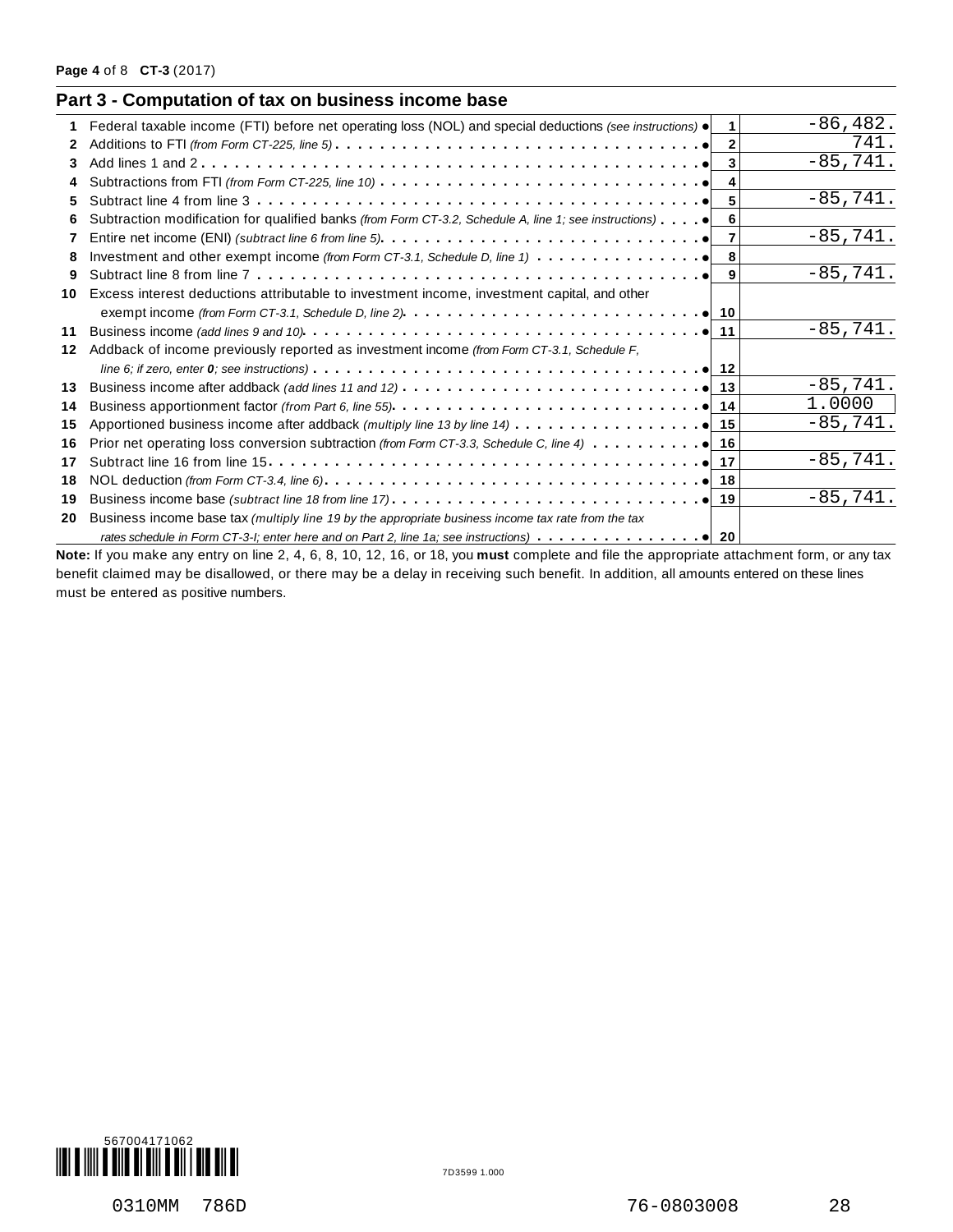#### **Part 4 - Computation of tax on capital base** *(see instructions)*

|              |                                                                                                                                          |                   | в           |               |
|--------------|------------------------------------------------------------------------------------------------------------------------------------------|-------------------|-------------|---------------|
|              |                                                                                                                                          | Beginning of year | End of year | Average value |
|              | Total assets from federal return $ 1 $                                                                                                   | 423, 493.         | 339,842.    | 381,668.      |
| $\mathbf{2}$ | Real property and marketable securities                                                                                                  |                   |             |               |
|              | included on line 1                                                                                                                       |                   |             |               |
| 3            | Subtract line 2 from line 1<br>$\vert$ 3                                                                                                 | 423, 493.         | 339,842.    | 381,668.      |
| 4            | Real property and marketable securities                                                                                                  |                   |             |               |
|              | at fair market value                                                                                                                     |                   |             |               |
| 5            | Adjusted total assets (add lines 3 and 4)                                                                                                | 423, 493.         | 339,842.    | 381,668.      |
| 6            | Total liabilities   6                                                                                                                    | 8,000.            | 10,831.     | 9,416.        |
| 7            | Total net assets (subtract line 6, column C, from line 5, column C) $\ldots \ldots \ldots \ldots \ldots \ldots \bullet \vert$            |                   |             | 372, 252.     |
| 8            | Investment capital (from Part 5, line 19; if zero or less, enter $0, \ldots, \ldots, \ldots, \ldots, \ldots, \bullet \mid 8$             |                   |             |               |
| 9            |                                                                                                                                          |                   |             | 372,252.      |
| 10           | Addback of capital previously reported as investment capital (from Part 5, line 20, column C; if zero or less, enter $0$ ) $\bullet$ 10  |                   |             |               |
| 11           | Total business capital <i>(add lines 9 and 10)</i> ................................ <b>e</b> 11                                          |                   |             | 372,252.      |
| 12           |                                                                                                                                          |                   |             | 1.0000        |
| 13           | Apportioned business capital (multiply line 11 by line 12) $\cdots \cdots \cdots \cdots$ $\cdots$ $\cdots$ $\cdots$ $\cdots$ $\qquad$ 13 |                   |             | 372,252.      |
| 14           | New small business <i>(if in first two tax years, mark an X in one box)</i> Year one $\bullet$ Year two $\bullet$                        |                   |             |               |
| 15           | Capital base tax (multiply line 13 by the appropriate capital base tax rate from the tax rates schedule in                               |                   |             |               |
|              |                                                                                                                                          |                   | 15          | 372.          |
|              |                                                                                                                                          |                   |             |               |

#### **Part 5 - Computation of investment capital for the current tax year** *(see instructions)*

|     |                                                                                                         | Average fair<br>market value | Liabilities attributable to<br>column A amount | Net average value<br>(column A - column B) |
|-----|---------------------------------------------------------------------------------------------------------|------------------------------|------------------------------------------------|--------------------------------------------|
| 16. | Total capital that generates income                                                                     |                              |                                                |                                            |
|     | claimed to not be taxable by New York                                                                   |                              |                                                |                                            |
|     | under the U.S. Constitution                                                                             |                              |                                                |                                            |
|     | (from Form CT-3.1, Schedule E, line 1) $\bullet$ 16                                                     |                              |                                                |                                            |
|     | 17 Total of stocks <b>actually</b> held for more than                                                   |                              |                                                |                                            |
|     | one year (from Form CT-3.1, Schedule E,                                                                 |                              |                                                |                                            |
|     |                                                                                                         |                              |                                                |                                            |
| 18  | Total of stocks presumed held for more                                                                  |                              |                                                |                                            |
|     | than one year (from Form CT-3.1,                                                                        |                              |                                                |                                            |
|     | Schedule E, line 3) $\qquad \qquad \bullet$ 18                                                          |                              |                                                |                                            |
| 19  | Total investment capital for the current year (Add column C lines 16, 17, and 18; enter the result here |                              |                                                |                                            |
|     |                                                                                                         |                              |                                                |                                            |

#### **Addback of capital previously reported as investment capital**

|    |                                                                                                                                                                                                        | Average fair market<br>value as previously reported | в<br>Liabilities attributable<br>to column A amount as<br>previously reported | Net average value as<br>previously reported<br>(column A - column B) |
|----|--------------------------------------------------------------------------------------------------------------------------------------------------------------------------------------------------------|-----------------------------------------------------|-------------------------------------------------------------------------------|----------------------------------------------------------------------|
| 20 | Total of stocks previously presumed held<br>for more than one year, but did not meet<br>the holding period (from Form CT-3.1,<br>Schedule F, line 1; enter here and on<br><i>Part 4, line 10)</i> ● 20 |                                                     |                                                                               |                                                                      |

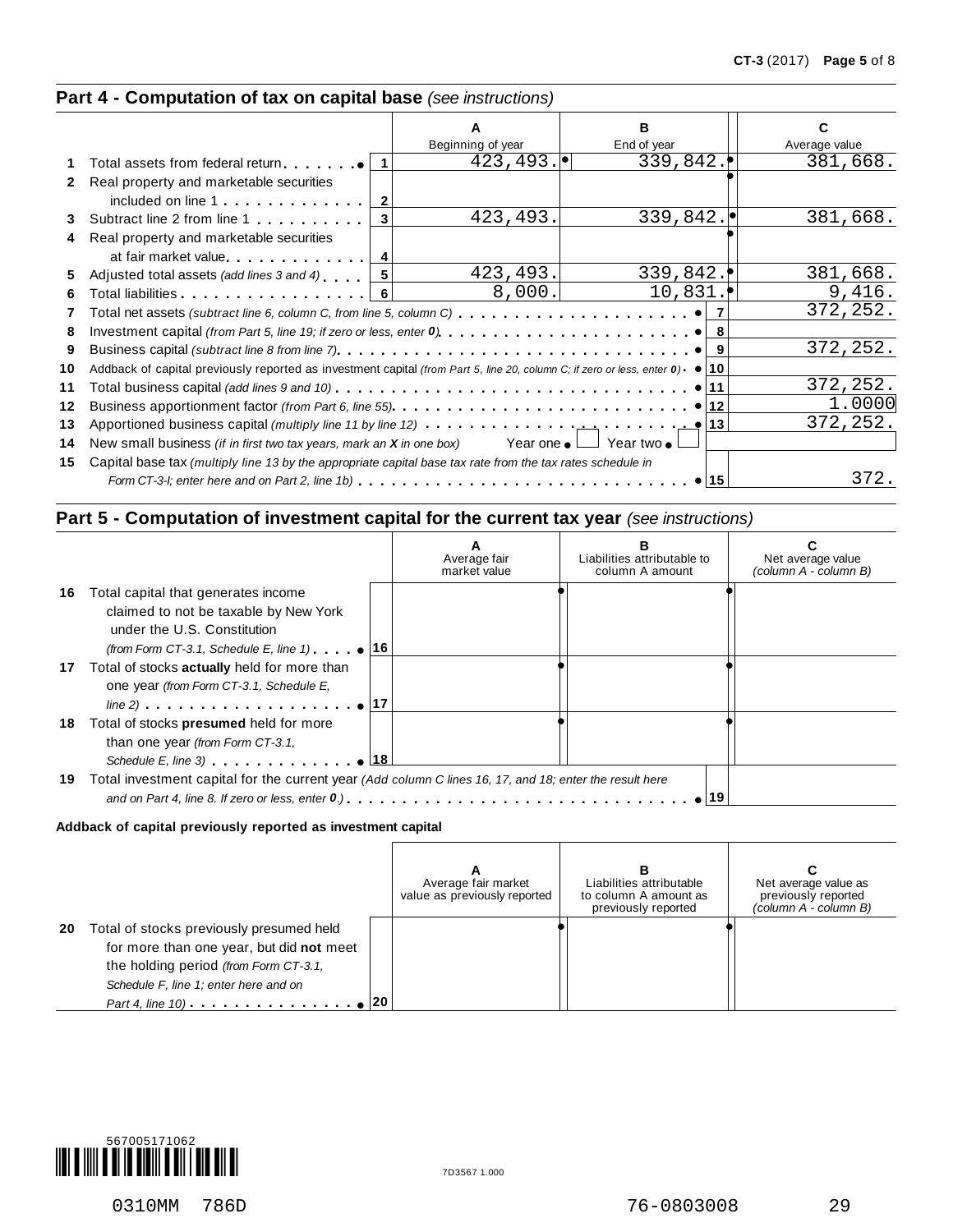### **Part 6 - Computation of business apportionment factor** *(see instructions)*

|                                                                                                                               |                       | A - New York State | <b>B</b> - Everywhere |
|-------------------------------------------------------------------------------------------------------------------------------|-----------------------|--------------------|-----------------------|
| Section 210-A.2                                                                                                               |                       |                    |                       |
|                                                                                                                               | 1                     |                    |                       |
|                                                                                                                               | $\mathbf 2$           |                    |                       |
|                                                                                                                               | 3                     |                    |                       |
| Section 210-A.3                                                                                                               |                       |                    |                       |
| 4 Rentals of real and tangible personal property                                                                              | 4                     |                    |                       |
| 5 Royalties from patents, copyrights, trademarks, and similar intangible                                                      |                       |                    |                       |
|                                                                                                                               |                       |                    |                       |
| 6 Sales of rights for certain closed-circuit and cable TV transmissions                                                       | 5                     |                    |                       |
|                                                                                                                               |                       |                    |                       |
| Section 210-A.4                                                                                                               | 6                     |                    |                       |
|                                                                                                                               | 7                     |                    |                       |
|                                                                                                                               |                       |                    |                       |
| Section 210-A.5(a)(1) - Fixed percentage method for qualified financial instruments (QFIs)                                    |                       |                    | 8                     |
|                                                                                                                               |                       |                    |                       |
| <b>Section 210-A.5(a)(2) - Mark an X in each box that is applicable</b> (see line 8 instructions)<br>Section 210-A.5(a)(2)(A) |                       |                    |                       |
| Interest from loans secured by real property                                                                                  |                       |                    |                       |
| 9                                                                                                                             | 9                     |                    |                       |
| 10<br>Interest from loans not secured by real property (QFI $\bullet$ \[etc]) $\bullet$                                       | 10                    |                    |                       |
| 11<br>12 Net gains from sales of loans not secured by real property (QFI .)                                                   | 11<br>$\bullet$<br>12 |                    |                       |
|                                                                                                                               |                       |                    |                       |
| Section 210-A.5(a)(2)(B) (QFI $\bullet$                                                                                       |                       |                    |                       |
| 13                                                                                                                            | 13                    |                    |                       |
| 14                                                                                                                            |                       |                    |                       |
| Interest from NYS and its political subdivisions debt <b>contained</b><br>15                                                  | 15                    |                    |                       |
| Net gains from federal, NYS, and NYS political subdivisions debt<br>16                                                        | 16                    |                    |                       |
| Interest from other states and their political subdivisions debt.<br>17                                                       | 17                    |                    |                       |
| Net gains from other states and their political subdivisions debt<br>18                                                       | 18                    |                    |                       |
| Section 210-A.5(a)(2)(C) (QFI .                                                                                               |                       |                    |                       |
| 19 Interest from asset-backed securities and other government agency debt                                                     | 19                    |                    |                       |
| Net gains from government agency debt or asset-backed securities<br>20                                                        |                       |                    |                       |
|                                                                                                                               | 20                    |                    |                       |
|                                                                                                                               | 21                    |                    |                       |
| Section 210-A.5(a)(2)(D) (QFI $\bullet$                                                                                       |                       |                    |                       |
| 22 Interest from corporate bonds                                                                                              | 22                    |                    |                       |
| 23 Net gains from corporate bonds sold through broker/dealer or                                                               |                       |                    |                       |
| licensed exchange                                                                                                             | 23                    |                    |                       |
|                                                                                                                               | 24                    |                    |                       |
| Section 210-A.5(a)(2)(E)                                                                                                      |                       |                    |                       |
| 25 Net interest from reverse repurchase and securities borrowing agreements $\bullet$                                         | 25                    |                    |                       |
| Section 210-A.5(a)(2)(F)                                                                                                      |                       |                    |                       |
| 26 Net interest from federal funds                                                                                            | 26                    |                    |                       |
| Section 210-A.5(a)(2)(l) (QFI $\bullet$                                                                                       |                       |                    |                       |
| 27 Net income from sales of physical commodities expression of the same of physical commodities                               | 27                    |                    |                       |
| Section 210-A.5(a)(2)(J) (QFI $\bullet$   )                                                                                   |                       |                    |                       |
| 28 Marked to market net gains<br>.                                                                                            | 28                    |                    |                       |
| Section 210-A.5(a)(2)(H) (QFI·                                                                                                |                       |                    |                       |
| 210-A.5(a)(2)(G) (QFI·                                                                                                        |                       |                    |                       |
|                                                                                                                               | 29                    |                    |                       |
| 30 Net gains and other income from other financial instruments                                                                | -30                   |                    |                       |

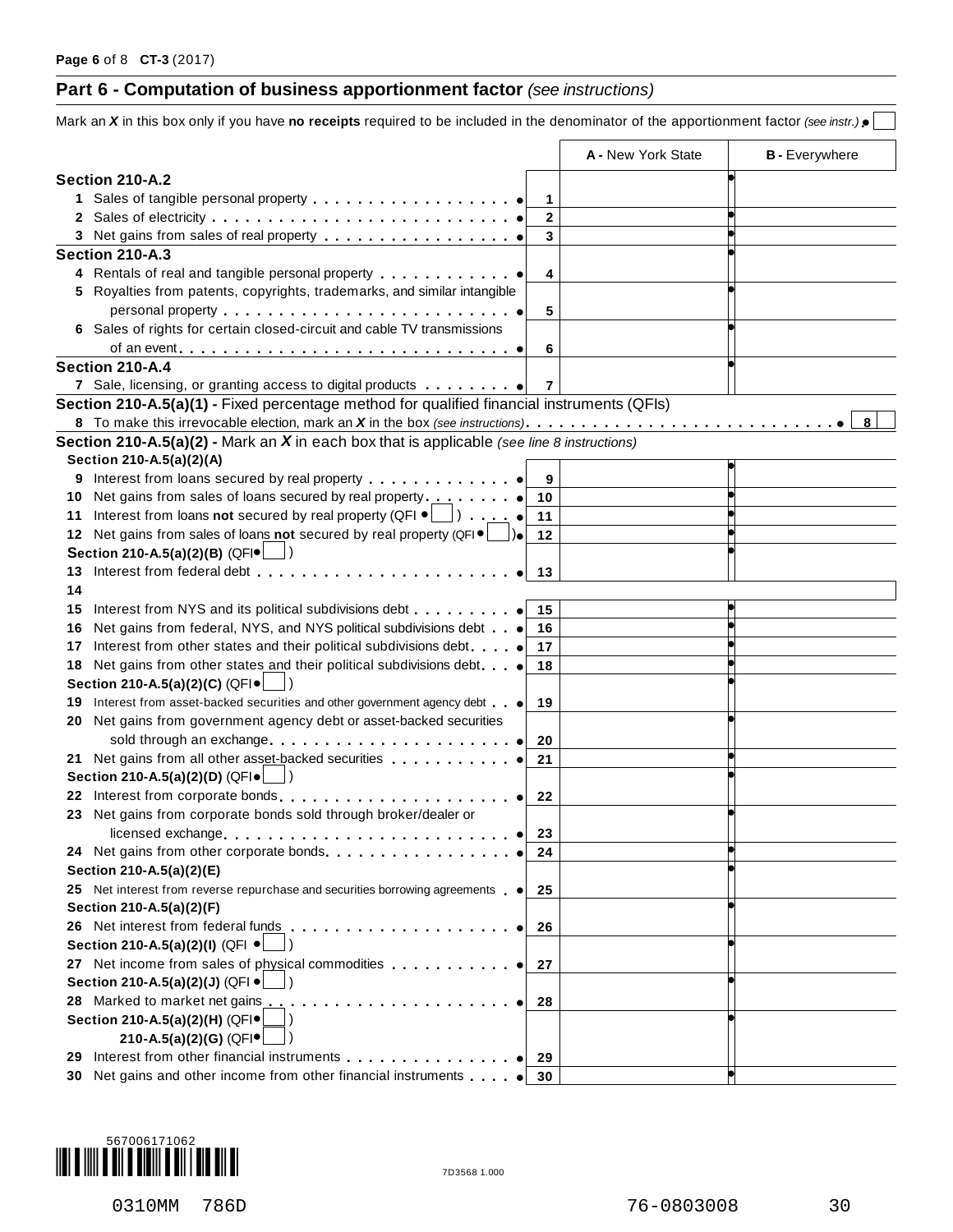#### **Part 6 - Computation of business apportionment factor** *(continued)*

|    |                                                                                                                     | A - New York State | <b>B</b> - Everywhere  |
|----|---------------------------------------------------------------------------------------------------------------------|--------------------|------------------------|
|    | <b>Section 210-A.5(b)</b>                                                                                           |                    |                        |
| 31 | -31                                                                                                                 |                    |                        |
| 32 | Margin interest earned on behalf of brokerage accounts<br>32                                                        |                    |                        |
| 33 | Fees for advisory services for underwriting or management of underwriting .<br>33                                   |                    |                        |
| 34 | Receipts from primary spread of selling concessions<br>34                                                           |                    |                        |
| 35 | Receipts from account maintenance fees.<br>35                                                                       |                    |                        |
| 36 | Fees for management or advisory services<br>36                                                                      |                    |                        |
| 37 | 37                                                                                                                  |                    |                        |
|    | <b>Section 210-A.5(c)</b>                                                                                           |                    |                        |
| 38 | Interest, fees, and penalties from credit cards<br>38                                                               |                    |                        |
| 39 | Service charges and fees from credit cards.<br>39                                                                   |                    |                        |
| 40 | 40                                                                                                                  |                    |                        |
| 41 | 41                                                                                                                  |                    |                        |
| 42 | 42                                                                                                                  |                    |                        |
|    | <b>Section 210-A.5(d)</b>                                                                                           |                    |                        |
|    | 43 Receipts from certain services to investment companies 43                                                        |                    |                        |
|    | Section 210-A.6                                                                                                     |                    |                        |
|    |                                                                                                                     |                    |                        |
|    | Section 210-A.6-a                                                                                                   |                    |                        |
|    |                                                                                                                     |                    |                        |
|    | Section 210-A.7                                                                                                     |                    |                        |
|    | 46                                                                                                                  |                    |                        |
| 47 | 47                                                                                                                  |                    |                        |
|    | Section 210-A.8                                                                                                     |                    |                        |
|    | 48 Advertising in newspapers or periodicals<br>48                                                                   |                    |                        |
| 49 | 49                                                                                                                  |                    |                        |
| 50 |                                                                                                                     |                    |                        |
|    | Section 210-A.9                                                                                                     |                    |                        |
|    | 51 Transportation or transmission of gas through pipes $\dots \dots$ $\bullet$ 51                                   |                    |                        |
|    | <b>Section 210-A.10</b>                                                                                             |                    |                        |
|    |                                                                                                                     |                    |                        |
|    | <b>Section 210-A.11</b>                                                                                             |                    |                        |
| 53 |                                                                                                                     |                    |                        |
|    | <b>Total receipts</b>                                                                                               |                    |                        |
|    | 54 Add lines 1 through 53 in columns A and B $\ldots$ $\bullet$ 54                                                  |                    |                        |
|    | <b>Calculation of business apportionment factor</b>                                                                 |                    |                        |
|    | 55 New York State business apportionment factor (divide line 54, column A by line 54, column B and enter the result |                    |                        |
|    | here; round to the fourth decimal place; if 100% in New York State, enter as 1.0000). $\ldots$ .                    |                    | 1.0000<br>$\bullet$ 55 |

Enter line 55 on Part 3, *Computation of tax on business income base*, line 14; and on Part 4, *Computation of tax on capital base*, line 12.

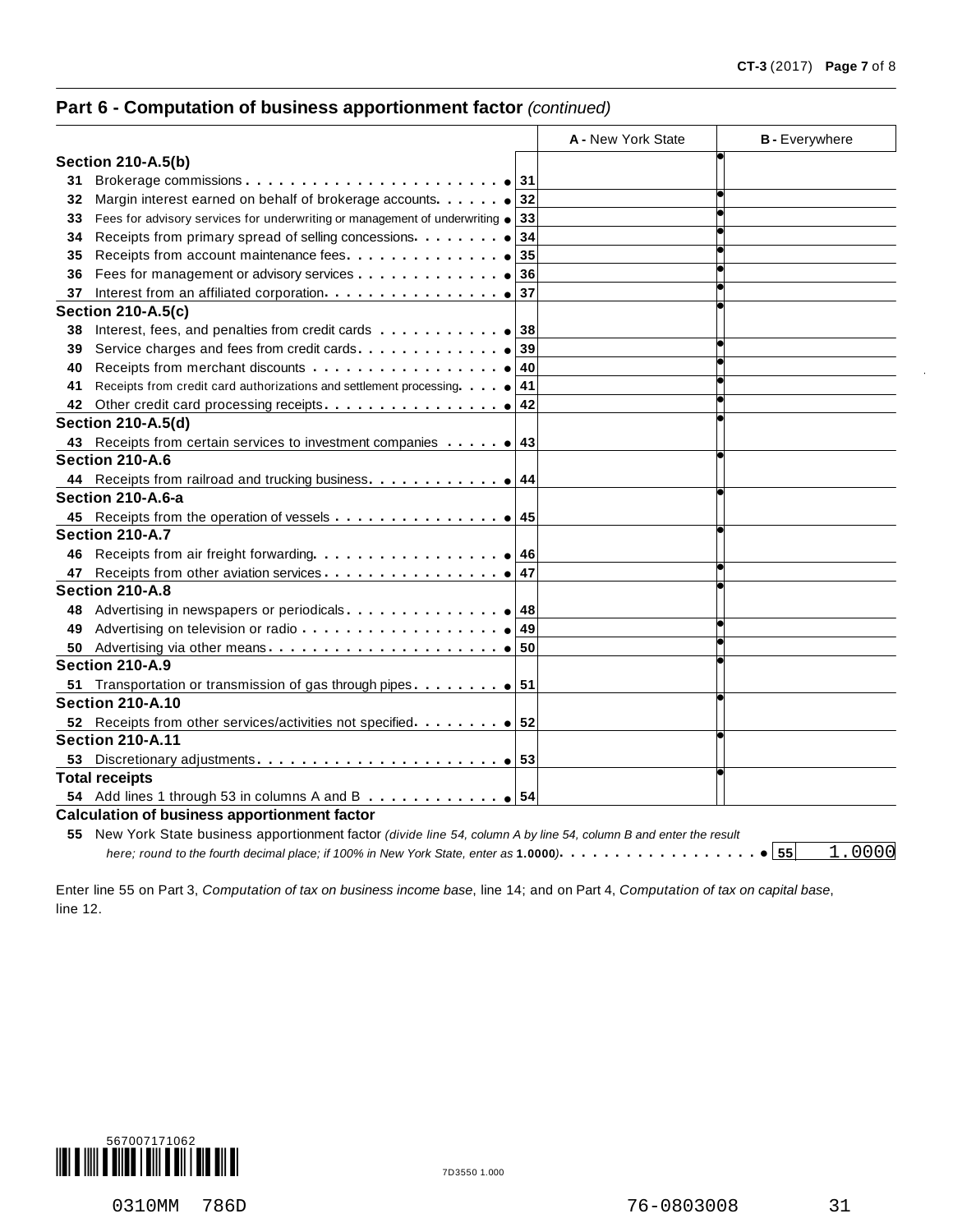#### **Part 7 - Summary of tax credits claimed**

**1** Have you been convicted of an offense, or are you an owner of an entity convicted of an offense, defined in New York State Penal Law, Article 200 or 496, or section 195.20? *(see Form CT-1; mark an*  $X$  *in* one box)  $\dots \dots \dots \dots 1$  Yes No  $X$ 

Enter in the appropriate box below the amount of each tax credit **used** to reduce the tax due shown on Part 2, line 2, and attach the corresponding properly completed claim form. The amount of credit to enter is computed on each credit form and carried to this section.

| $CT-37$ $•$          | CT-606 •                                                                                                            | $DTF-622$ $\bullet$                                                                                                                              |
|----------------------|---------------------------------------------------------------------------------------------------------------------|--------------------------------------------------------------------------------------------------------------------------------------------------|
| $CT-40$ . $\bullet$  | $CT-607$ $•$                                                                                                        | DTF-624 •                                                                                                                                        |
| $CT-41$ . $•$        | $CT-611$                                                                                                            | DTF-630 •                                                                                                                                        |
| $CT-43$ $•$          | $CT-611.1$ $\bullet$                                                                                                | Other credits $\bullet$                                                                                                                          |
| $CT-44$              | $CT-611.2$ $\bullet$                                                                                                |                                                                                                                                                  |
| $CT-46$ .            | $CT-612$ $•$                                                                                                        |                                                                                                                                                  |
| $CT-47$ $\bullet$    | $CT-613$ $•$                                                                                                        |                                                                                                                                                  |
| $CT-236$ $\bullet$   | $CT-631$ $•$                                                                                                        |                                                                                                                                                  |
| $CT-238$ $\bullet$   | $CT-633$                                                                                                            |                                                                                                                                                  |
| $CT-239$             | $CT-634$                                                                                                            |                                                                                                                                                  |
| $CT-241$ . $•$       | $CT-635$ $\bullet$                                                                                                  |                                                                                                                                                  |
| $CT-242$ $\bullet$   | $CT-636$ $\bullet$                                                                                                  |                                                                                                                                                  |
| $CT-243$             | $CT-637$ $\bullet$                                                                                                  |                                                                                                                                                  |
| $CT-246$ $\bullet$   | $CT-638$ $\bullet$                                                                                                  |                                                                                                                                                  |
| $CT-248$ $\bullet$   | $CT-639$ $\bullet$                                                                                                  |                                                                                                                                                  |
| $CT-249$ $\bullet$   | $CT-640$                                                                                                            |                                                                                                                                                  |
| $CT-250$ $•$         | $CT-641$ $\bullet$                                                                                                  |                                                                                                                                                  |
| $CT-261$ $\bullet$   | $CT-642$ $\bullet$                                                                                                  |                                                                                                                                                  |
| $CT-501$ $\bullet$   | $CT-643$                                                                                                            |                                                                                                                                                  |
| $CT-601$ . $•$       | $CT-644$ $\bullet$                                                                                                  |                                                                                                                                                  |
| $CT-602$ . $\bullet$ | $CT-645$ $\bullet$                                                                                                  |                                                                                                                                                  |
| $CT-603$ $\bullet$   | $CT-646$ $\bullet$                                                                                                  |                                                                                                                                                  |
| $CT-604$ $•$         | $CT-647$ $\bullet$                                                                                                  |                                                                                                                                                  |
| $CT-605$ $•$         | $DTF-621$ $\bullet$                                                                                                 |                                                                                                                                                  |
|                      | 2 Total tax credits claimed above (enter here and on Part 2, line 3; attach appropriate form for each credit        |                                                                                                                                                  |
|                      |                                                                                                                     | $\mathbf{2}$                                                                                                                                     |
|                      |                                                                                                                     | $\overline{\mathbf{3}}$                                                                                                                          |
|                      |                                                                                                                     | 4a If you claimed the QEZE tax reduction credit and you had a 100% zone allocation factor, mark an X in the box $\cdots$ $\cdots$ $\bullet$ [4a] |
|                      | 4b If you claimed the tax-free NY area tax elimination credit, and you had a 100% area allocation factor, mark an X |                                                                                                                                                  |
|                      |                                                                                                                     | 4bl                                                                                                                                              |
|                      | 4c If you claimed the tax-free NY area excise tax on telecommunications credit and you had a 100% area allocation   | 4cl                                                                                                                                              |
|                      |                                                                                                                     |                                                                                                                                                  |

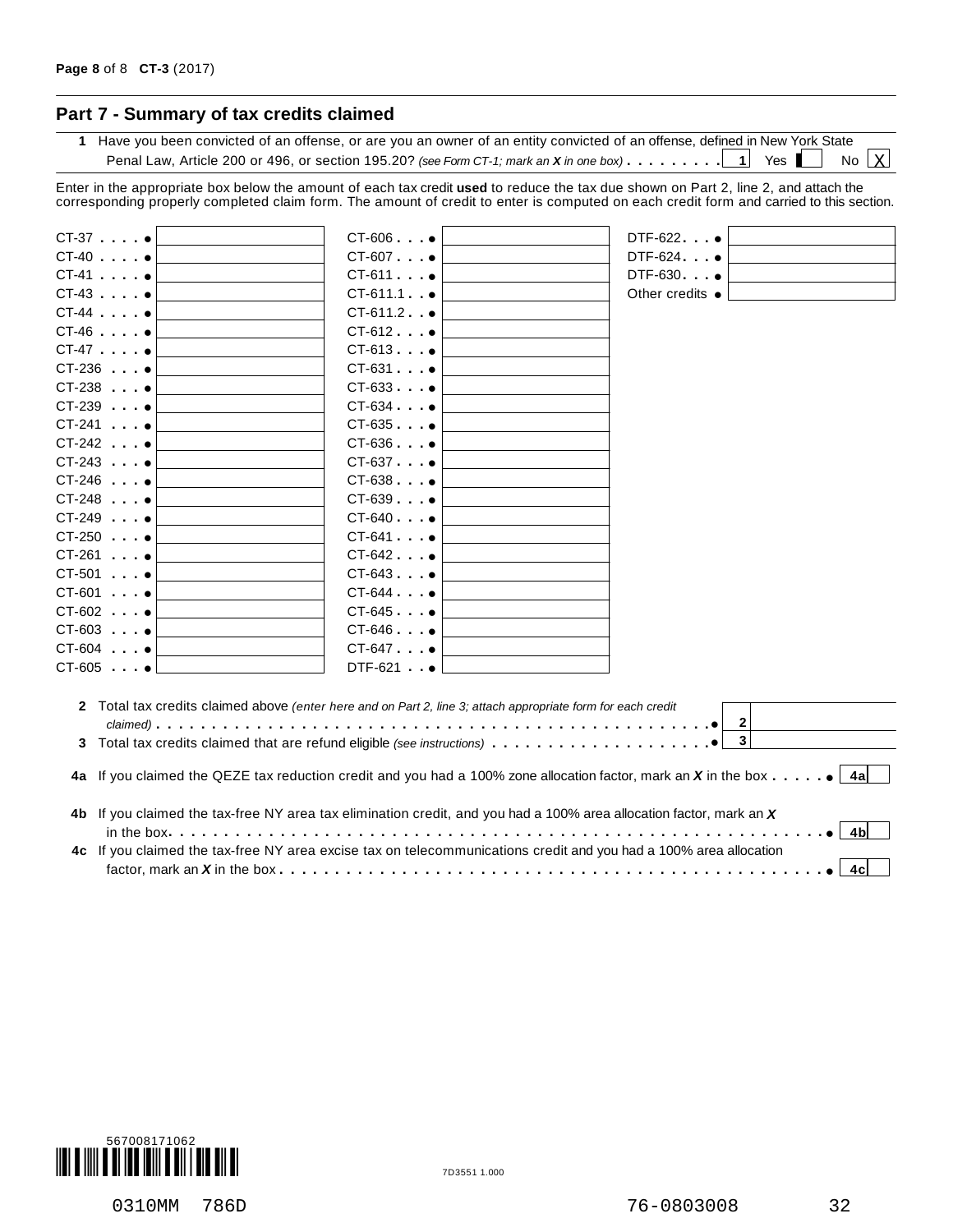|      | NEW<br>YORK  |
|------|--------------|
|      | <b>STATE</b> |
| 2017 |              |

Department of Taxation and Finance

# **Prior Net Operating Loss Conversion (PNOLC) Subtraction**

Legal name of corporation **Employer identification number (EIN)** Employer identification number (EIN) OPEN SOURCE MATTERS, INC 76-0803008

Attach to Form CT-3 or CT-3-A. **All** filers complete **all** schedules.

**CT-3-A filers:** Enter the total number of members in the combined group in the current tax period *(see instructions)* mm m m m m m m m m m m m m m m m m m m m m m m m m m m m m m m m m m m m m m m m m m m m m m m m%

#### **Schedule A - PNOLC subtraction pool detail and tax period allotment** *(see instructions)*

**All filers:** Complete all information each tax period.

**CT-3-A filers:** Enter all requested information in each column for **each** combined member that was in the group for the tax period.

| А<br>CT-3 filer or CT-3-A combined members |                          |            |                                    |            |  |  |  |
|--------------------------------------------|--------------------------|------------|------------------------------------|------------|--|--|--|
|                                            | Name                     | EIN        | If<br>non-taxpayer,<br>mark an $X$ | end date   |  |  |  |
| $\mathbf{A}$                               | OPEN SOURCE MATTERS, INC | 76-0803008 |                                    | $12-31-14$ |  |  |  |
| B                                          |                          |            |                                    |            |  |  |  |
| C                                          |                          |            |                                    |            |  |  |  |
| D                                          |                          |            |                                    |            |  |  |  |
| Е                                          |                          |            |                                    |            |  |  |  |
| F                                          |                          |            |                                    |            |  |  |  |
| G                                          |                          |            |                                    |            |  |  |  |
| н                                          |                          |            |                                    |            |  |  |  |
|                                            |                          |            |                                    |            |  |  |  |
|                                            |                          |            |                                    |            |  |  |  |

|          | C<br>Tax<br>period<br>count      | D<br>Unabsorbed net<br>operating loss<br>(UNOL) | Е<br>PNOLC subtraction pool | <b>PNOLC</b><br>subtraction<br>allotment % | G<br>Tax period PNOLC<br>subtraction allotment<br>(column E x column F) | H<br>Remaining PNOLC<br>subtraction pool<br>[column E - (column C<br>x column G)] |
|----------|----------------------------------|-------------------------------------------------|-----------------------------|--------------------------------------------|-------------------------------------------------------------------------|-----------------------------------------------------------------------------------|
| A        | 4                                | 79,642.                                         | 79,642.                     | 100.                                       |                                                                         |                                                                                   |
| в        |                                  |                                                 |                             |                                            |                                                                         |                                                                                   |
| C        |                                  |                                                 |                             |                                            |                                                                         |                                                                                   |
| D        |                                  |                                                 |                             |                                            |                                                                         |                                                                                   |
| Е        |                                  |                                                 |                             |                                            |                                                                         |                                                                                   |
| F        |                                  |                                                 |                             |                                            |                                                                         |                                                                                   |
| G        |                                  |                                                 |                             |                                            |                                                                         |                                                                                   |
| н        |                                  |                                                 |                             |                                            |                                                                         |                                                                                   |
|          | k                                |                                                 |                             |                                            |                                                                         |                                                                                   |
| J        | T                                |                                                 |                             |                                            |                                                                         |                                                                                   |
|          | Totals from<br>attached sheet(s) |                                                 |                             |                                            |                                                                         |                                                                                   |
| 1 Totals |                                  | 79,642.                                         | 79,642.                     |                                            |                                                                         |                                                                                   |

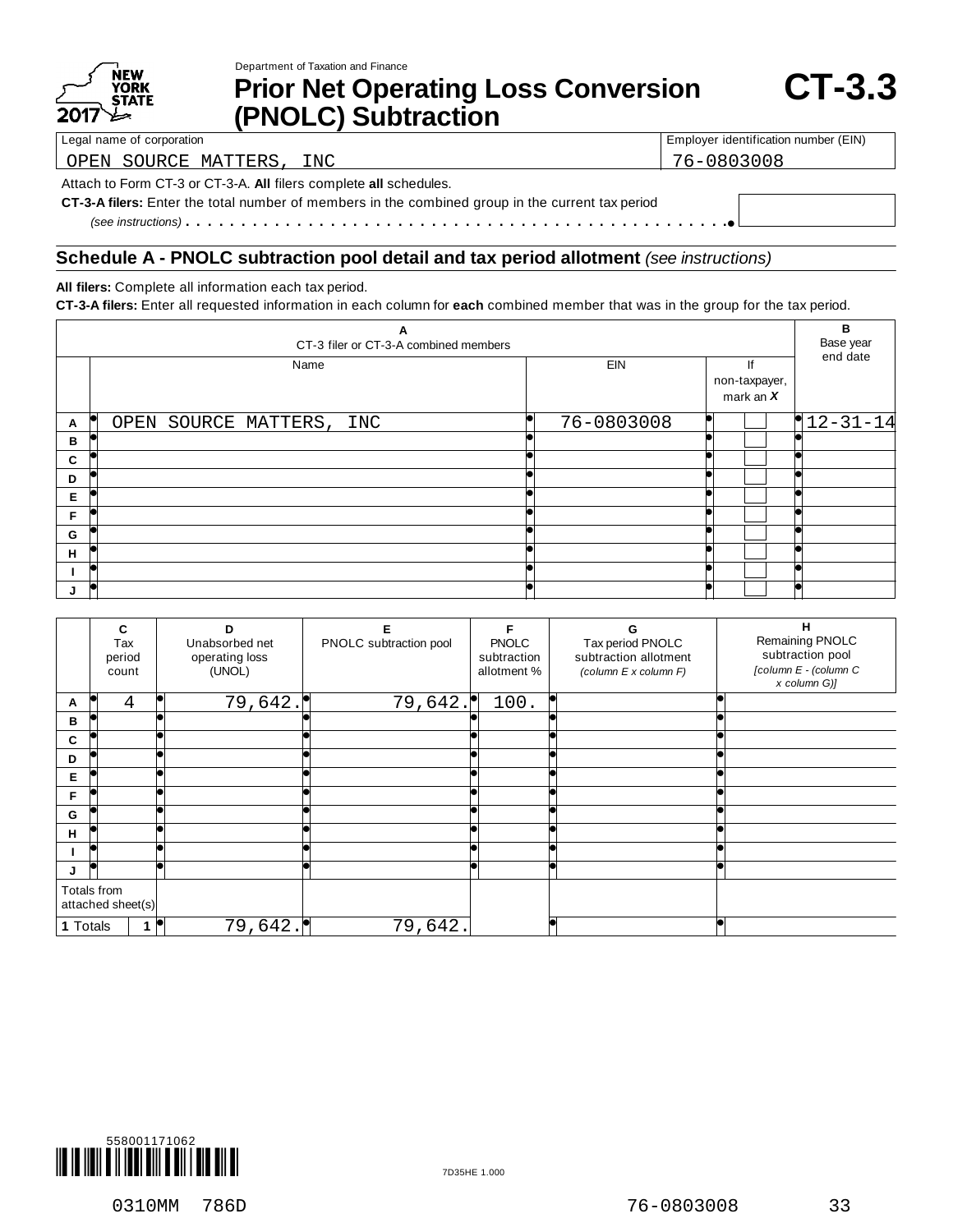| Schedule B - Overall limitation on PNOLC subtraction (All filers must complete Schedule B) |  |
|--------------------------------------------------------------------------------------------|--|
|--------------------------------------------------------------------------------------------|--|

| 1 Apportioned business income after addback for the current tax period (from Form CT-3 or CT-3-A,                                           |  |      |
|---------------------------------------------------------------------------------------------------------------------------------------------|--|------|
|                                                                                                                                             |  |      |
| 2 Multiply line 1 by your appropriate business income base tax rate for the current tax period from                                         |  |      |
| the Tax rates schedule table 1, 2, 3, or 4 in Form CT-3-1 or CT-3-A-1 (round the result up to the next                                      |  |      |
|                                                                                                                                             |  |      |
| 3 Greater of the capital base tax or the fixed dollar minimum tax for the current tax period                                                |  |      |
| (from Form CT-3 or CT-3-A, Part 2, line 1b or 1c) $\ldots \ldots \ldots \ldots \ldots \ldots \ldots \ldots \ldots \ldots \cdot \cdot \cdot$ |  | 372. |
|                                                                                                                                             |  |      |
| 5 Maximum amount of the PNOLC subtraction to be deducted in the current tax period (if line 4 is zero.                                      |  |      |
| enter 0; otherwise, divide line 4 by the same tax rate used for line 2) $\ldots \ldots \ldots \ldots$                                       |  |      |
|                                                                                                                                             |  |      |

#### **Schedule C – Computation of PNOLC subtraction used and unused amount carried forward** *(see instructions)*

| ו טוויטווישטווארוויטס                                                                        |    |         |
|----------------------------------------------------------------------------------------------|----|---------|
| Tax period PNOLC subtraction allotment (from Schedule A, line 1, column G). 0                |    |         |
| 2 Unused PNOLC subtraction carried forward from prior tax period (see instructions)          | 2  | 79,642. |
| 2a Amount included on line 2 that is a carryforward from entities                            |    |         |
|                                                                                              |    |         |
|                                                                                              | 3  | 79,642. |
| 3a Amount included on line 3 from entities using the 50%                                     |    |         |
| election; if none, enter $0 \ldots \ldots \ldots \ldots \ldots \ldots \ldots$ . $\bullet$ 3a |    |         |
|                                                                                              | -4 |         |
| 4a Amount included on line 4 from entities using the 50%                                     |    |         |
| election; if none, enter $0, \ldots, \ldots, \ldots, \ldots, \ldots, \bullet$<br>4a          |    |         |
|                                                                                              | 5  | 79,642. |
| 5a Amount included on line 5 from entities using the 50%                                     |    |         |
| election; if none, enter $0, \ldots, \ldots, \ldots, \ldots, \ldots, \bullet$ 5a             |    |         |
|                                                                                              |    |         |
|                                                                                              |    | 79.642  |
|                                                                                              |    |         |

**Note:** You **must** complete and attach Form CT-3.3 to Form CT-3 or CT-3-A for each tax period for which you or any member of the combined group claim a PNOLC subtraction or carry a PNOLC subtraction balance.

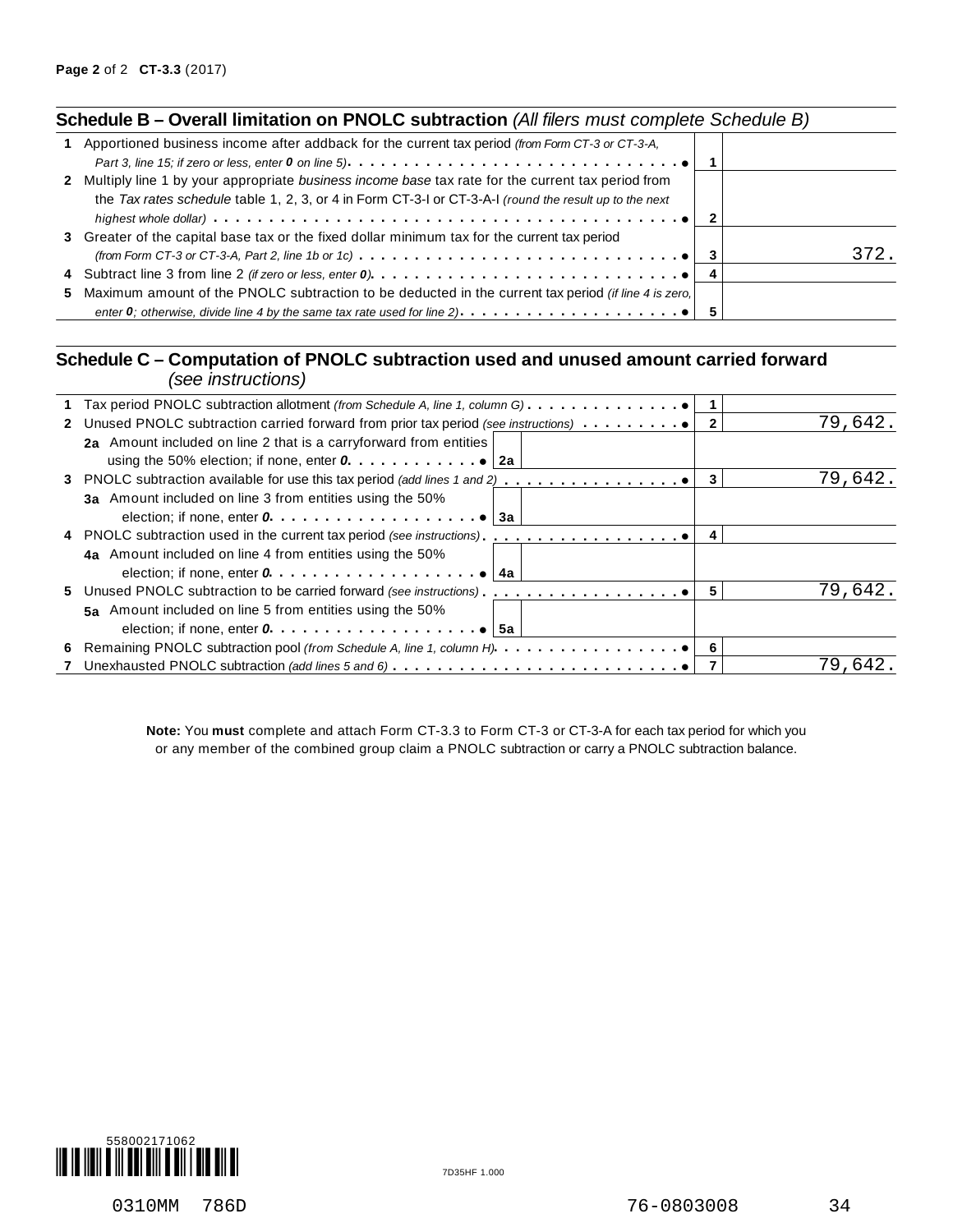Department of Taxation and Finance



Department of Taxation and Finance<br> **Net Operating Loss Deduction (NOLD)** CT-3.4

| Legal name of corporation |                                                                                                                                                                                 |    |            |  |   | Employer identification number (EIN) |  |  |  |
|---------------------------|---------------------------------------------------------------------------------------------------------------------------------------------------------------------------------|----|------------|--|---|--------------------------------------|--|--|--|
|                           | OPEN SOURCE MATTERS,<br>INC                                                                                                                                                     |    | 76-0803008 |  |   |                                      |  |  |  |
|                           | Attach to Form CT-3 or CT-3-A; see Form CT-3.4-I before completing.                                                                                                             |    |            |  |   |                                      |  |  |  |
|                           | Multiply Form CT-3 or CT-3-A, Part 3, line 17, by your appropriate business income base tax rate<br>for the current year from the Tax rates schedule in Form CT-3-I or CT-3-A-I |    |            |  |   |                                      |  |  |  |
|                           | 2 Enter the greater of the capital base tax or the fixed dollar minimum tax for the current tax year<br>(from Form CT-3 or CT-3-A, Part 2, line 1b or 1c)                       |    |            |  | 2 |                                      |  |  |  |
|                           | 3 Subtract line 2 from line 1                                                                                                                                                   |    |            |  | 3 |                                      |  |  |  |
|                           | Maximum allowable amount of the NOLD to be deducted in the current tax year (divide line 3 by the                                                                               |    |            |  |   |                                      |  |  |  |
|                           | same business income base tax rate used for line 1; do not enter less than zero)                                                                                                |    |            |  |   |                                      |  |  |  |
|                           | Computation of available net operating losses (NOLs) (see instructions)                                                                                                         |    |            |  |   |                                      |  |  |  |
|                           | 5a NOLs incurred on or after January 1, 2015 and before current<br>year, which have not been previously used $\bullet$                                                          | 5a | 46,448.    |  |   |                                      |  |  |  |
|                           |                                                                                                                                                                                 | 5b | 85,741.    |  |   |                                      |  |  |  |
| 5c                        |                                                                                                                                                                                 | 5с |            |  |   |                                      |  |  |  |
| 5d                        |                                                                                                                                                                                 | 5d | 132,189.   |  |   |                                      |  |  |  |
|                           |                                                                                                                                                                                 |    |            |  |   |                                      |  |  |  |
| 5.                        | Total NOLs available in this period (subtract line 5e from line 5d) $\ldots \ldots \ldots \ldots \ldots$                                                                        |    |            |  | 5 | 132,189.                             |  |  |  |
|                           |                                                                                                                                                                                 |    |            |  |   |                                      |  |  |  |

#### **7** Unused NOLD *(subtract line 6 from line 5; do not enter less than zero)* m m m m m m m m m m m m m m m m m m m m  $\frac{1}{\frac{6}{7}}$  $\frac{1}{7}$ 132,189.

#### **Schedule A - Apportioned business income or loss** *(must be completed for each tax period; see instructions)*

| A<br>Tax period beginning and<br>ending dates |                | B<br>Amount from Form CT-3 or<br>CT-3-A, Part 3, line 17 for the<br>period in column A | C<br>When column B is not a loss, enter the ending dates<br>of the tax period(s) that generated an NOL used to<br>reduce the amount in column B (see instr.; if necessary) | D<br>Election to<br>waive<br>carryback |
|-----------------------------------------------|----------------|----------------------------------------------------------------------------------------|----------------------------------------------------------------------------------------------------------------------------------------------------------------------------|----------------------------------------|
| $07 - 01 - 17$                                | $06 - 30 - 18$ | $-85,741.$                                                                             |                                                                                                                                                                            | X                                      |
| $01 - 01 - 17$                                | $06 - 30 - 17$ | $-38,178.$                                                                             |                                                                                                                                                                            |                                        |
| $01 - 01 - 16$                                | $12 - 31 - 16$ | $-8,270.$                                                                              |                                                                                                                                                                            |                                        |
| $01 - 01 - 16$                                |                |                                                                                        |                                                                                                                                                                            |                                        |
|                                               |                |                                                                                        |                                                                                                                                                                            |                                        |
|                                               |                |                                                                                        |                                                                                                                                                                            |                                        |
|                                               |                |                                                                                        |                                                                                                                                                                            |                                        |
|                                               |                |                                                                                        |                                                                                                                                                                            |                                        |
|                                               |                |                                                                                        |                                                                                                                                                                            |                                        |
|                                               |                |                                                                                        |                                                                                                                                                                            |                                        |
|                                               |                |                                                                                        |                                                                                                                                                                            |                                        |
|                                               |                |                                                                                        |                                                                                                                                                                            |                                        |
|                                               |                |                                                                                        |                                                                                                                                                                            |                                        |
|                                               |                |                                                                                        |                                                                                                                                                                            |                                        |
|                                               |                |                                                                                        |                                                                                                                                                                            |                                        |
|                                               |                |                                                                                        |                                                                                                                                                                            |                                        |
|                                               |                |                                                                                        |                                                                                                                                                                            |                                        |
|                                               |                |                                                                                        |                                                                                                                                                                            |                                        |
|                                               |                |                                                                                        |                                                                                                                                                                            |                                        |
|                                               |                |                                                                                        |                                                                                                                                                                            |                                        |

*Note: You must complete and attach Form CT-3.4 to Form CT-3 or CT-3-A each tax year.*

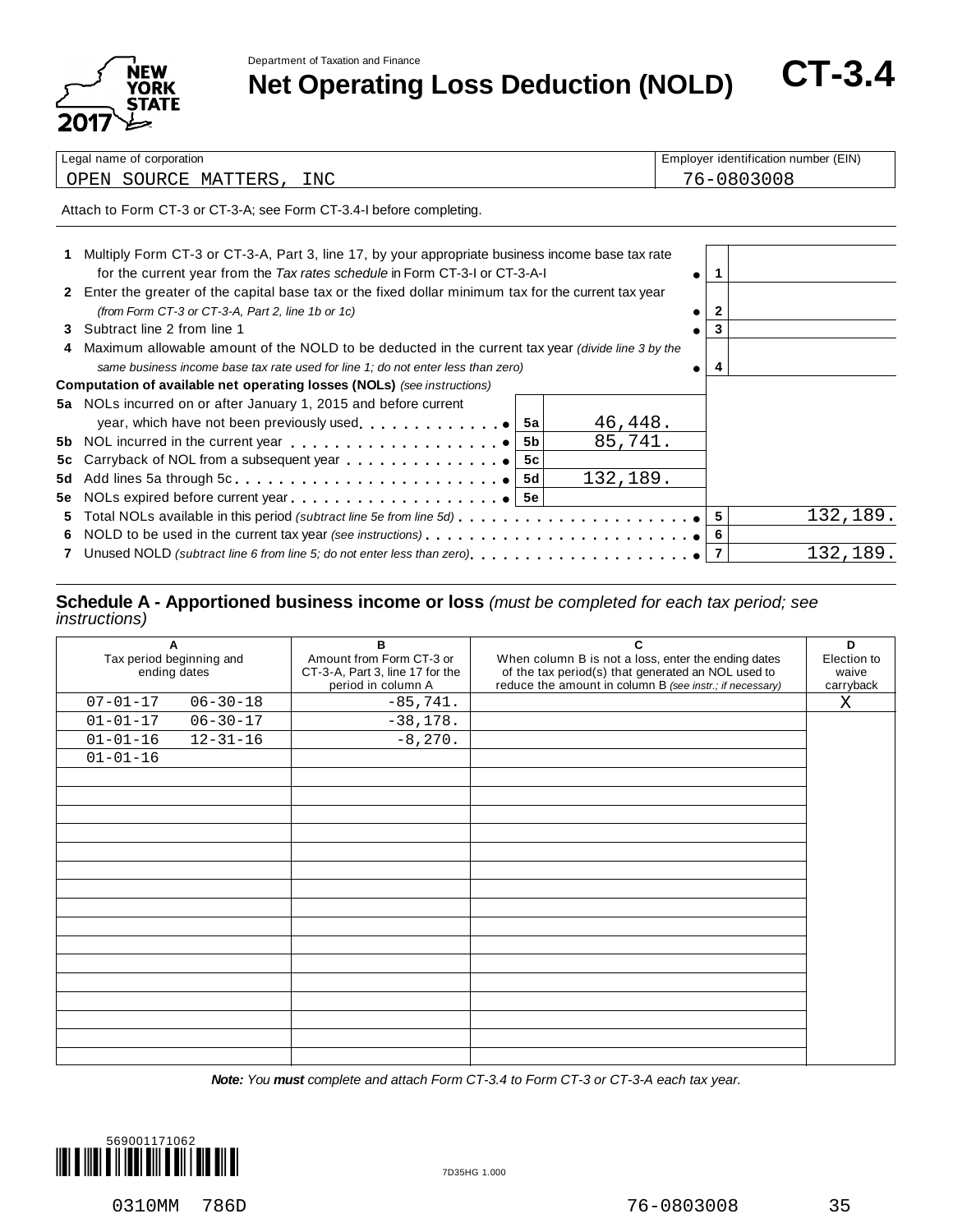#### **Schedule B - New members included in the combined group for the current tax period; Form CT-3-A filers only** *(see instructions)*

| . .<br>$\epsilon$<br>A<br>Name | $\frac{B}{EIN}$ | C<br>NOL available at<br>the beginning of<br>this tax period | D<br>Beginning<br>date of this<br>tax period<br>(mm-dd-yy) | Е<br>Ending date<br>of this<br>tax period<br>(mm-dd-yy) |
|--------------------------------|-----------------|--------------------------------------------------------------|------------------------------------------------------------|---------------------------------------------------------|
|                                |                 |                                                              |                                                            |                                                         |
|                                |                 |                                                              |                                                            |                                                         |
|                                |                 |                                                              |                                                            |                                                         |
|                                |                 |                                                              |                                                            |                                                         |
|                                |                 |                                                              |                                                            |                                                         |
|                                |                 |                                                              |                                                            |                                                         |

#### **Schedule C - Former members not included in the combined group for the current tax period; Form CT-3-A filers only** *(see instructions)*

| . .<br>$\epsilon$<br>A<br>Name | В<br>EIN | C<br>NOL available at<br>the beginning of<br>this tax period | D<br>Beginning<br>date of this<br>tax period<br>(mm-dd-yy) | Е<br>Ending date<br>of this<br>tax period<br>(mm-dd-yy) |
|--------------------------------|----------|--------------------------------------------------------------|------------------------------------------------------------|---------------------------------------------------------|
|                                |          |                                                              |                                                            |                                                         |
|                                |          |                                                              |                                                            |                                                         |
|                                |          |                                                              |                                                            |                                                         |
|                                |          |                                                              |                                                            |                                                         |
|                                |          |                                                              |                                                            |                                                         |
|                                |          |                                                              |                                                            |                                                         |
|                                |          |                                                              |                                                            |                                                         |
|                                |          |                                                              |                                                            |                                                         |
|                                |          |                                                              |                                                            |                                                         |
|                                |          |                                                              |                                                            |                                                         |

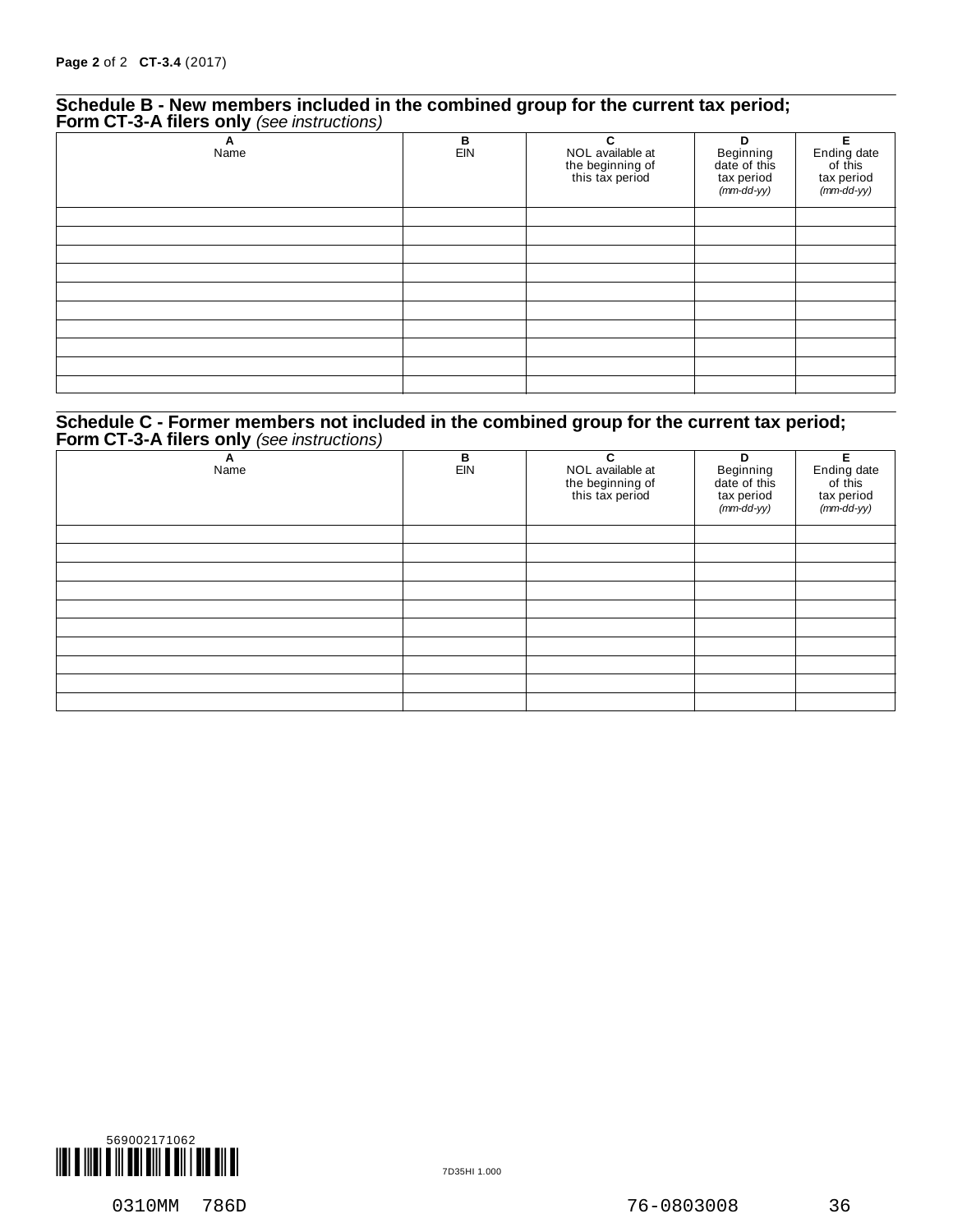

Department of Taxation and Finance **New York State Modifications CT-225** 

**Tax Law - Articles 9-A, 22, and 33**

Legal name of corporation extensive terms of corporation and the corporation of Employer identification number (EIN)

OPEN SOURCE MATTERS, INC 76-0803008

#### **File this form with Form CT-3, CT-3-S, or CT-33.**

Complete all parts that apply to you. See Form CT-225-I, *Instructions for Form CT-225.*

|  | Identify the return you are filing by marking an X in the box: $CT-3 \cdot \boxed{X}$ $CT-3-5 \cdot \boxed{}$ $CT-33 \cdot \boxed{}$ |  |  |
|--|--------------------------------------------------------------------------------------------------------------------------------------|--|--|

#### **Schedule A - Certain New York State additions to federal income**

#### Part 1 - For certain additions to federal income that did not flow through from a partnership, estate, or trust

**1** New York State additions *(see instructions)*

|     |      | Modification<br>number | Amount                                                                         |     |                | <b>Modification</b><br>number | Amount |    |              |          |
|-----|------|------------------------|--------------------------------------------------------------------------------|-----|----------------|-------------------------------|--------|----|--------------|----------|
| 1a  | 10 L | $A - 505$              | 741                                                                            | 100 | 1i             | $  \bullet   A -$             |        | 00 |              |          |
| 1b  | lol  | А-                     |                                                                                | 00  | 1j             | lei A -                       |        | 00 |              |          |
| 1c  | lol  | А-                     |                                                                                | 00  | 1 k            | lei A -                       |        | 00 |              |          |
| 1d  | le i | <b>A</b> -             |                                                                                | 00  | 11             | lei A -                       |        | 00 |              |          |
| 1е  | lol  | А-                     |                                                                                | 00  | 1 <sub>m</sub> | lei A -                       |        | 00 |              |          |
| 1f  |      | l●l A -                |                                                                                | 00  | 1n             | $  \bullet   A -$             |        | 00 |              |          |
| 1g  |      | l●l A -                |                                                                                | 00  | 1o             | $  \bullet   A -$             |        | 00 |              |          |
| 1 h |      | I●IA -                 |                                                                                | 00  | 1p             | $  \bullet   A -$             |        | 00 |              |          |
|     |      |                        | Total from additional Form(s) CT-225, if any                                   |     |                |                               |        | 00 |              |          |
|     |      |                        | 2 Total (add lines 1a through 1p and the total from additional Form(s) CT-225) |     |                |                               |        |    | $\mathbf{2}$ | $741$ 00 |

#### **Part 2 -Corporation's share of certain additions to federal income from a partnership, estate, or trust**

**3** New York State additions *(see instructions)*

|                |     | Modification<br>number |    | Amount                                                                         |    | <b>Modification</b><br>number | Amount |   |          |    |
|----------------|-----|------------------------|----|--------------------------------------------------------------------------------|----|-------------------------------|--------|---|----------|----|
| 3a             |     | EA-                    | ۰  | 00                                                                             | 3i | I●I EA -                      | 00     |   |          |    |
| 3b             |     | EA-                    |    | 00                                                                             | 3j | I●I EA -                      | 00     |   |          |    |
| 3 <sub>c</sub> |     | EA-                    | lo | 00                                                                             | 3k | lei EA -                      | 00     |   |          |    |
| 3d             | ٠   | EA-                    |    | 00                                                                             | 31 | I●I EA -                      | 00     |   |          |    |
| 3e             |     | EA-                    |    | 00                                                                             | 3m | lei EA -                      | 00     |   |          |    |
| 3f             | lol | l EA -                 |    | 00                                                                             | 3n | lei EA -                      | 00     |   |          |    |
| 3g             |     | I●I EA -               |    | 00                                                                             | 30 | I●I EA -                      | 00     |   |          |    |
| 3h             |     | $\bullet$ EA -         |    | 00                                                                             | 3p | $\bullet$ EA -                | 00     |   |          |    |
|                |     |                        |    | Total from additional Form(s) CT-225, if any                                   |    |                               | 00     |   |          |    |
|                |     |                        |    | 4 Total (add lines 3a through 3p and the total from additional Form(s) CT-225) |    |                               |        |   |          | 00 |
|                |     |                        |    |                                                                                |    |                               |        | 5 | $741$ 00 |    |

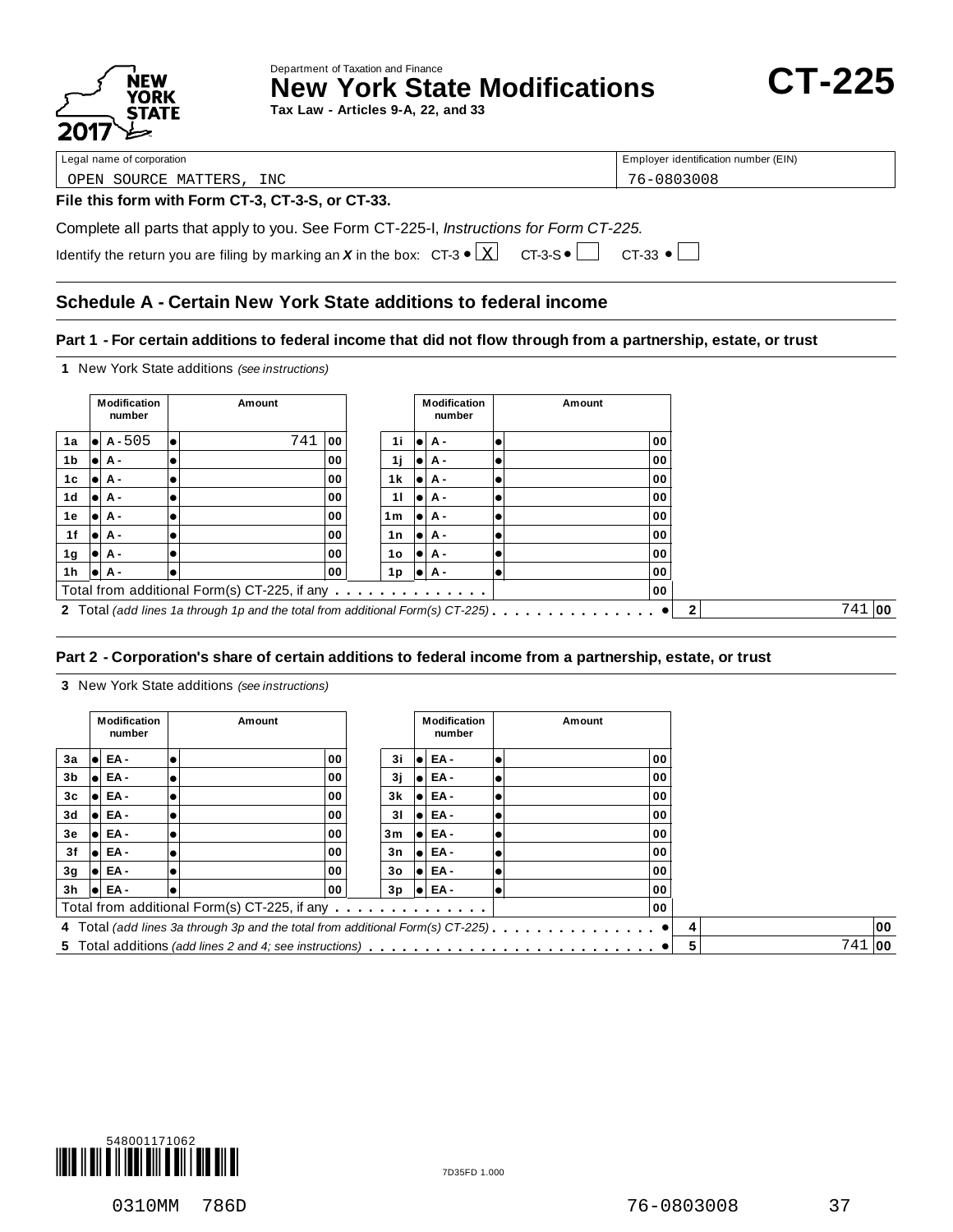#### **Schedule B - Certain New York State subtractions from federal income**

#### Part 1 - For certain subtractions from federal income that did not flow through from a partnership, estate, or trust



#### Part 2 - Corporation's share of certain subtractions from federal income from a partnership, estate, or trust

**8** New York State subtractions *(see instructions)*

**6** New York State subtractions *(see instructions)*

|    | <b>Modification</b><br>number | Amount                                                                          |    | <b>Modification</b><br>number | Amount |    |    |
|----|-------------------------------|---------------------------------------------------------------------------------|----|-------------------------------|--------|----|----|
| 8а | ES -                          | 00                                                                              | 8i | ES-                           | 00     |    |    |
| 8b | $\bullet$ ES -                | 00                                                                              | 8ј | ES-                           | 00     |    |    |
| 8с | ES -                          | 00                                                                              | 8k | ES-                           | 00     |    |    |
| 8d | ES -                          | 00                                                                              | 81 | ES-                           | 00     |    |    |
| 8e | ES -                          | 00                                                                              | 8m | ES-                           | 00     |    |    |
| 8f | $\bullet$ ES -                | 00                                                                              | 8n | ES-                           | 00     |    |    |
| 8g | $\bullet$ ES -                | 00                                                                              | 80 | ES-                           | 00     |    |    |
| 8h | $\bullet$ ES -                | 00                                                                              | 8p | $\bullet$ ES -                | 00     |    |    |
|    |                               | Total from additional Form(s) CT-225, if any                                    |    |                               | 00     |    |    |
|    |                               | 9 Total (add lines 8a through 8p and the total from additional Form(s) CT-225). |    |                               |        | 9  | 00 |
|    |                               |                                                                                 |    |                               |        | 10 | 00 |

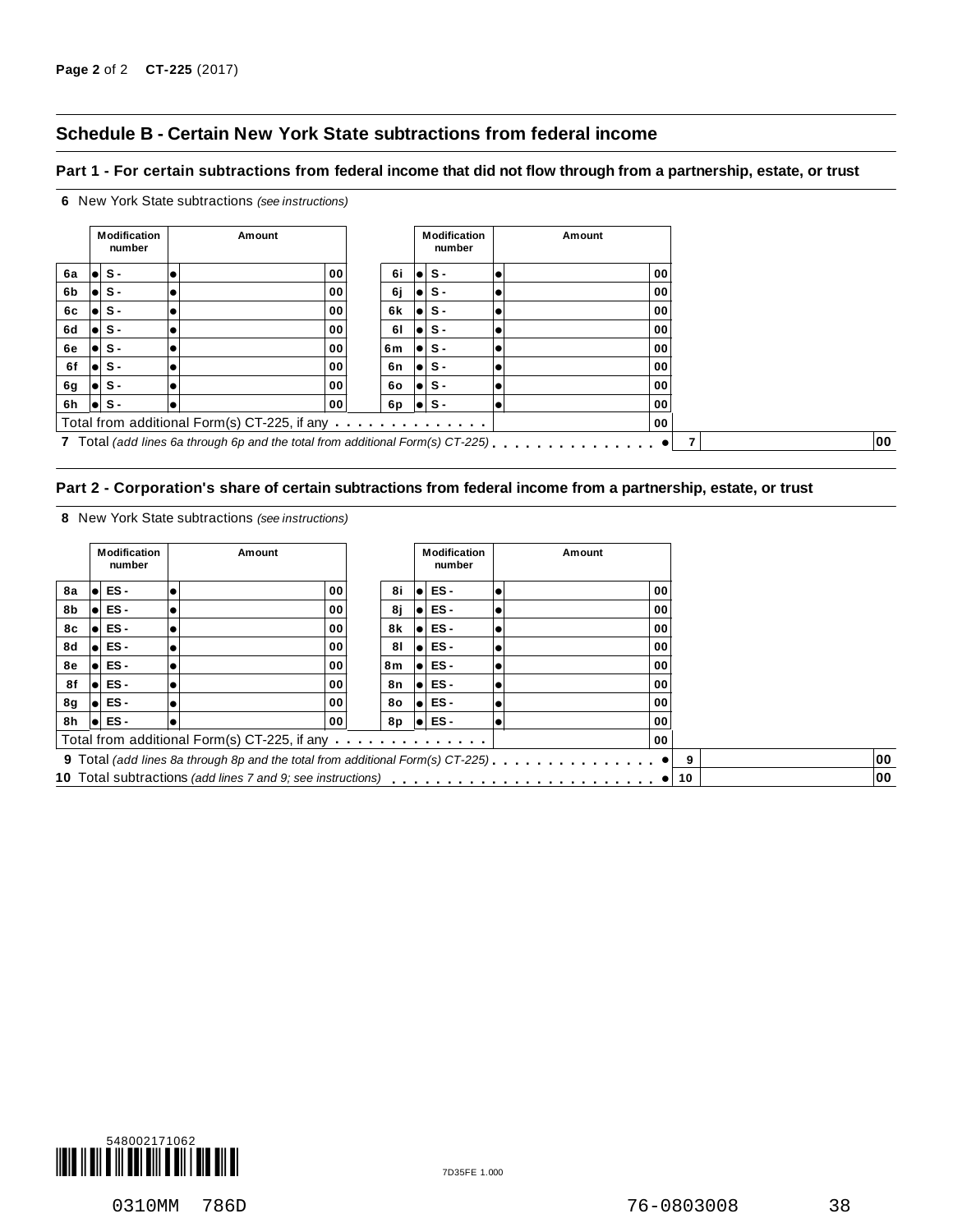# YORK **STATE** 2017

# Department of Taxation and Finance **CT-3-M General Business Corporation MTA Surcharge Return**

**Tax Law - Article 9-A, Section 209-B**

**Caution:** This form must be used **only** for tax periods beginning on or after January 1, 2017. If you use it for any prior periods, the return will **not** be processed and will **not** be considered timely filed. As a result, penalties and interest may be incurred.

| Amended return                                                                                                                                                                                                                        |             | All filers must enter tax period: beginning |                       | $07 - 01 - 17$                    | ending                                      | $06 - 30 - 18$     |
|---------------------------------------------------------------------------------------------------------------------------------------------------------------------------------------------------------------------------------------|-------------|---------------------------------------------|-----------------------|-----------------------------------|---------------------------------------------|--------------------|
| Employer identification number (EIN)                                                                                                                                                                                                  | File number | Business telephone number                   |                       |                                   | If you claim an                             |                    |
| 76-0803008                                                                                                                                                                                                                            | AA9         | $347 - 425 - 9397$                          |                       |                                   | overpayment, mark<br>an $X$ in the box      |                    |
| Legal name of corporation                                                                                                                                                                                                             |             |                                             | Trade name/DBA        |                                   |                                             |                    |
| OPEN SOURCE MATTERS,                                                                                                                                                                                                                  | INC         |                                             |                       |                                   |                                             |                    |
| Mailing name (if different from legal name above)                                                                                                                                                                                     |             |                                             |                       | State or country of incorporation | Date received (for Tax Department use only) |                    |
| c/o                                                                                                                                                                                                                                   |             |                                             |                       |                                   |                                             |                    |
| Number and street or PO box                                                                                                                                                                                                           |             |                                             | Date of incorporation |                                   |                                             |                    |
| PO BOX 4668 #88354                                                                                                                                                                                                                    |             |                                             |                       | $01 - 01 - 05$                    |                                             |                    |
| City                                                                                                                                                                                                                                  | State       | ZIP code                                    | business in NYS       | Foreign corporations: date began  |                                             |                    |
| NEW YORK                                                                                                                                                                                                                              | ΝY          | 10163-4668                                  |                       |                                   |                                             |                    |
| If you need to update your address or phone information for corporation tax, or other tax types, you can do so online. See Business<br>information in Form CT-1.                                                                      |             |                                             |                       |                                   |                                             |                    |
| File this form with your Form CT-3 or CT-3-A. Before completing this return, see Form CT-3-M-I, Instructions for Form CT-3-M.                                                                                                         |             |                                             |                       |                                   |                                             |                    |
| A. Pay amount shown on line 12. Make payable to: New York State Corporation Tax                                                                                                                                                       |             |                                             |                       |                                   | Payment enclosed                            |                    |
| Attach your payment here. Detach all check stubs. (See instructions for details.)                                                                                                                                                     |             |                                             |                       | A                                 |                                             |                    |
| <b>Computation of MTA surcharge</b>                                                                                                                                                                                                   |             |                                             |                       |                                   |                                             |                    |
| New York State franchise tax (see instructions)<br>1                                                                                                                                                                                  |             |                                             |                       | 1                                 |                                             | 372                |
| MCTD apportionment percentage from line 82<br>2                                                                                                                                                                                       |             |                                             |                       | $\mathbf 2$                       |                                             | 100.0000%          |
| 3                                                                                                                                                                                                                                     |             |                                             |                       | 3                                 |                                             | 372.               |
| MTA surcharge (multiply line 3 by 28.3% $(283)$ ) $\cdots$ $\cdots$ $\cdots$<br>4                                                                                                                                                     |             |                                             |                       | 4                                 |                                             | $\overline{105}$ . |
|                                                                                                                                                                                                                                       |             |                                             |                       |                                   |                                             |                    |
| 5a                                                                                                                                                                                                                                    |             |                                             |                       |                                   |                                             |                    |
| 5b                                                                                                                                                                                                                                    |             |                                             |                       |                                   |                                             |                    |
| 6                                                                                                                                                                                                                                     |             |                                             |                       |                                   |                                             |                    |
| Total prepayments from line 91<br>7                                                                                                                                                                                                   |             |                                             |                       | $\overline{7}$                    |                                             | 715                |
| Underpayment (subtract line 7 from line 4) $\cdots$ $\cdots$ $\cdots$ $\cdots$ $\cdots$ $\cdots$ $\cdots$<br>8а                                                                                                                       |             |                                             |                       | 8a                                |                                             |                    |
| Additional amount for 2018 MFI (see instructions)<br>8b                                                                                                                                                                               |             |                                             |                       | 8b                                |                                             |                    |
| Balance due (add lines 8a and 8b)<br>8с                                                                                                                                                                                               |             |                                             |                       | 8c                                |                                             |                    |
| Estimated tax penalty (see instructions; mark an X in the box if Form CT-222 is attached) $\bullet$<br>9                                                                                                                              |             |                                             |                       | 9                                 |                                             |                    |
| Interest on late payment (see instructions for Form CT-3 or CT-3-A)<br>10                                                                                                                                                             |             |                                             |                       | 10                                |                                             |                    |
| Late filing and late payment penalties (see instructions for Form CT-3 or CT-3-A)<br>11                                                                                                                                               |             |                                             |                       | 11                                |                                             |                    |
| 12<br>Balance due (add lines 8c through 11 and enter here; enter the payment amount on line A above).                                                                                                                                 |             |                                             |                       | 12                                |                                             |                    |
| Excess prepayments (subtract line 4 from line 7)<br>13а                                                                                                                                                                               |             |                                             |                       | 13a                               |                                             | 610.               |
| Amount previously credited to 2018 MFI (see instructions) entering the set of the Amount of Amount Amount Amount Amount Amount Amount Amount Amount Amount Amount Amount Amount Amount Amount Amount Amount Amount Amount Amou<br>13b |             |                                             |                       | 13 <sub>b</sub>                   |                                             |                    |
| Overpayment (subtract line 13b from line 13a)<br>13с                                                                                                                                                                                  |             |                                             |                       | 13c                               |                                             | 610.               |
| Amount of overpayment to be credited to New York State franchise tax (see instructions)<br>14                                                                                                                                         |             |                                             |                       | 14                                |                                             |                    |
| Amount of overpayment to be credited to MTA surcharge for next period (see instructions).<br>15                                                                                                                                       |             |                                             |                       | 15                                |                                             | 610                |
| Amount of overpayment to be refunded (see <i>instructions</i> )<br>16                                                                                                                                                                 |             |                                             |                       | 16                                |                                             |                    |
|                                                                                                                                                                                                                                       |             |                                             |                       |                                   |                                             |                    |

|    | Average value of property (see instructions)                                                                                      |      | в              |
|----|-----------------------------------------------------------------------------------------------------------------------------------|------|----------------|
|    |                                                                                                                                   | MCTD | New York State |
| 17 | Real estate owned (see instructions) example 12                                                                                   |      |                |
| 18 | Real estate rented (see instructions)   18                                                                                        |      |                |
| 19 |                                                                                                                                   |      |                |
| 20 | Tangible personal property owned (see instructions) 190                                                                           |      |                |
|    | 21 Tangible personal property rented (see instructions) 1.1 21                                                                    |      |                |
| 22 | Total (add lines 17 through 21 in columns A and B) $\cdot \cdot \cdot \cdot$   22                                                 |      |                |
| 23 | MCTD property factor (divide line 22, column A, by line 22, column B). $\cdots$ . $\cdots$ . $\cdots$ . $\cdots$ . $\bullet$   23 |      |                |
|    |                                                                                                                                   |      |                |

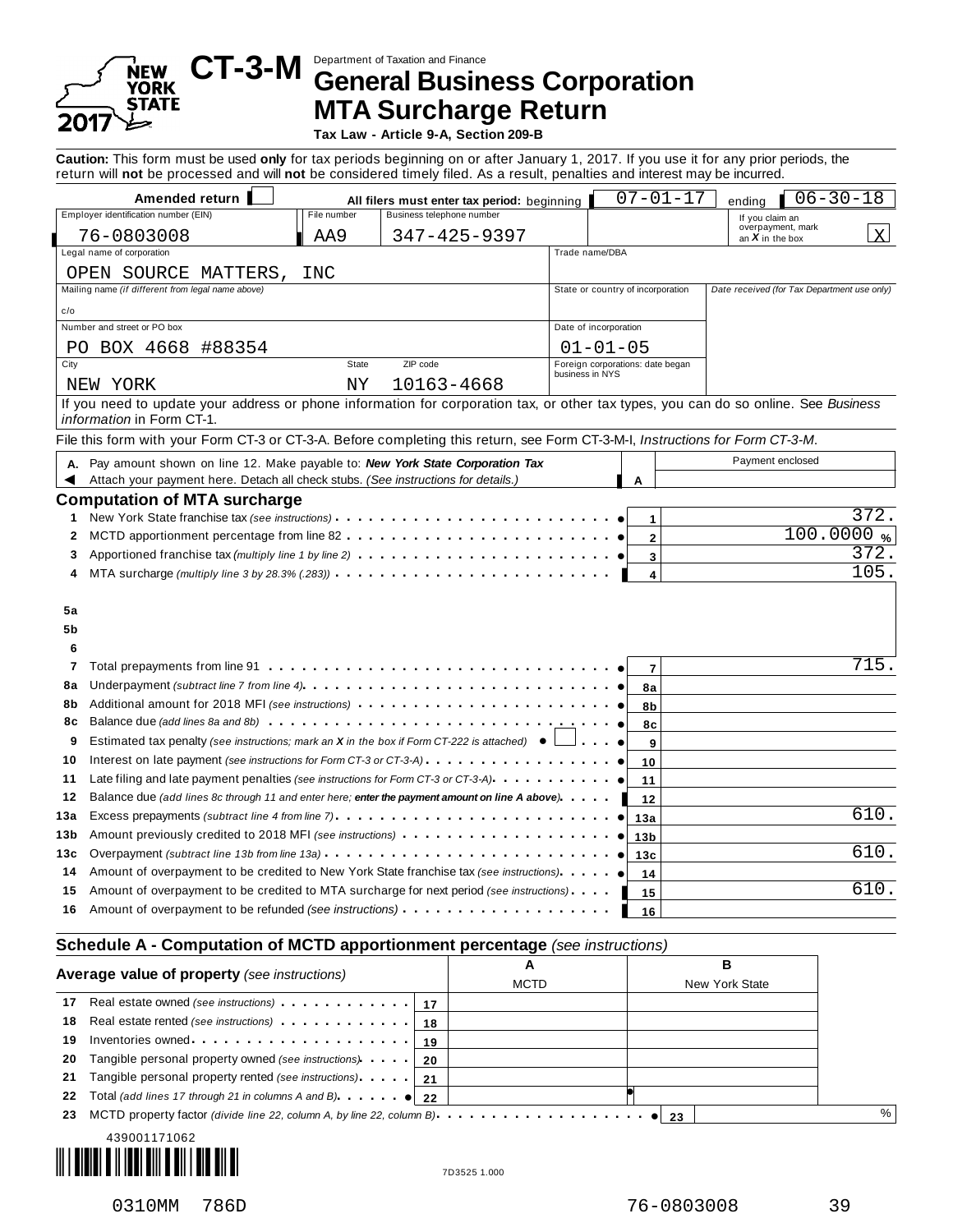|     | <b>Receipts from:</b> (see instructions for lines 24 through 76)                                                                                                                                                                     |    | A<br><b>MCTD</b> | в<br>New York State |
|-----|--------------------------------------------------------------------------------------------------------------------------------------------------------------------------------------------------------------------------------------|----|------------------|---------------------|
|     | Section 210-A.2                                                                                                                                                                                                                      |    |                  |                     |
|     |                                                                                                                                                                                                                                      | 24 |                  |                     |
| 25  |                                                                                                                                                                                                                                      | 25 |                  |                     |
| 26  | Net gains from sales of real property                                                                                                                                                                                                | 26 |                  |                     |
|     | Section 210-A.3                                                                                                                                                                                                                      |    |                  |                     |
|     | 27 Rentals of real and tangible personal property                                                                                                                                                                                    | 27 |                  |                     |
| 28  | Royalties from patents, copyrights, trademarks, and similar intangible                                                                                                                                                               |    |                  |                     |
|     | personal property entering the set of the set of the set of the set of the set of the set of the set of the set of the set of the set of the set of the set of the set of the set of the set of the set of the set of the set        | 28 |                  |                     |
| 29  | Sales of rights for certain closed-circuit and cable TV transmissions                                                                                                                                                                |    |                  |                     |
|     |                                                                                                                                                                                                                                      | 29 |                  |                     |
|     | Section 210-A.4                                                                                                                                                                                                                      |    |                  |                     |
|     | 30 Sale, licensing, or granting access to digital products                                                                                                                                                                           | 30 |                  |                     |
|     | Section 210-A.5(a)(1) - Fixed percentage method for qualified financial instruments (QFIs)                                                                                                                                           |    |                  |                     |
|     | 31 If this irrevocable election was made on Form CT-3 or CT-3-A, mark an X in the box (see Form CT-3-I or CT-3-A-I, line 8 instructions) 31                                                                                          |    |                  |                     |
|     |                                                                                                                                                                                                                                      |    |                  |                     |
|     | Section 210-A.5(a)(2) – Mark an X in each box that is applicable (see Form CT-3-I or CT-3-A-I line 8 instructions)                                                                                                                   |    |                  |                     |
|     | Section 210-A.5(a)(2)(A)                                                                                                                                                                                                             |    |                  |                     |
|     |                                                                                                                                                                                                                                      |    |                  |                     |
| 32  | Interest from loans secured by real property                                                                                                                                                                                         | 32 |                  |                     |
| 33  | Net gains from sales of loans secured by real property                                                                                                                                                                               | 33 |                  |                     |
| 34  | Interest from loans not secured by real property                                                                                                                                                                                     |    |                  |                     |
|     | (QFI                                                                                                                                                                                                                                 | 34 |                  |                     |
| 35  | Net gains from sales of loans not secured by real property                                                                                                                                                                           |    |                  |                     |
|     | $(QFI \bigsqcup) \cdot \cdot \cdot \cdot \cdot \cdot \underline{\cdot \cdot \cdot}$ .<br>.                                                                                                                                           | 35 |                  |                     |
|     | Section 210-A.5(a)(2)(B) (QFI $\Box$ )                                                                                                                                                                                               |    |                  |                     |
| 36  | Interest from federal debt                                                                                                                                                                                                           | 36 |                  |                     |
| 37  |                                                                                                                                                                                                                                      |    |                  |                     |
| 38  | Interest from NYS and its political subdivisions debt                                                                                                                                                                                | 38 |                  |                     |
| 39  | Net gains from federal, NYS, and NYS political subdivisions debt                                                                                                                                                                     | 39 |                  |                     |
| 40  | Interest from other states and their political subdivisions debt                                                                                                                                                                     | 40 |                  |                     |
| 41  | Net gains from other states and their political subdivisions debt                                                                                                                                                                    | 41 |                  |                     |
|     | Section 210-A.5(a)(2)(C) (QFI                                                                                                                                                                                                        |    |                  |                     |
| 42  | Interest from asset-backed securities and other government agency debt.                                                                                                                                                              | 42 |                  |                     |
| 43  | Net gains from government agency debt or asset-backed securities                                                                                                                                                                     |    |                  |                     |
|     | sold through an exchange                                                                                                                                                                                                             | 43 |                  |                     |
|     | 44 Net gains from all other asset-backed securities                                                                                                                                                                                  | 44 |                  |                     |
|     | Section 210-A.5(a)(2)(D) (QFI $\lfloor$ )                                                                                                                                                                                            |    |                  |                     |
| 45  | Interest from corporate bonds expansion of the set of the set of the set of the set of the set of the set of the set of the set of the set of the set of the set of the set of the set of the set of the set of the set of the       | 45 |                  |                     |
| 46  | Net gains from corporate bonds sold through broker/dealer or                                                                                                                                                                         |    |                  |                     |
|     | licensed exchange                                                                                                                                                                                                                    | 46 |                  |                     |
|     | 47 Net gains from other corporate bonds                                                                                                                                                                                              | 47 |                  |                     |
|     | Section 210-A.5(a)(2)(E)                                                                                                                                                                                                             |    |                  |                     |
| 48. | Net interest from reverse repurchase and securities borrowing agreements                                                                                                                                                             | 48 |                  |                     |
|     | Section 210-A.5(a)(2)(F)                                                                                                                                                                                                             |    |                  |                     |
| 49  |                                                                                                                                                                                                                                      | 49 |                  |                     |
| 50  | Section 210-A.5(a)(2)(I) (QFI<br>Net income from sales of physical commodities                                                                                                                                                       | 50 |                  |                     |
|     | Section 210-A.5(a)(2)(J) (QFI                                                                                                                                                                                                        |    |                  |                     |
| 51  |                                                                                                                                                                                                                                      | 51 |                  |                     |
|     | Section 210-A.5(a)(2)(H) (QFI                                                                                                                                                                                                        |    |                  |                     |
|     | 210-A.5(a)(2)(G) (QFI                                                                                                                                                                                                                |    |                  |                     |
| 52  | Interest from other financial instruments <b>and the state of the state of the state of the state of the state of the state of the state of the state of the state of the state of the state of the state of the state of the st</b> | 52 |                  |                     |
| 53. | Net gains and other income from other financial instruments                                                                                                                                                                          | 53 |                  |                     |
|     |                                                                                                                                                                                                                                      |    |                  |                     |



 $\bar{z}$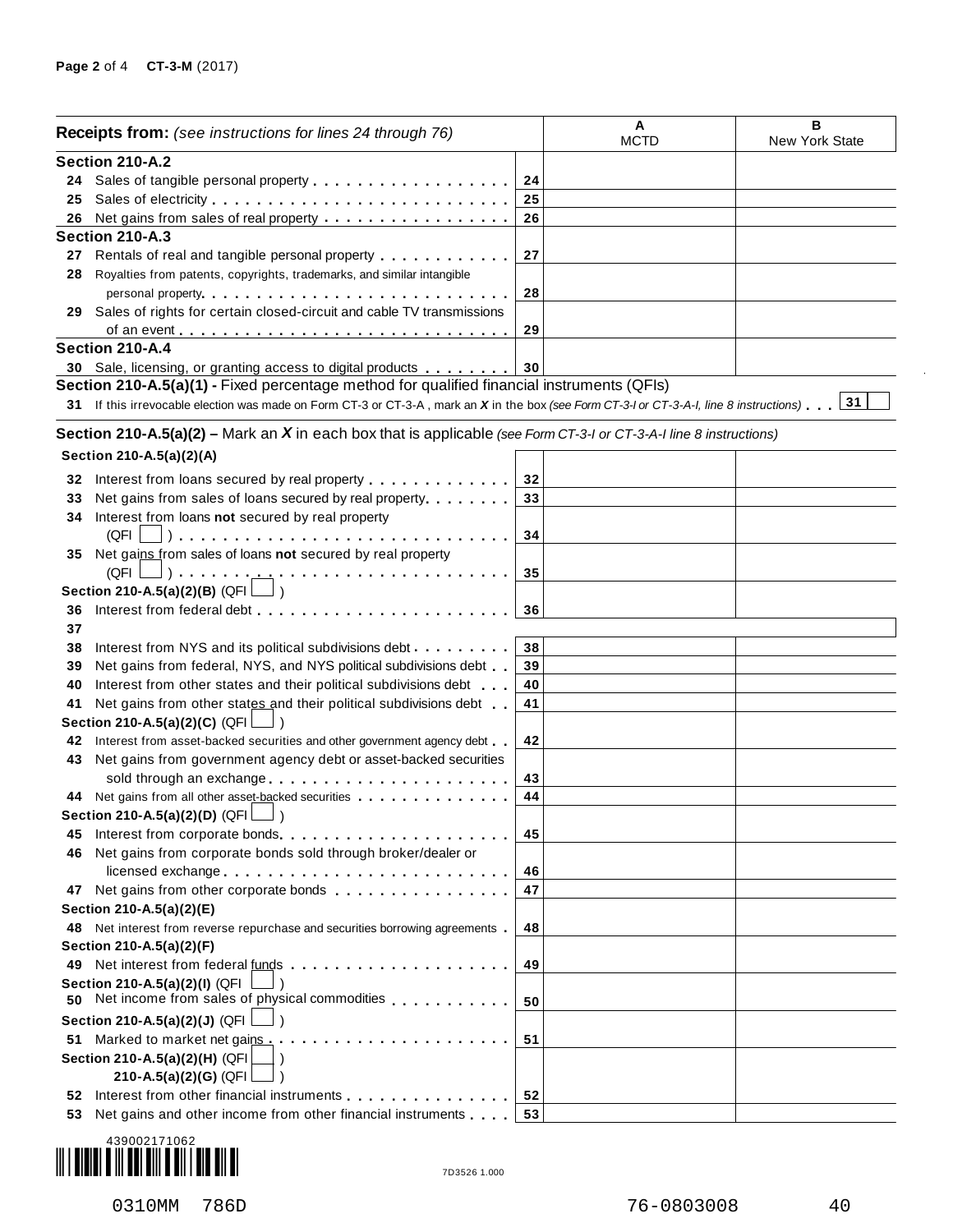|    | Receipts from: (continued)                                                                        |    | A<br><b>MCTD</b> | в<br>New York State |
|----|---------------------------------------------------------------------------------------------------|----|------------------|---------------------|
|    | <b>Section 210-A.5(b)</b>                                                                         |    |                  |                     |
| 54 |                                                                                                   | 54 |                  |                     |
| 55 | Margin interest earned on behalf of brokerage accounts                                            | 55 |                  |                     |
| 56 | Fees for advisory services for underwriting or management of underwriting                         | 56 |                  |                     |
| 57 | Receipts from primary spread of selling concessions                                               | 57 |                  |                     |
| 58 | Receipts from account maintenance fees                                                            | 58 |                  |                     |
| 59 | Fees for management or advisory services                                                          | 59 |                  |                     |
| 60 | Interest from an affiliated corporation                                                           | 60 |                  |                     |
|    | <b>Section 210-A.5(c)</b>                                                                         |    |                  |                     |
| 61 | Interest, fees, and penalties from credit cards                                                   | 61 |                  |                     |
| 62 | Service charges and fees from credit cards                                                        | 62 |                  |                     |
| 63 | Receipts from merchant discounts.                                                                 | 63 |                  |                     |
| 64 | Receipts from credit card authorizations and settlement processing.                               | 64 |                  |                     |
| 65 | Other credit card processing receipts                                                             | 65 |                  |                     |
|    | <b>Section 210-A.5(d)</b>                                                                         |    |                  |                     |
| 66 | Receipts from certain services to investment companies                                            | 66 |                  |                     |
|    | Section 210-A.6                                                                                   |    |                  |                     |
| 67 | Receipts from railroad and trucking business                                                      | 67 |                  |                     |
|    | Section 210-A.6-a                                                                                 |    |                  |                     |
| 68 | Receipts from the operation of vessels                                                            | 68 |                  |                     |
|    | Section 210-A.7                                                                                   |    |                  |                     |
| 69 | Receipts from air freight forwarding                                                              | 69 |                  |                     |
| 70 | Receipts from other aviation services                                                             | 70 |                  |                     |
|    | Section 210-A.8                                                                                   |    |                  |                     |
| 71 | Advertising in newspapers or periodicals                                                          | 71 |                  |                     |
| 72 |                                                                                                   | 72 |                  |                     |
| 73 |                                                                                                   | 73 |                  |                     |
|    | Section 210-A.9                                                                                   |    |                  |                     |
|    | 74 Transportation or transmission of gas through pipes                                            | 74 |                  |                     |
|    | <b>Section 210-A.10</b>                                                                           |    |                  |                     |
| 75 | Receipts from other services/activities not specified                                             | 75 |                  |                     |
|    | <b>Section 210-A.11</b>                                                                           |    |                  |                     |
| 76 |                                                                                                   | 76 |                  |                     |
| 77 |                                                                                                   |    |                  |                     |
| 78 |                                                                                                   |    |                  | 78<br>%             |
|    |                                                                                                   |    | A                | R                   |
|    | <b>Payroll</b>                                                                                    |    | <b>MCTD</b>      | New York State      |
|    | 79 Wages and other compensation of employees except general                                       |    |                  |                     |
|    |                                                                                                   |    |                  |                     |
| 80 |                                                                                                   |    |                  | 80                  |
| 81 |                                                                                                   |    |                  | 81                  |
| 82 | MCTD apportionment percentage (Divide line 81 by three; if a factor is missing, see instructions. |    |                  |                     |
|    |                                                                                                   |    |                  | 82 100.0000%        |
|    |                                                                                                   |    |                  |                     |



0310MM 786D 76-0803008 41